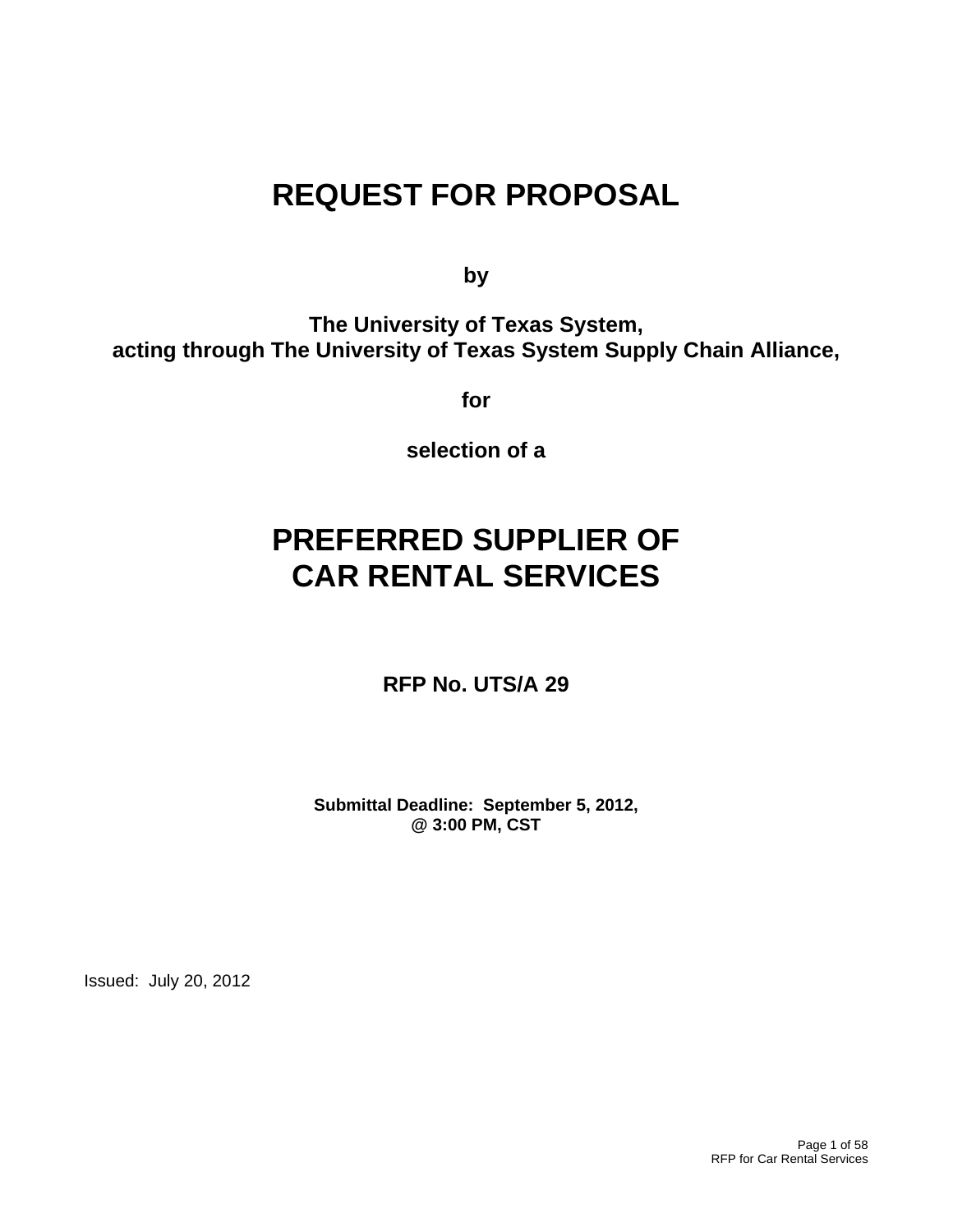# **TABLE OF CONTENTS**

| SECTION 5: SPECIFICATIONS, ADDITIONAL QUESTIONS AND SCOPE OF WORK10 |  |
|---------------------------------------------------------------------|--|
|                                                                     |  |

# **ATTACHMENTS**

| <b>APPENDIX ONE</b>   |                                                              |
|-----------------------|--------------------------------------------------------------|
| <b>APPENDIX TWO</b>   | UT SYSTEM POLICY ON UTILIZATION OF HISTORICALLY              |
| <b>APPENDIX THREE</b> | SAMPLE PREFERRED SUPPLIER AGREEMENT31                        |
| APPENDIX THREE-300    | SAMPLE INSTITUTIONAL PARTICIPATION AGREEMENT50               |
| <b>APPENDIX FOUR</b>  |                                                              |
| <b>ATTACHMENT A</b>   | <b>PRICE SCHEDULE</b>                                        |
| <b>EXHIBIT A</b>      | <b>CAR RENTAL VOLUME</b>                                     |
| <b>EXHIBIT B</b>      | TOP DOMESTIC AND INTERNATIONAL RENTAL LOCATIONS              |
| <b>EXHIBIT C</b>      | UT System Policy UTS157 (ref. Sect. 5.3.4.3 of this RFP)  58 |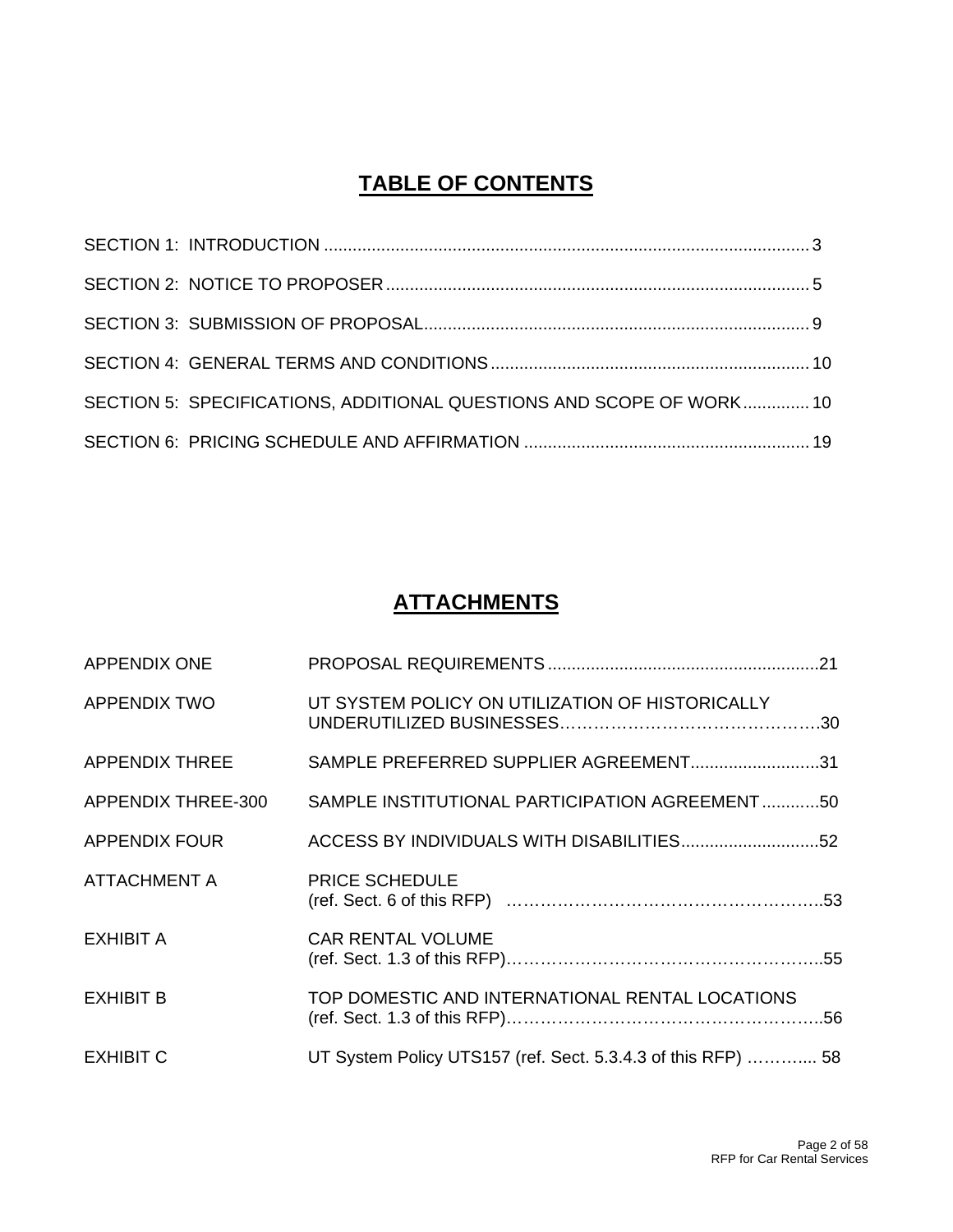## **SECTION 1 INTRODUCTION**

# **1.1 Description of The University of Texas System**

The University of Texas System is comprised of System Administration and 15 institutions of higher education with campuses across the State of Texas whose missions are devoted to world class healthcare, teaching, research, and public service (collectively, "**UT System**"). UT System currently has six health institutions and nine academic facilities, making it one of the larger education systems in the United States. With an annual operating budget of \$12.8 billion, UT System has a current student enrollment exceeding 211,000. UT System employs more than 87,000 faculty and staff, making UT System one of the largest employers in the State of Texas.

UT System is comprised of the following institutions:

- The University of Texas Southwestern Medical Center (UTSW)
- The University of Texas Medical Branch at Galveston (UTMB)
- The University of Texas Health Science Center at Houston (UTHSCH)
- The University of Texas Health Science Center at San Antonio (UTHSCSA)
- The University of Texas MD Anderson Cancer Center (UTMDACC)
- The University of Texas Health Science Center at Tyler (UTHSCT)
- The University of Texas at Arlington
- The University of Texas at Austin
- The University of Texas at Brownsville
- The University of Texas at Dallas
- The University of Texas at El Paso
- The University of Texas Pan American
- The University of Texas of the Permian Basin
- The University of Texas at San Antonio
- The University of Texas at Tyler

UT System has established the University of Texas System Supply Chain Alliance (the "**Alliance**") to conduct and coordinate strategic purchasing initiatives across UT System. Through a collaborative relationship, the Alliance seeks to combine the supply chain and contracting activities and efforts to obtain best value goods and services while reducing total acquisition costs.

The Alliance, in collaboration with the UT System Travel Council, has created a team of professionals tasked with executing purchasing initiatives for System-wide business travel services. Subject matter experts ("**SMEs**") from each participating institution to assist in the development of each sourcing event and the evaluation of suppliers during the procurement process. SMEs are involved from the sourcing event's inception and work with the Alliance and UT System to select the best value supplier(s).

By participating in this Request for Proposal, proposer(s) (collectively, "**Proposer**") agrees to extend all services and pricing to UT System Administration and institution travelers as defined herein.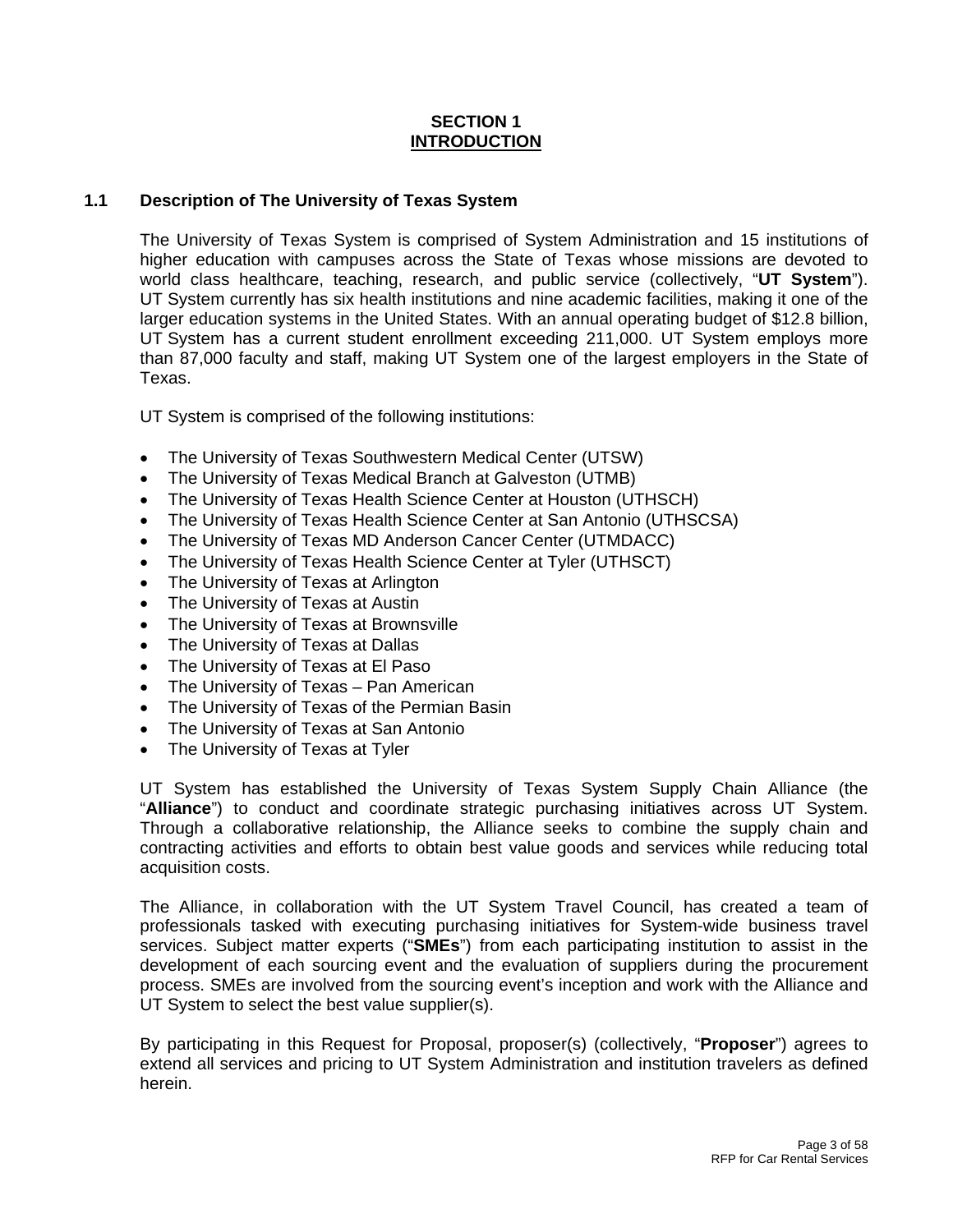# **1.2 Objective of this Request for Proposal**

UT System and the System-wide Travel Council, acting through the Alliance, are soliciting proposals in response to this Request for Proposal, UTS/A29 (this "**RFP**"), for selection of one or more Preferred Suppliers to provide car rental services more specifically described in **Section 5.3** (**Scope of Work**) of this RFP (collectively, the "**Services**"). A successful Proposer to whom business may be awarded is referred to in this RFP as the "**Preferred Supplier**."

The goal of this RFP is to minimize cost, while improving overall service. Proposer should provide solutions involving historically underutilized business suppliers, where possible (ref. **Section 2.5** of this RFP). UT System will work through the Alliance and System-wide Travel Council to team with a Preferred Supplier to develop a relationship that will produce a win-win for all parties and establish practical business processes and procedures that will foster a strong working relationship.

Proposer is invited to submit a proposal, including innovative and non-traditional service suggestions, to establish a strategic business alliance with UT System that will maximize the resources of both organizations to most effectively meet the requirements specified in this RFP. This RFP process should:

- provide a comprehensive and guaranteed pricing structure for the Services;
- leverage the aggregate purchasing volumes of participants;
- achieve cost savings for participants;
- improve overall customer satisfaction; and
- enhance relationships between Preferred Supplier and participants.

### **1.3 Background**

Texas law authorizes institutions and agencies of higher education (defined by Section 61.003 Education Code) to use the group purchasing procurement method, and other state agencies also may rely on the group procurement embodied in this RFP. As a result, Texas state institutions and agencies in addition to UT System may elect to utilize any contract(s) resulting from this RFP.

No contract resulting from this RFP will guarantee a specific volume to a Preferred Supplier. For the sole purpose of providing background information, annual car rental volume for UT System is approximately \$4.3 million utilizing over 32,000 vehicles for university business. **Exhibit A** details the car rental volume and **Exhibit B** lists the top domestic and international rental locations.

THE ABOVE FIGURES, INCLUDING THOSE IN ANY EXHIBIT, ARE ESTIMATES ONLY. SERVICES PURCHASED ON THE BASIS OF ANY AGREEMENT RESULTING FROM THIS RFP MAY INVOLVE MORE OR LESS THAN THE ESTIMATE PROVIDED. UT SYSTEM DOES NOT REPRESENT, WARRANT OR GUARANTY THAT PARTICIPANTS WILL PURCHASE ANY PARTICULAR DOLLAR VALUE OR ANY PARTICULAR QUANTITY OF SERVICES, AND UT SYSTEM SPECIFICALLY DISCLAIMS ANY SUCH REPRESENTATIONS, WARRANTIES AND GUARANTIES.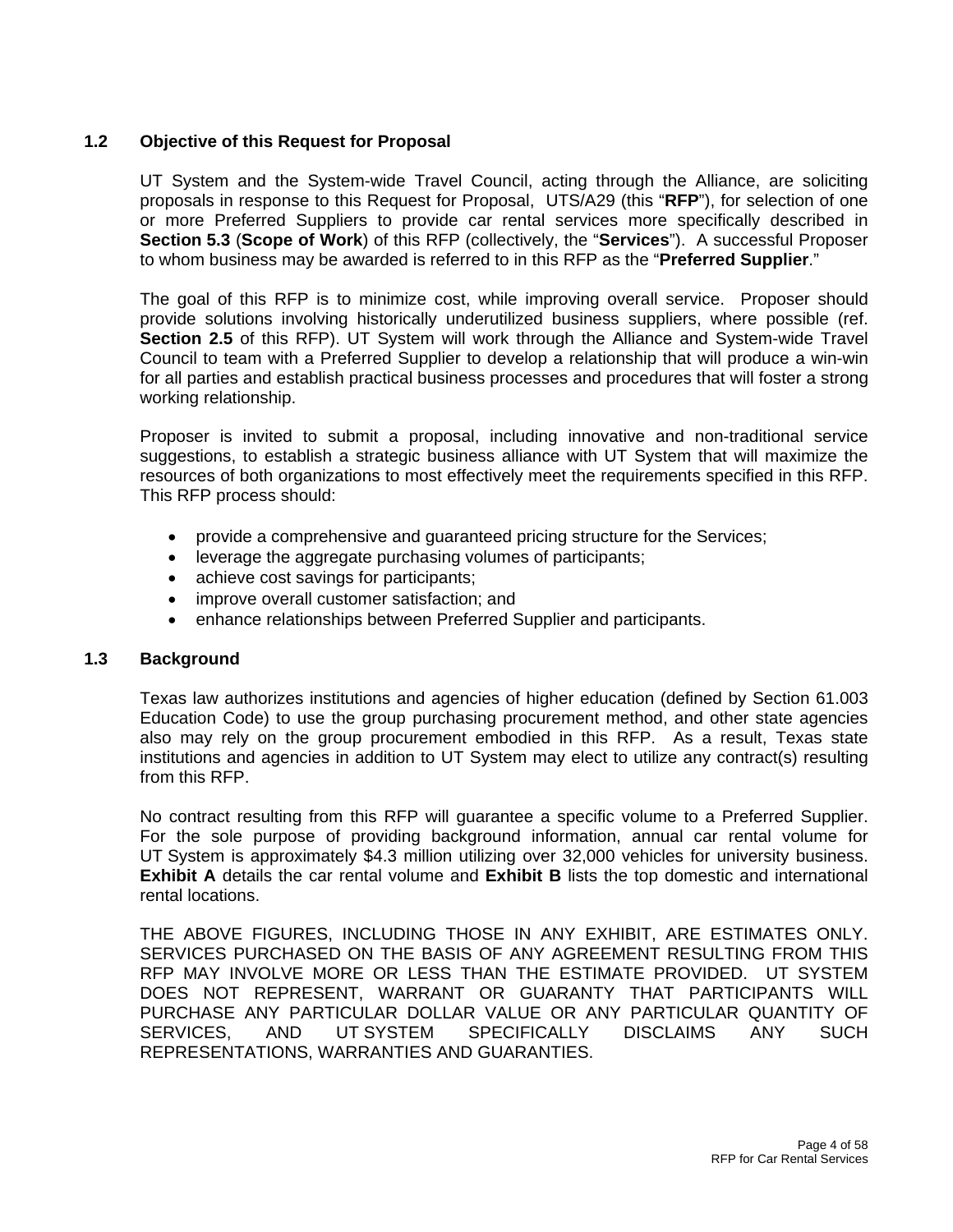### **SECTION 2 NOTICE TO PROPOSER**

### **2.1 Submittal Deadline**

UT System will accept proposals submitted in response to this RFP until **3:00 PM**, Central Standard Time, on **September 5, 2012** (the "**Submittal Deadline**").

#### **2.2 UT System Contact Person**

Proposers will direct all questions or concerns regarding this RFP to the following UT System contact person (the "**UT System Contact**"):

> Thuan Do, Sourcing Specialist UT System Supply Chain Alliance Phone: 713.792-1635 Email: thdo@mdanderson.org

UT System specifically instructs all interested parties to restrict all contact and questions regarding this RFP to written communications forwarded to the UT System Contact. The UT System Contact must receive all questions or concerns no later than **August 15, 2012**. UT System will use a reasonable amount of time to respond to questions or concerns. It is UT System's intent to respond to all appropriate questions and concerns; however, UT System reserves the right to decline to respond to any question or concern.

After the Agreement with a Preferred Supplier is executed (ref. **Section 4** of this RFP), the UT System Travel Program Director (the "**UT System Travel Program Director**"), whose contact information appears below, will be the primary contact in relation to the Services (ref. **Section 1.2** of this RFP) to be provided under the Agreement:

> Nancy Sutherland, Travel Program Director Office of the Controller Phone: 512.322.3725 Email: nsutherland@utsystem.edu

### **2.3 Criteria for Selection**

Successful Proposer, if any, selected by UT System in accordance with the requirements and specifications set forth in this RFP, will be the Proposer that submits a proposal in response to this RFP, on or before the Submittal Deadline, that is most advantageous to UT System.

Proposer is encouraged to propose terms and conditions offering the maximum benefit to UT System in terms of (1) services to be provided and (2) total overall cost to participating institutions. Proposers should describe all educational, state and local government discounts, as well as any other applicable discounts that may be available.

An evaluation team from UT System will evaluate proposals. The evaluation of proposals and the selection of Preferred Supplier will be based on the information provided by Proposer in its proposal. UT System may give consideration to additional information if UT System deems such information relevant.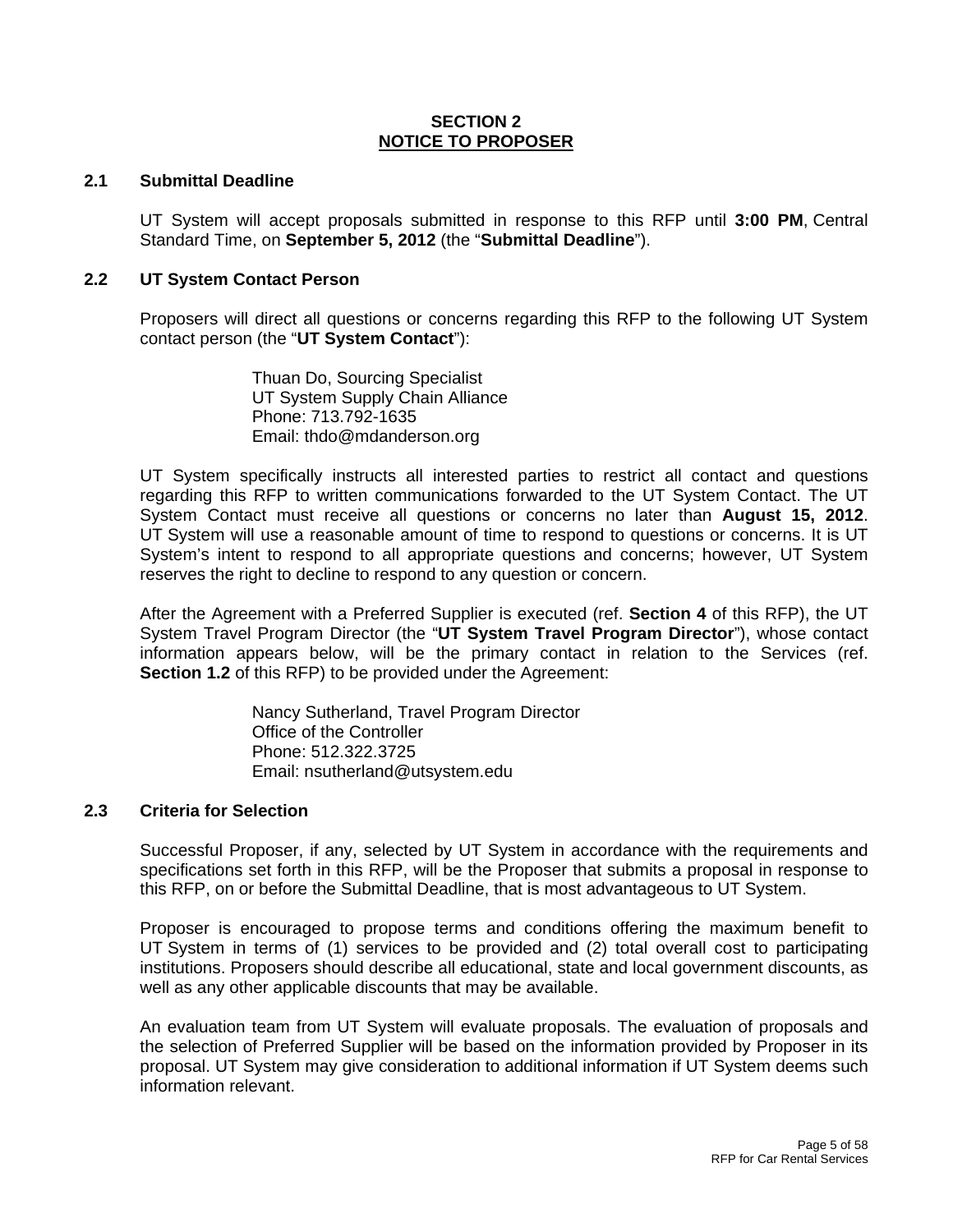The criteria to be considered by UT System in evaluating proposals and selecting a Preferred Supplier will be those factors listed below:

- 2.3.1 Threshold Criteria Not Scored
	- 2.3.1.1 Ability of UT System to comply with laws regarding Historically Underutilized Businesses; and
	- 2.3.1.2 Ability of UT System to comply with laws regarding purchases from persons with disabilities.
- 2.3.1 Scored Criteria

| 2.3.2.1 | cost of the goods and services;                                                          |
|---------|------------------------------------------------------------------------------------------|
| 2.3.2.2 | reputation of Proposer and of Proposer's goods or services;                              |
| 2.3.2.3 | quality of Proposer's goods or services;                                                 |
| 2.3.2.4 | extent to which the goods or services meet UT System's needs;                            |
| 2.3.2.5 | Proposer's past relationship with UT System;                                             |
| 2.3.2.6 | the total long-term cost of acquiring Proposer's goods or services; and                  |
| 2.3.2.7 | Proposer's exceptions to the terms and conditions set forth in Section 4<br>of this RFP. |

# **2.4 Key Events Schedule**

| <b>Issuance of RFP</b>                                            | July 20, 2012                                          |
|-------------------------------------------------------------------|--------------------------------------------------------|
| Pre-Proposal Conference<br>(ref. Section 2.6 of this RFP)         | 11:00 AM, Central Standard<br>Time on August 8, 2012   |
| Deadline for Questions/Concerns<br>(ref. Section 2.2 of this RFP) | August 15, 2012                                        |
| Submittal Deadline<br>(ref. Section 2.1 of this RFP)              | 3:00 PM, Central Standard<br>Time on September 5, 2012 |
| <b>Selection of Finalists</b>                                     | Early October 2012                                     |
| <b>Finalists Interviews</b>                                       | Late October 2012                                      |
| Anticipated Contract Award(s)                                     | Mid-November 2012                                      |
|                                                                   |                                                        |

**IMPORTANT NOTICE:** The Key Events Schedule represents many sourcing and contracting activities occurring within a short period of time. Proposer is asked in advance to make the following resources available to expedite the selection and contracting process:

1. If selected as a finalist, Proposer may be required to attend an interview session that includes a face-to-face meeting with an advance notice of no more than one week. The anticipated location of this activity is Houston, Texas.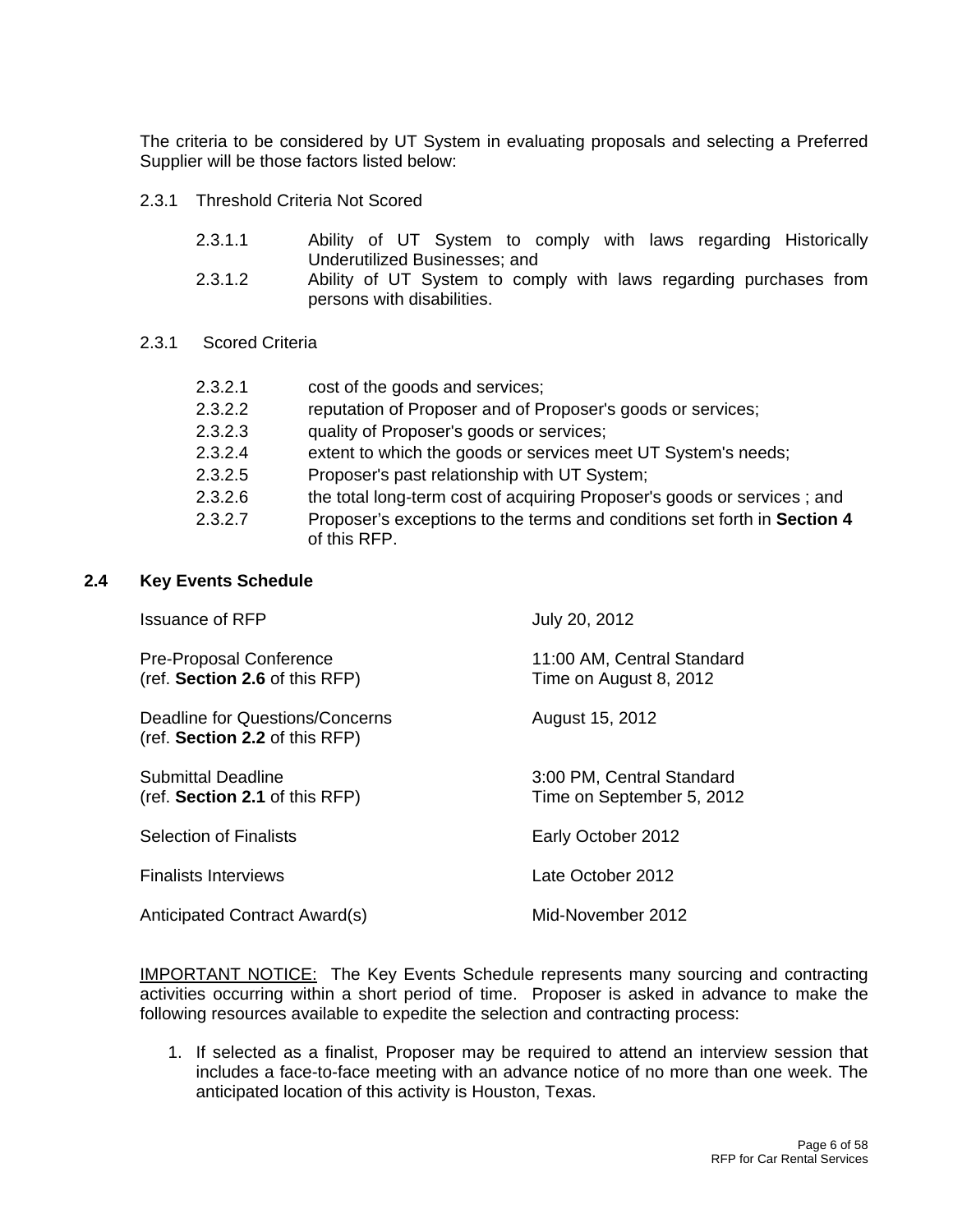2. If selected for contract award, Proposer should have its chief legal and business officers available for commencement of contract negotiations with 72 hours of notice of award. Such negotiations may take place face-to-face in order to expedite the contracting phase. The anticipated location of this activity is Houston, Texas. Proposer is requested to reference **Section 5.3** of this RFP and provide any exceptions as part of Proposer's RFP response.

**Proposer should not underestimate the necessity of complying with the Key Events Schedule and critical activities listed above. UT System reserves the right to revise the Key Events Schedule at any time.** 

# **2.5 Historically Underutilized Businesses**

- 2.5.1 All agencies of the State of Texas are required to make a good faith effort to assist historically underutilized businesses (each a "**HUB**") in receiving contract awards. The goal of the HUB program is to promote full and equal business opportunity for all businesses in contracting with state agencies. Pursuant to the HUB program, if under the terms of any agreement or contractual arrangement resulting from this RFP, Preferred Supplier subcontracts any of the Services, Preferred Supplier must make a good faith effort to utilize HUBs certified by the Texas Procurement and Support Services Division of the Texas Comptroller of Public Accounts or any successor agency. Proposals that fail to comply with the requirements contained in this **Section 2.5** will constitute a material failure to comply with advertised specifications and will be rejected by UT System as non-responsive. Additionally, compliance with good faith effort guidelines is a condition precedent to awarding any agreement or contractual arrangement resulting from this RFP. Proposer acknowledges that, if selected by UT System, its obligation to make a good faith effort to utilize HUBs when subcontracting any of the Services will continue throughout the term of all agreements and contractual arrangements resulting from this RFP. Furthermore, any subcontracting of the Services by Proposer is subject to review by UT System to ensure compliance with the HUB program.
- 2.5.2 UT System has reviewed this RFP in accordance with Title 34, *Texas Administrative Code*, Section 20.13 (a), and has determined that subcontracting opportunities are probable under this RFP.
- 2.5.3 A HUB Subcontracting Plan ("**HSP**") is required as part of Proposer's proposal. The HSP will be developed and administered in accordance with UT System's Policy on Utilization of Historically Underutilized Businesses attached as **APPENDIX TWO** and incorporated herein for all purposes.

*Each Proposer must complete and return the HSP in accordance with the terms and conditions of this RFP, including APPENDIX TWO. Proposals that fail to do so will be considered non-responsive to this RFP in accordance with Section 2161.252, Texas Government Code.*

Preferred Supplier will not be permitted to change its HSP unless: (1) Preferred Supplier completes a newly modified version of the HSP in accordance with the terms of **APPENDIX TWO** that sets forth all changes requested by Preferred Supplier, (2)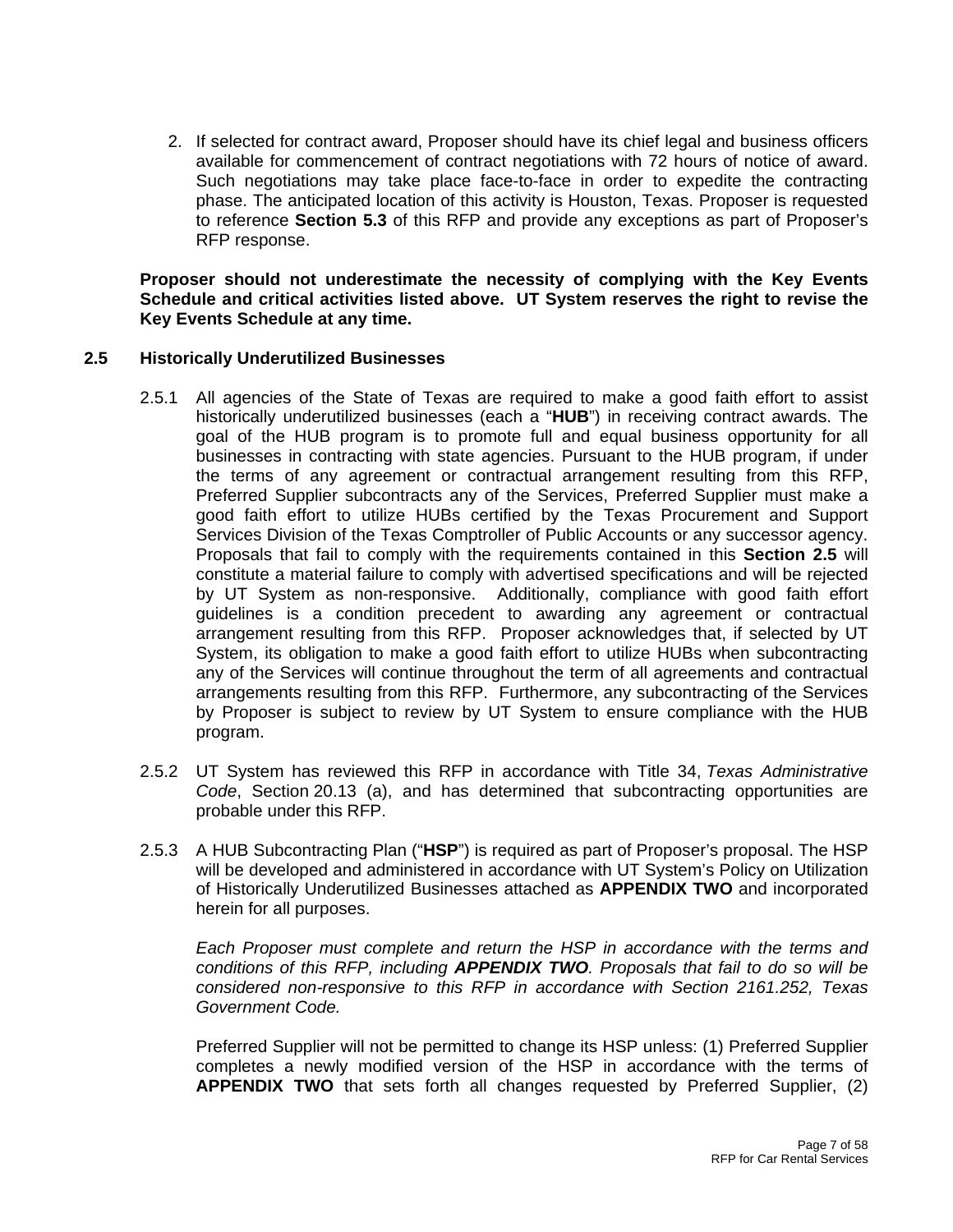Preferred Supplier provides UT System with such modified version of the HSP, (3) UT System approves the modified HSP in writing, and (4) all agreements or contractual arrangements resulting from this RFP are amended in writing by UT System and Preferred Supplier to conform to the modified HSP.

2.5.4 Proposer must submit one (1) signed copy of the HSP to UT System at the same time as it submits its proposal to UT System (ref. **Section 3.1** of this RFP). The signed copy of the HSP (the "**HSP Packet**") must be submitted electronically utilizing the Ariba® esourcing tool as more particularly described in **Section 3.1** of this RFP. Proposer must ensure that the HSP Packet is submitted according to the electronic instructions provided in this RFP.

Any proposal submitted in response to this RFP that is not accompanied by an HSP Packet meeting the above requirements will be rejected by UT System and remain unopened, as that proposal will be considered non-responsive due to material failure to comply with advertised specifications. Furthermore, UT System will open a Proposer's HSP Packet prior to opening the proposal submitted by Proposer, in order to ensure that Proposer has submitted a signed copy of the Proposer's HSP Packet as required by this RFP. A Proposer's failure to submit a signed copy of the completed HSP Packet as required by this RFP will result in UT System's rejection of the proposal submitted by that Proposer as non-responsive, due to material failure to comply with advertised specifications; such a proposal will remain unopened and will be disqualified and not reviewed by UT System (ref. **Section 1.5** of **APPENDIX ONE** to this RFP).

**Note**: The requirement that Proposer provide a signed and completed HSP Packet under this **Section 2.5.4** is separate from and does not affect Proposer's obligation to provide UT System with its proposal as specified in **Section 3.1** of this RFP.

### **2.6 Pre-Proposal Conference**

UT System will hold a pre-proposal conference at 11:00 AM, Central Standard Time, on August 8, 2012. Proposers may attend the conference in one of the following two formats:

in person attendance at the UT MD Anderson, Mid Campus One Building, 7007 Bertner Ave., Suite 10.3212, Houston, TX 77030; or

webinar broadcast via the Internet utilizing the "Go-to-Meeting" webinar conference service.

The Pre-Proposal Conference will allow all Proposers an opportunity to ask the Alliance, Travel Council members and UT System HUB representatives relevant questions and clarify provisions of this RFP. **Proposer should notify the UT System Contact no later than August 3, 2012, whether it will attend the Pre-Proposal Conference, by emailing the UT System Contact at thdo@mdanderson.org. Proposer must clearly state in which format it will attend. If the Proposer elects to attend the Pre-Proposal Conference in the webinar format, UT System will provide complete details and instructions (including personal computer requirements). If Proposer elects to attend the Pre-Proposal Conference in person, there will be a strict limit of two (2) individuals per Proposer.**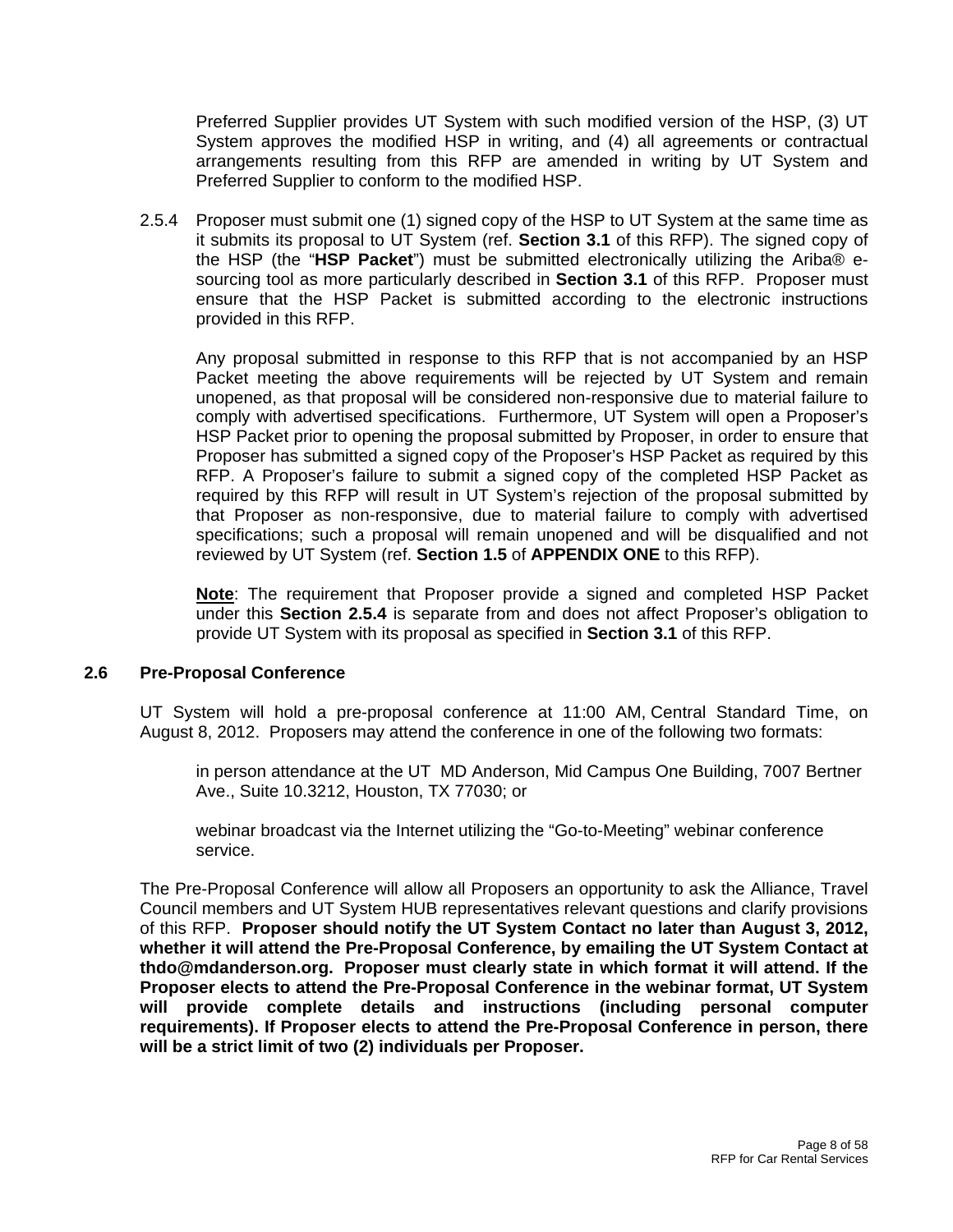### **SECTION 3 SUBMISSION OF PROPOSAL**

# **3.1 Electronic Submission Notice**

Submittal of proposals in response to this RFP will be conducted entirely electronically, utilizing the Ariba® e-sourcing tool. To register for participation in this RFP, please email or call the UT System Contact for further instruction. An original signature by an authorized officer of Proposer must appear on the Execution of Offer (ref. **Section 2** of **APPENDIX ONE**) and electronically uploaded as instructed. Proposals must be completed and received by UT System on or before the Submittal Deadline (ref. **Section 2.1** of this RFP).

# **3.2 Proposal Validity Period**

Each proposal must state that it will remain valid for UT System's acceptance for a minimum of one hundred eighty (180) days after the Submittal Deadline, to allow time for evaluation, selection, and any unforeseen delays.

# **3.3 Terms and Conditions**

- 3.3.1 Proposer must comply with the requirements and specifications contained in this RFP, the General Terms and Conditions (ref. **Section 4** of this RFP), the Notice to Proposer (ref. **Section 2** of this RFP), Proposal Requirements (ref. **APPENDIX ONE**) and the Specifications, Additional Questions and Scope of Work (ref. **Section 5** of this RFP). If there is a conflict among the provisions in this RFP, the provision requiring Proposer to supply the better quality or greater quantity of goods and services will prevail, or if such conflict does not involve quality or quantity, then interpretation will be in the following order of precedence:
	- 3.3.1.1 Specifications, Additional Questions and Scope of Work (ref. **Section 5** of this RFP);
	- 3.3.1.2 General Terms and Conditions (ref. **Section 4** of this RFP);
	- 3.3.1.3. Proposal Requirements (ref. **APPENDIX ONE**); and
	- 3.3.1.4 Notice to Proposer (ref. **Section 2** of this RFP).

### **3.4 Submittal Checklist**

Proposer is instructed to complete, sign, and upload into the Ariba® e-Sourcing tool, the following documents as a part of its proposal. If Proposer fails to return each of the following items with its proposal, UT System may reject the proposal:

- 3.4.1 Signed and Completed Execution of Offer (ref. **Section 2** of **APPENDIX ONE**).
- 3.4.2 Responses to questions and requests for information in the Specifications, Additional Questions and Scope of Work Section (ref. **Section 5** of this RFP).
- 3.4.3 Signed and Completed Pricing Affirmation (ref. **Section 6** of this RFP).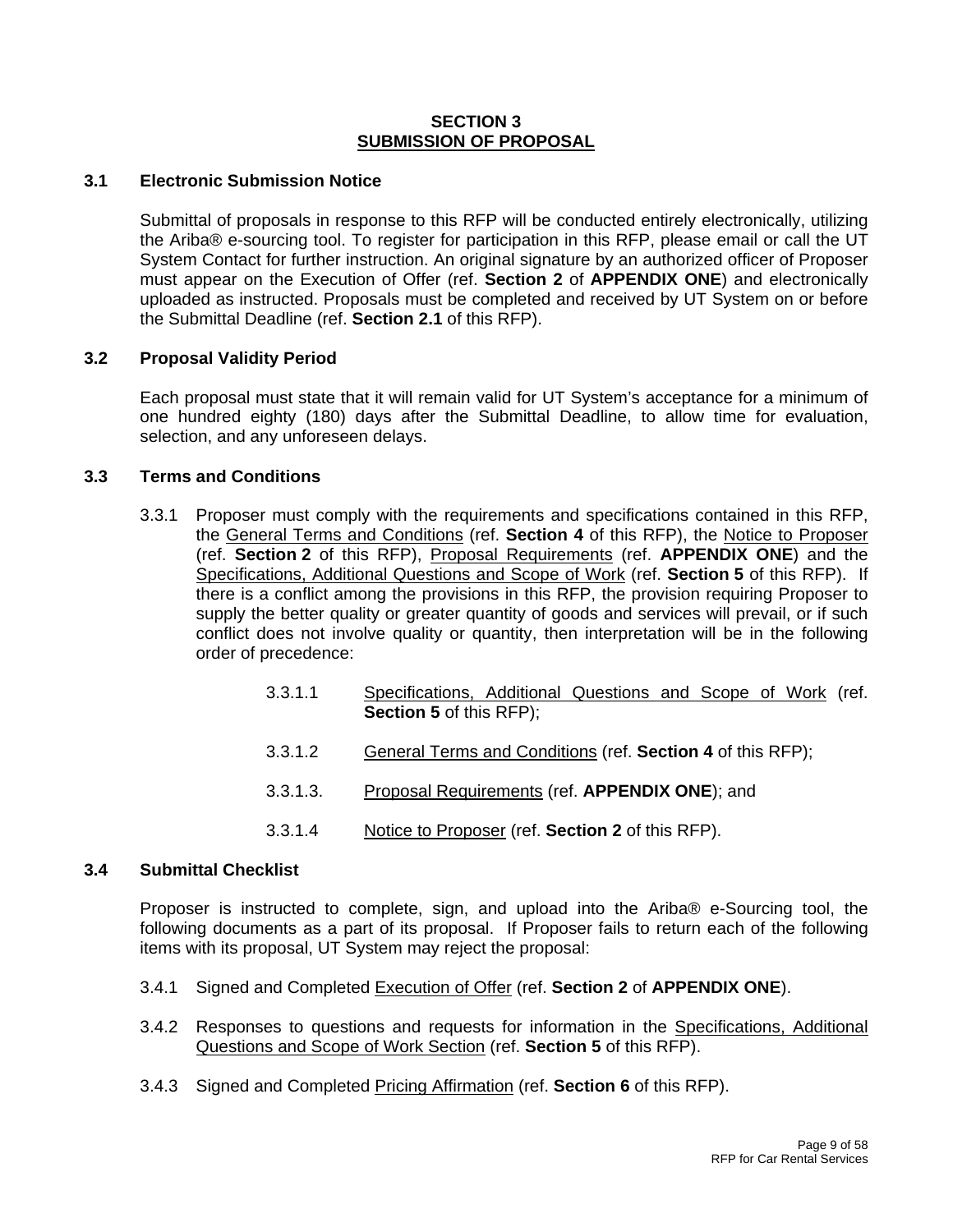- 3.4.4 Signed and completed copy of the HUB Subcontracting Plan or other applicable documents (ref. **Section 2.5** of this RFP and **APPENDIX TWO**).
- 3.4.5 Responses to Proposer's Survey (ref. **Section 5.4** of this RFP).
- 3.4.6 Proposer's Price Schedule (ref. **Section 6** and **Attachment A** of this RFP).

### **SECTION 4 GENERAL TERMS AND CONDITIONS**

### **4.1 General Information regarding Structure of Transaction and Terms and Conditions**

The structure of the transaction UT System intends to enter into as a result of this RFP will be substantially similar to the following: (1) a Preferred Supplier Agreement ("**PSA**") between UT System and Preferred Supplier; and (2) several Institutional Participation Agreements (each an "**IPA**") signed by participating Alliance members and affiliates (collectively, the "**Agreement**").

**The expected initial term of the PSA is five (5) years, with three (3) one-year renewals, subject to earlier termination at will by UT System or Preferred Supplier, without penalty, by giving 90 days written notice to the other party.** If UT System were to terminate the PSA, UT System's sole obligation would be to pay Preferred Supplier for Services received prior to termination.

The terms and conditions contained in the attached Sample Preferred Supplier Agreement (ref. **APPENDIX THREE**) or, in the sole discretion of UT System, terms and conditions substantially similar to those contained in **APPENDIX THREE**, will constitute and govern any agreement that results from this RFP. If Proposer takes exception to any terms or conditions set forth in the Preferred Supplier Agreement, Proposer must submit a list of the exceptions as part of its proposal in accordance with **Section 5.2.2** of this RFP. Proposer's exceptions will be reviewed by UT System and may result in disqualification of Proposer's proposal as non-responsive to this RFP. If Proposer's exceptions do not result in disqualification of Proposer's proposal, UT System may consider Proposer's exceptions when UT System evaluates the Proposer's proposal.

### **SECTION 5 SPECIFICATIONS, ADDITIONAL QUESTIONS AND SCOPE OF WORK**

### **5.1 General**

The specifications for the Services, as well as certain requests for information to be provided by Proposer as part of its proposal, are set forth below.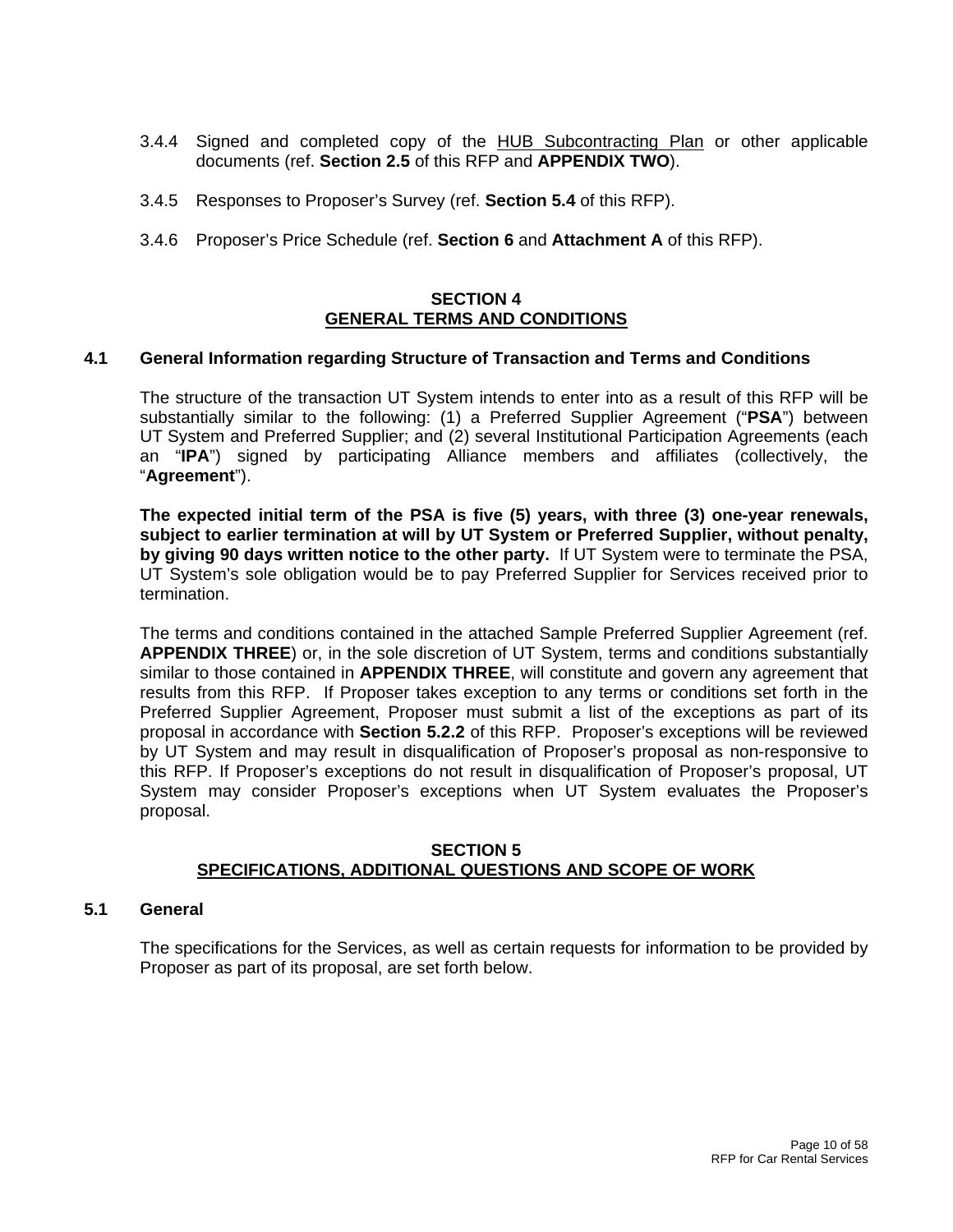# **5.2 Additional Questions Specific to this RFP and Scope of Work**

Proposer must submit the following information as part of Proposer's proposal:

- 5.2.1 In its proposal, Proposer must indicate whether it will consent to include in the Agreement the "Access by Individuals with Disabilities" language that is set forth in **APPENDIX FOUR**, Access by Individuals with Disabilities. If Proposer objects to the inclusion of the "Access by Individuals with Disabilities" language in the Agreement, Proposer must, as part of its proposal, specifically identify and describe in detail all of the reasons for Proposer's objection. NOTE THAT A GENERAL OBJECTION IS NOT AN ACCEPTABLE RESPONSE TO THIS QUESTION.
- 5.2.2 If Proposer takes exception to any terms or conditions set forth in **Section 4** of this RFP, Proposer must submit a list of the exceptions.
- 5.2.3 Proposers will provide answers to the questions listed in the Proposer's Survey ("**Proposer's Survey**") (ref. **Section 5.4** of this RFP) to the best of Proposer's knowledge, as responses may be incorporated into the Preferred Supplier Agreement. The questions in the Proposer's Survey will provide UT System with additional information about Proposer and various efficiencies and economies of scale that Proposer may provide to participating institutions.
- 5.2.4 Although Proposer may offer only a portion of the Services listed in **Section 5.3** (Scope of Work), Proposer should submit prices for as many of the identified items as possible.

#### **5.3 Scope of Work**

The details noted below will form the basis for the scope of work to be included in any Agreement concluded between UT System and Preferred Supplier.

5.3.1 Definitions. The following terms are defined as indicated:

**Corporate Discount Number / Rental Code** – An identifying number utilized by Preferred Supplier to identify individual university/State entities.

**Eligible Traveler** - UT System and The University of Texas Investment Management Company ("**UTIMCO**") employees, as well as students (age 18 or above), guests, and consultants traveling on Official University / State Business (defined below) when travel is paid/reimbursed by UT System or UTIMCO. Services are also available to all Texas institutions of higher education and state agencies electing to participate in a contract resulting from this RFP.

**Fixed Based Operator (FBO)** – a commercial business granted the right by an airport to operate on the airport and provide aeronautical services such as passenger flight services, fueling, hangaring, tie-down and aircraft maintenance. For the purposes of this RFP, the term applies to Texas-based FBOs.

**Global Distribution Systems (GDS)** – The automated reservation systems used by the commercial travel industry for booking available vehicles.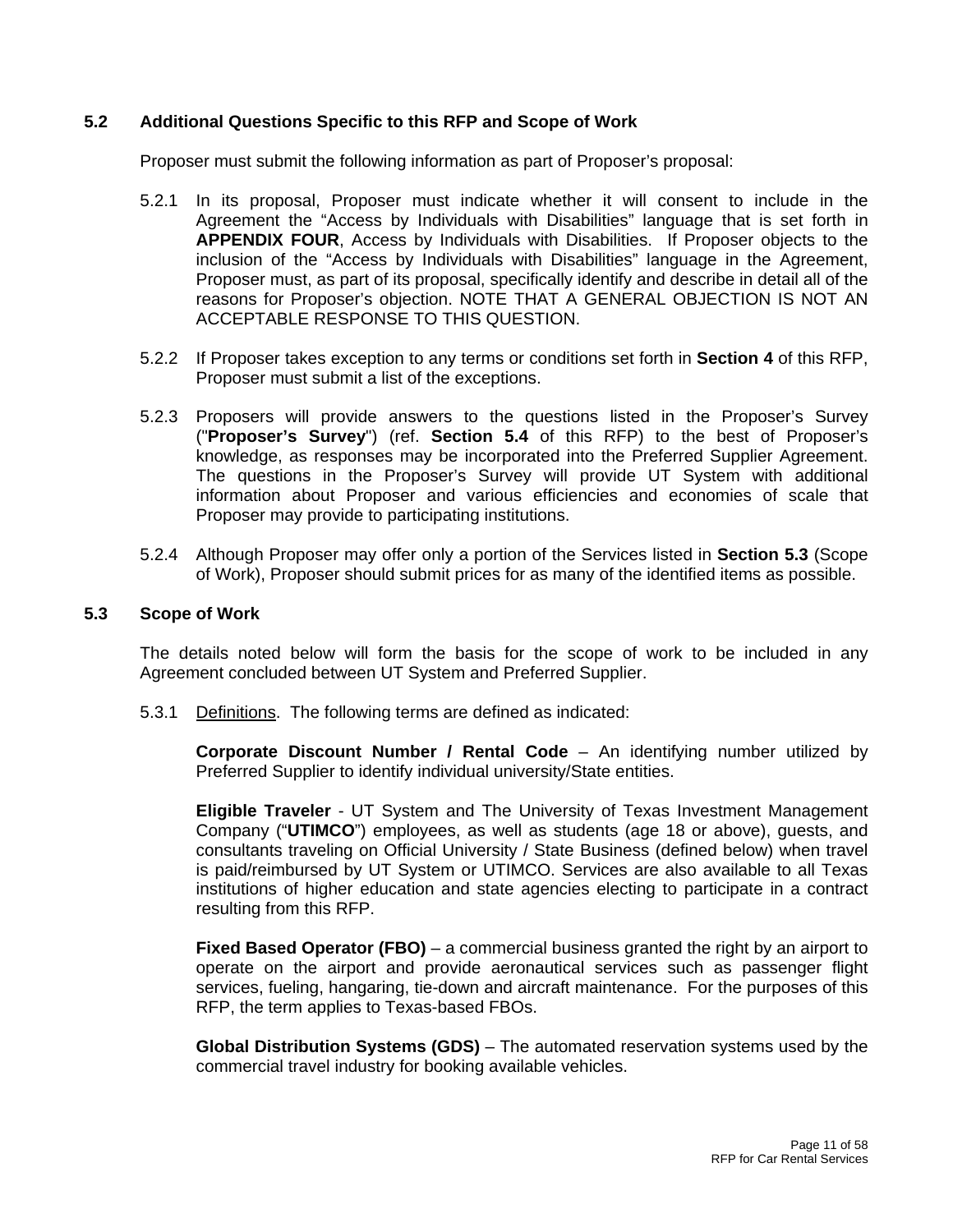**In-Terminal** – The rental car counter is in the airport terminal and vehicles are within walking distance or within a 10 minute shuttle service ride.

**Official University / State Business** – Travel undertaken by the employee at the direction of the university / State agency.

**Off-terminal** – The rental car counter and vehicles are not physically located on the airport property and elapsed time to the rental office exceeds 15 minutes via the included shuttle service.

**Roadside Assistance Program** – Traveler assistance program offered by Preferred Supplier to aid travelers with rental-related issues.

**Travel Management Company (TMC)** – Travel agency operating under contract with a university / State agency, and all other travel agencies approved by the **Airline Reporting Corporation (ARC)** or **International Airlines Travel Agency Network (IATAN).**

**Rental Rates** – the total cost of the car rental, including base rate, insurance (excluding insurance for international rentals) and all applicable fees and taxes.

- 5.3.2 Eligibility for Contract Utilization. Services to be provided under the Agreement(s) are for Eligible Travelers engaged in Official University / State Business travel.
- 5.3.3 Use of Contract Rates. If Preferred Supplier, at any time during the term of the Agreement, offers rentals to the public at a rate lower than the contract rate (including insurance), the lower rate must be offered to Eligible Travelers under the same conditions.

Preferred Supplier(s) will be preferred provider(s) of Services for Eligible Travelers engaged in Official University / State Business travel. UT System will require that its travelers and TMCs justify use of any car rental company other than Preferred Supplier(s). Justifications will include the Preferred Supplier(s) not having a particular car type, the Preferred Suppliers being unable to provide required Services, the availability from another vendor of lower-cost services (including insurance), etc.

- 5.3.4 Travel Program Management
	- 5.3.4.1 In addition to working directly with Preferred Supplier for reservations using Preferred Supplier's dedicated phone lines and/or web sites, within the next year UT System may further consolidate its travel program by contracting with a single travel management company (TMC) for all business travel reservations. Preferred Supplier may derive benefit from the resulting consolidated contract management and improved reporting.
	- 5.3.4.2 All of Preferred Supplier's agreed-upon rates must be accessible through Global Distribution Systems (GDS). The rates available through the GDS must include all agreed-upon fees, surcharges, and taxes.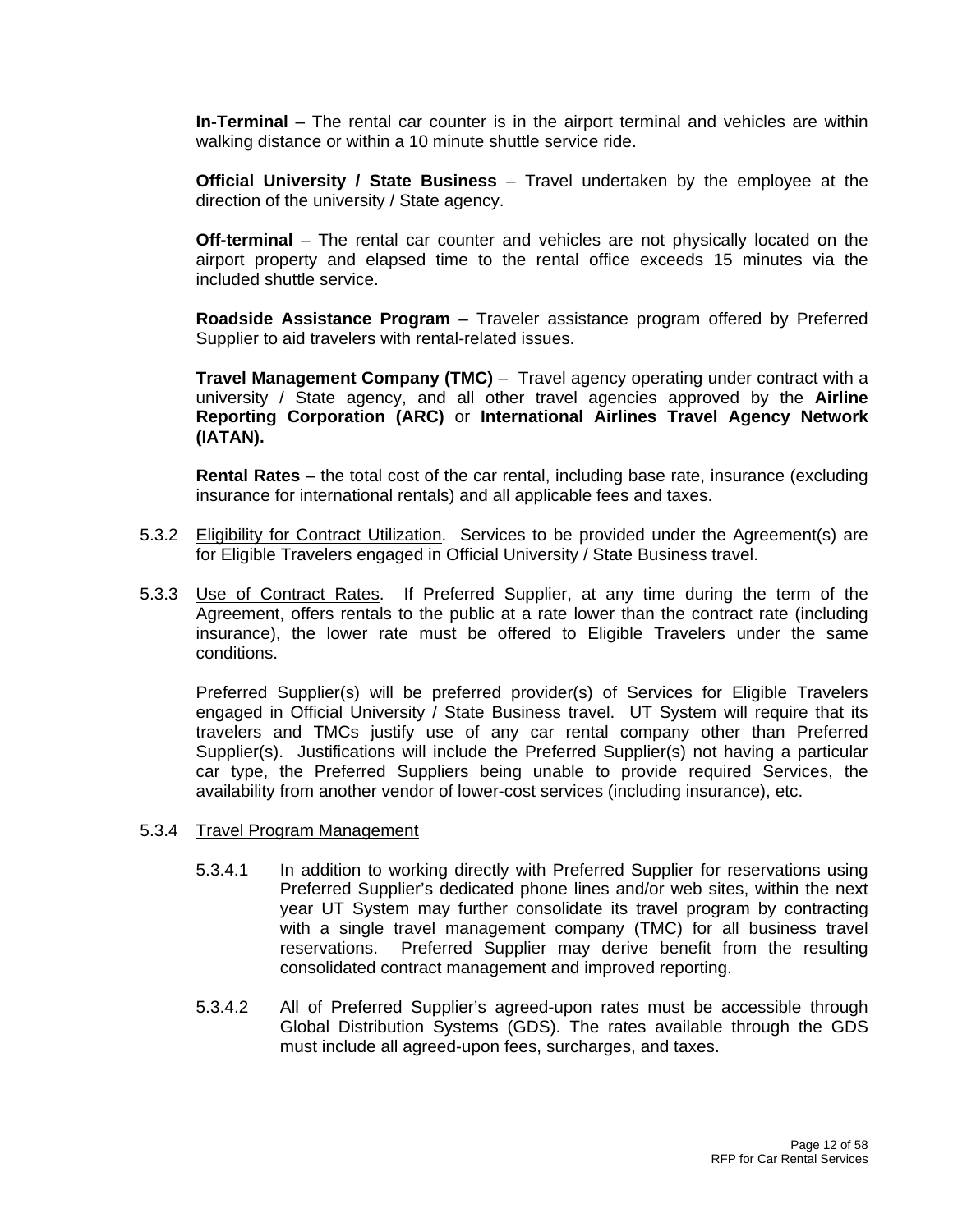- 5.3.4.3 Attached hereto as **Exhibit C** is UT System Policy UTS157 regarding the use of personal vehicles. This policy encourages the use of rental vehicles instead of personal vehicles when conducting UT System business.
- 5.3.5 Service Requirements. Services will comply with the specific, non-exhaustive list of requirements specified below, and Preferred Supplier will ensure that any permitted franchisees and subcontractors will also comply with these specific requirements.
	- 5.3.5.1 Corporate Discount Number/Rental Codes. Preferred Supplier will assign a dedicated Corporate Discount Number / Rental Code for each university / State entity, to help ensure that rentals confirmed with these codes are identifiable for tracking and reporting purposes.
	- 5.3.5.2 Locations. Proposer must submit the following information for all Proposer's locations, using Microsoft Excel. Proposer should complete one line per location. If there is more than one rental counter at a given location (e.g., Terminal 1 and Terminal 2 at Frankfurt Airport) and there are differences in phone numbers or operating hours, then multiple spreadsheet rows should be used.

Please list the following for Domestic Rental Car Locations:

- Company Name
- Franchisee (yes/no)
- Address
- City
- **State**
- Zip Code
- Company Location/Branch Number
- Associated Airport Code (airport code or NA for city/suburban locations)
- In-Terminal (yes/no)
- Local Phone Number
- Toll Free Number
- Operating hours (by day using a 24 hour clock)

Please list the following for International Rental Car Locations:

- Company Name
- Franchisee (yes/no)
- **Address**
- **City**
- **Country**
- Postal Code
- Company Location/Branch Number
- Associated Airport Code (airport code or NA for city/suburban locations)
- In-Terminal (yes/no)
- Legally Imposed Mandatory Rental Insurance (yes/no)
- International driver's license mandatory (yes/no)
- Local Phone Number (include country code)
- Operating hours (by day using a 24 hour clock)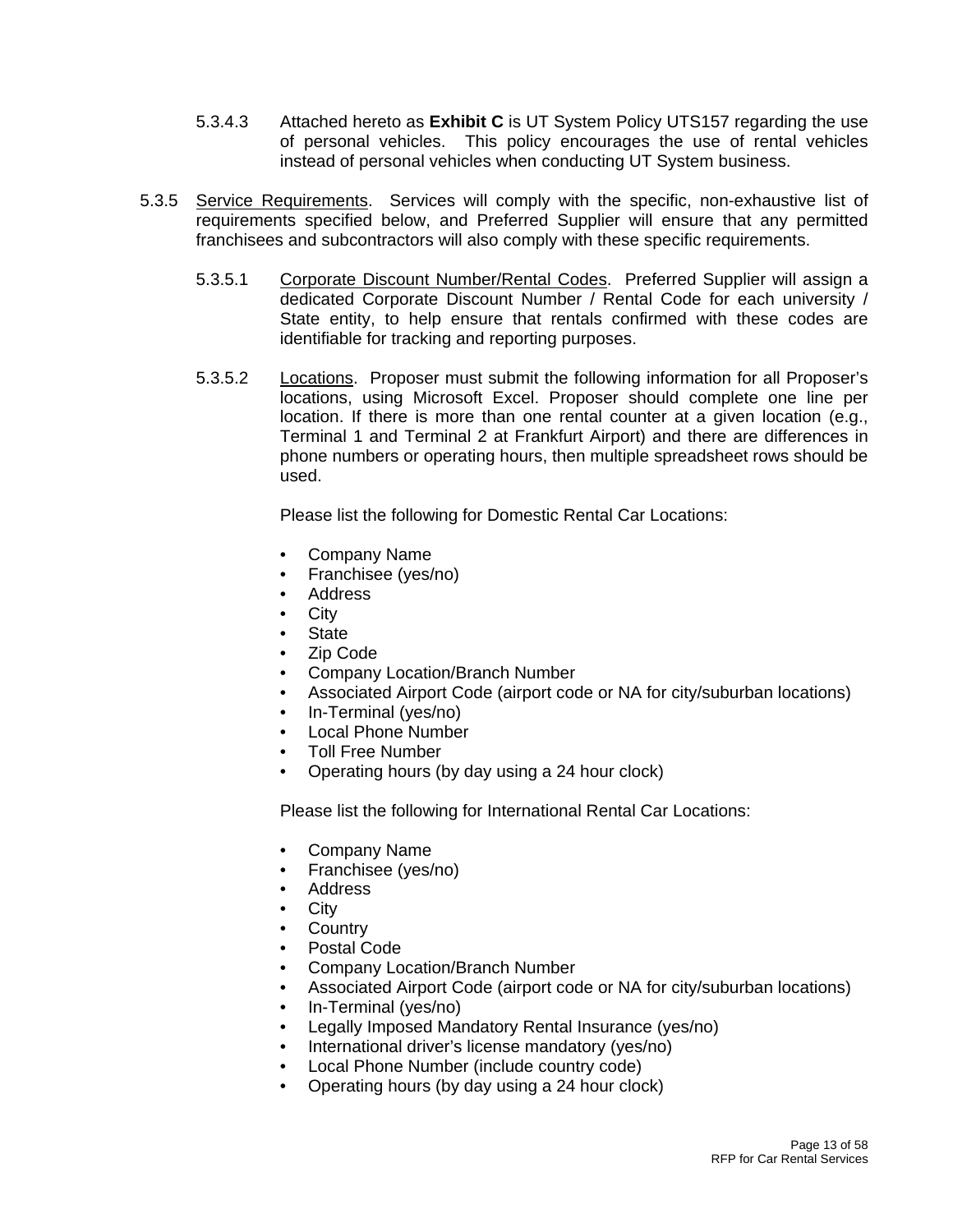If a rental location is moved to a new address/location or is closed, or if a new location is opened, Preferred Supplier will be required under the Agreement to give to UT System thirty (30) days prior notice of the change.

5.3.5.3 Rental Vehicles. Rental vehicles provided under the Agreement will be properly licensed and inspected, meeting all applicable national, state and local safety standards. Preferred Supplier will not rent vehicles subject to recall until these vehicles have been repaired with the approved manufacturer process. Rentals will be maintained, clean, no more than two years old, in good mechanical condition at rental inception, and have no more than 40,000 miles on the odometer. Rental vehicles will include a full tank of gas.

> Rental vehicles will provide reasonable accommodation in compliance with the American with Disabilities Act (ADA) and will be available upon 24 hours' notice.

> Service animals (i.e., law enforcement, seeing-eye, etc.) will be allowed in all rental vehicles, as required by Eligible Traveler.

> Eligible Traveler will be provided, upon request, with a non-smoking vehicle at time of reservation, with guarantee of availability.

> All maintenance and repair of rental vehicles will be the responsibility of Preferred Supplier and will be provided at no additional cost. For long-term rentals, Preferred Supplier will provide Eligible Travelers with routine vehicle maintenance schedules and specific instructions for obtaining any required maintenance and repair. Any required maintenance and repair will be performed at or within the general vicinity of the rental location or Eligible Traveler's location.

- 5.3.5.4 Risk and Insurance. Notwithstanding the provisions of any vehicle rental agreement or contract executed by an Eligible Traveler renting a vehicle under the terms of the Agreement, Preferred Supplier (and not the Eligible Traveler or UT System) will assume and bear the entire risk of loss of or damage to the rental vehicles (including costs of towing, administrative costs, loss of use, and replacements), for both in-state of Texas and out-of-state of Texas rentals (excluding International rentals), from any and every cause whatsoever, including but not limited to casualty, collision, fire, flood, upset, malicious mischief, vandalism, tire damage, falling objects, overhead damage, glass breakage, strike, civil commotion, theft and mysterious disappearance, except where the loss or damage is caused by one or more of the following
	- (1) Operation of the vehicle by an authorized driver under the influence of intoxicants or any prohibited drugs, or the damage or loss is caused intentionally by an authorized driver;
	- (2) Use of the vehicle for any illegal purpose;
	- (3) Operation of the vehicle for law enforcement purposes that are likely to expose the vehicle, the driver or passengers or other persons or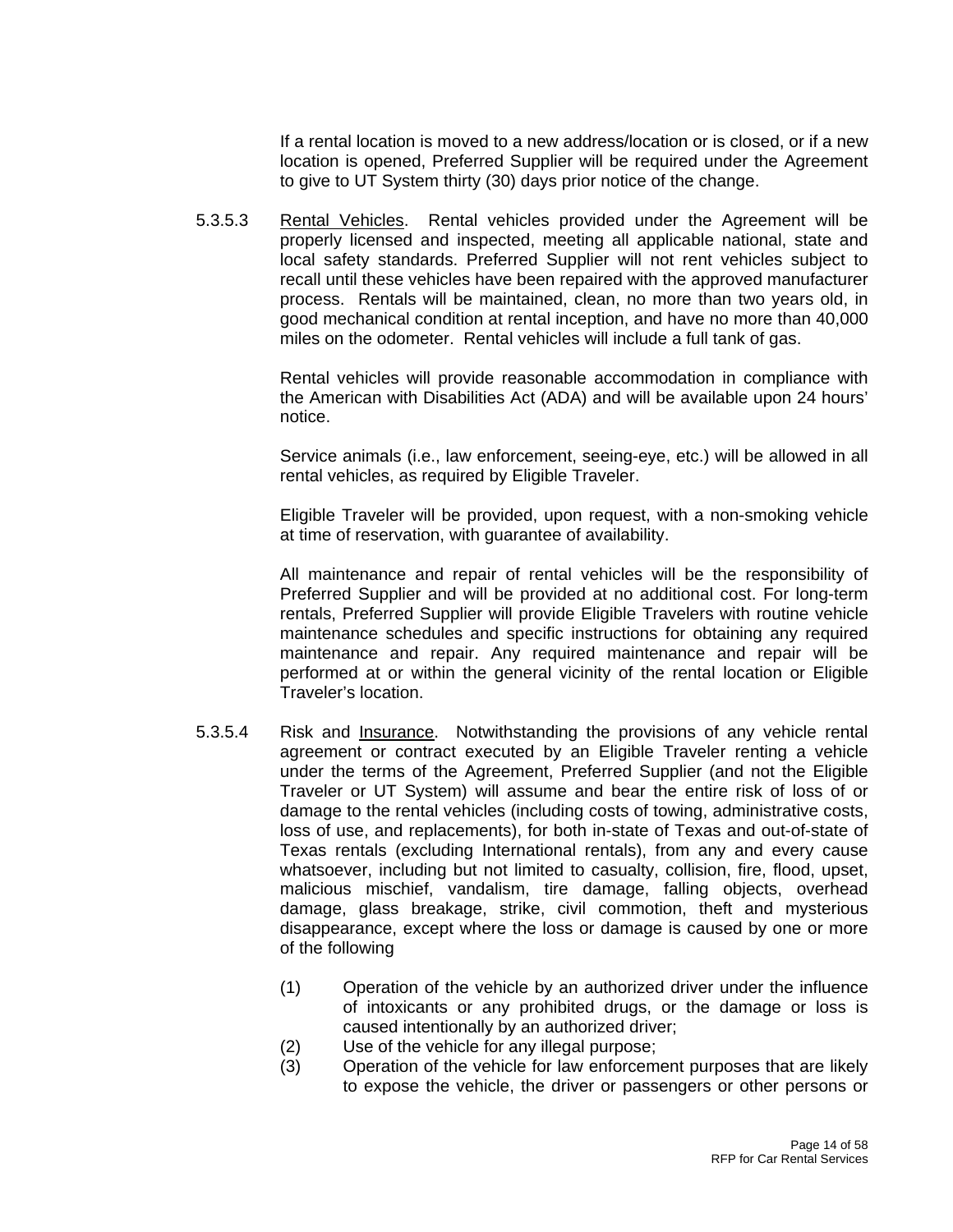property of others to a risk of damage or injury above that of routine travel, unless the company has agreed to such operation in writing at the time of rental;

- (4) Operation of the vehicle in a test, race or contest;
- (5) Operation of the vehicle, with the consent of an authorized driver, by a person other than an authorized driver;
- (6) Operation of the vehicle across international boundaries, unless specifically authorized at the time of rental.

# **Preferred Supplier will arrange for the insurance coverage detailed in APPENDIX THREE (Sample Preferred Supplier Agreement), and the coverage described therein will be extended to every Eligible Traveler.**

Mexico Rentals – Preferred Supplier will allow Eligible Travelers to drive their rental vehicles into Mexico and will accept UT System's Mexico Tourist policy to cover these vehicles. UT System's Mexico Tourist Policy provides \$1,000,000 combined single limit coverage. The Eligible Traveler will be required to provide the dates of travel in Mexico and ensure that the following documents will be in their possession while in Mexico:

- Mexico Tourist Auto ID Card
- Copy of the Mexico Tourist Policy
- Copy of the Mexico Insurance Agreement between UT System and Preferred Supplier

Preferred Supplier will provide the Eligible Traveler vehicle identification number for the Mexico Tourist Auto ID Card

5.3.5.5 Rental Rates. The Agreement will include the following Rental Rates:

Daily Rate – the charge per day (24 hours) for the lease of a vehicle. Rate will be applicable to Preferred Supplier's airport, FBO and suburban locations.

Weekly Rate – the weekly rate for seven consecutive days with charges every 24 hours. Therefore, a seven (7) day lease is actually six (6) days of daily rate charges.

Monthly Rate – the charge for the lease of a vehicle for thirty (30) consecutive days.

The Rental Rates and additional rental information will apply 365 days per year, without regard to holidays or specific days of the week. Differences in rates by city or international location are to be specified by Proposer as an additive to the base rate (ref. **Attachment A**, Price Schedule).

There will be no late, no-show, energy recouping and/or cancellation fees under the Agreement.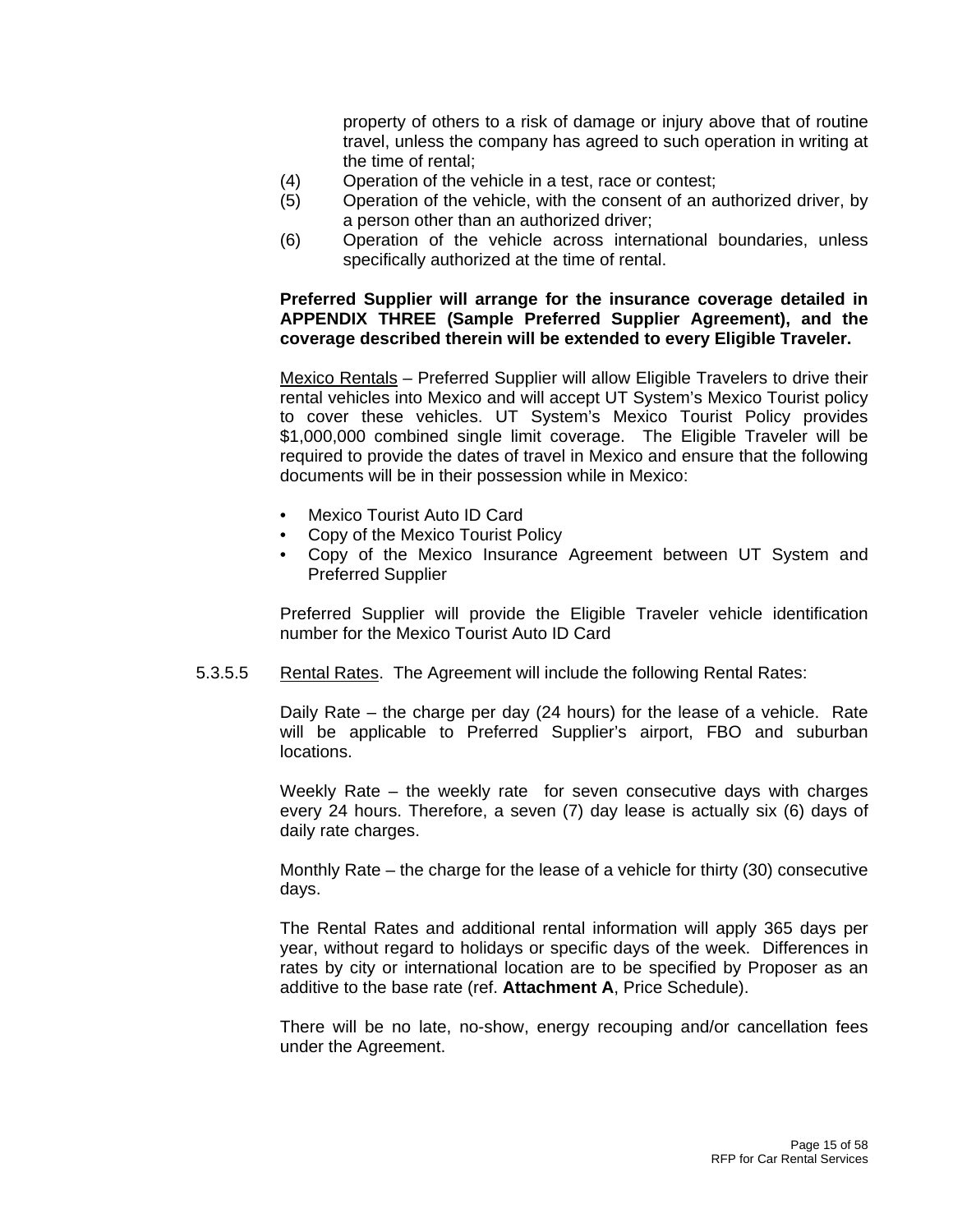Preferred Supplier will not charge additional fees for all one-way domestic rentals in Texas (e.g., no drop-off charges).

All Rental Rates will include unlimited mileage on all vehicle types and full loss/damage waiver with no deductible.

All domestic Rental Rates proposed will include the base rate, insurance and all applicable fees and taxes. UT System and its institutions, as agencies of the State of Texas, qualify for exemption from State and Local Sales and Use Taxes (except Prop. Title and Registration Tax) pursuant to the provisions of the Texas Limited Sales, Excise, and Use Tax Act. Preferred Supplier may claim exemption from payment of applicable taxes by complying with such procedures as may be prescribed by the State of Texas Comptroller of Public Accounts.

- 5.3.5.6 Reservations. Preferred Supplier will make reservations available to participating entities and Eligible Travelers through all of the following sources:
	- Directly from Preferred Supplier via toll-free number, fax, or in person at Preferred Supplier's locations
	- Through UT System or state contract travel agency and all other travel agencies approved by the Airline Reporting Corporation (ARC) or International Airlines Travel Agency Network (IATAN)
	- Through a secure Preferred Supplier-maintained internet site
	- Through UT System-designated online booking tools
- 5.3.5.7 Form of Payment. Eligible Travelers may pay for rentals using cash or a personal or institutional credit or debit card. Preferred Supplier will accept an institutional travel charge card for rentals under the Agreement. For Eligible Travelers without an institutional or personal credit or debit card, cash deposits up to the estimated amount of rental charges may be required. The cash deposit will be based on the lesser of the daily, weekly, or monthly rate plus any applicable sales tax. For a vehicle rented with a cash or money order deposit, any excess deposit will be refunded to the renter by check issued within 30 calendar days after the end of the rental period.

Based on institution specific requirements and processes, Preferred Supplier will provide direct billing services.Contractor must be able to accept electronic payments by Automated Clearinghouse (ACH) in Corporate Trade Exchange (CTX) format for all rentals direct billed to UT System.

### 5.3.5.8 Rental Process.

(1) Preferred Supplier will provide a rental vehicle for 100% of vehicle requests from Eligible Travelers. In no case will an Eligible Traveler be turned away. Preferred Supplier will validate authorized users as those persons authorized to operate vehicles rented under the Agreement, and if properly licensed, include the Eligible Travelers,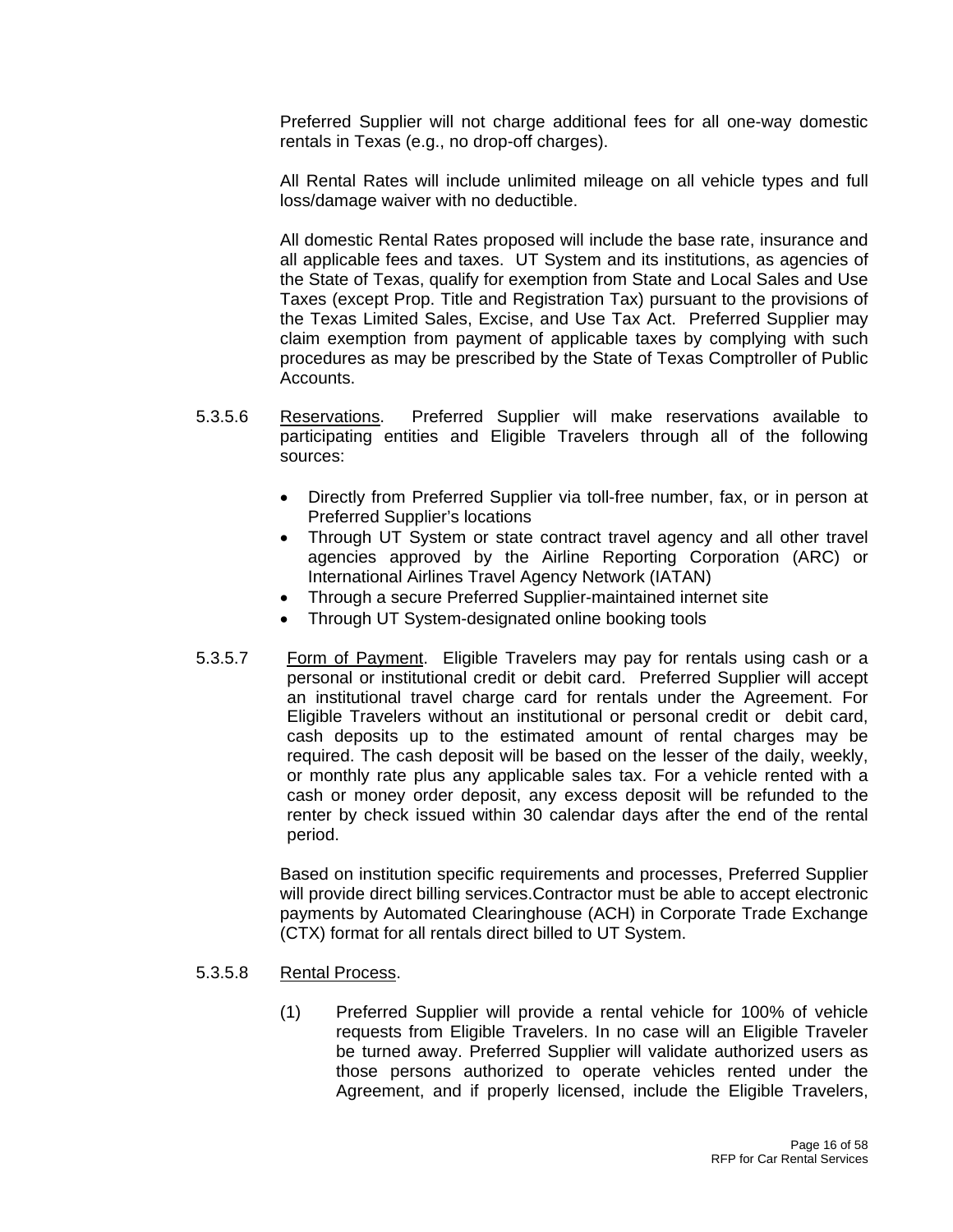and without additional charge, secondary drivers who are either Eligible Travelers or accompanying an Eligible Traveler whether or not associated with State business (spouse, etc.). Employees or agents of the State who are 18 or older, if otherwise eligible, may rent and operate vehicles under the Agreement when on official UT System business. The vehicle to be rented will be ready for dispatch, to the extent possible, when the Eligible Traveler arrives at the rental location. The Eligible Traveler will be furnished a copy of the Preferred Supplier's rental agreement and will not be bound by any stipulation therein which is inconsistent with the Agreement. Proof of insurance will be included as part of the rental agreement or made available in the glove compartment, on door/windshield or other location as specified by Preferred Supplier. Preferred Supplier will provide market fuel prices at its published prepaid fuel rate for any vehicle returned with less than a full tank of gas, as required. Market fuel will be charged on a gallon by gallon basis, not as a full tank. (e.g., - 3 gallons used will equal 3 gallon fueled). This rate will not exceed the U.S. and Energy Administration weekly average rate as published at http://www.eia.gov/petroleum/gasdiesel/. Prepayment will not be required.

- (2) In all cases where Preferred Supplier's locations do not have rentals cars available within reasonable walking distance, shuttle service will be offered for In-Terminal and Off-Terminal locations. For those locations that do not offer continuous shuttle bus service, there will be toll-free phone access to call for shuttle service, and the contact information will be made clearly visible in the airport.
- (3) In instances when no vehicles are available at time of pick-up and the Eligible Traveler has a reservation, Preferred Supplier will provide an equivalent or better type of vehicle at the same rate as originally reserved by the Eligible Traveler. Preferred Supplier also may make a reservation at another location or another car rental company and arrange for the vehicle to be transported to the Eligible Traveler or the Eligible Traveler be transported to the vehicle, at the same rate as originally reserved by the Eligible Traveler. With the Eligible Traveler's consent, Preferred Supplier may provide a smaller vehicle at a reduced rate. There will be no additional cost associated with any substitution due to any reserved vehicle's non-availability.
- (4) Standard rental services at all of Preferred Supplier's airport locations under the Agreement will not exceed a twenty (20) minute check-in process or a 15 minute return process, including shuttle service if needed.
- (5) At the completion of each rental, Preferred Supplier will provide a receipt of services that will contain all charges listed. The receipt and the rental document from Preferred Supplier will clearly state the vehicle class for the Eligible Traveler (i.e. economy, compact, full, etc.), all optional equipment, upgrades, fuel, all (federal, state, and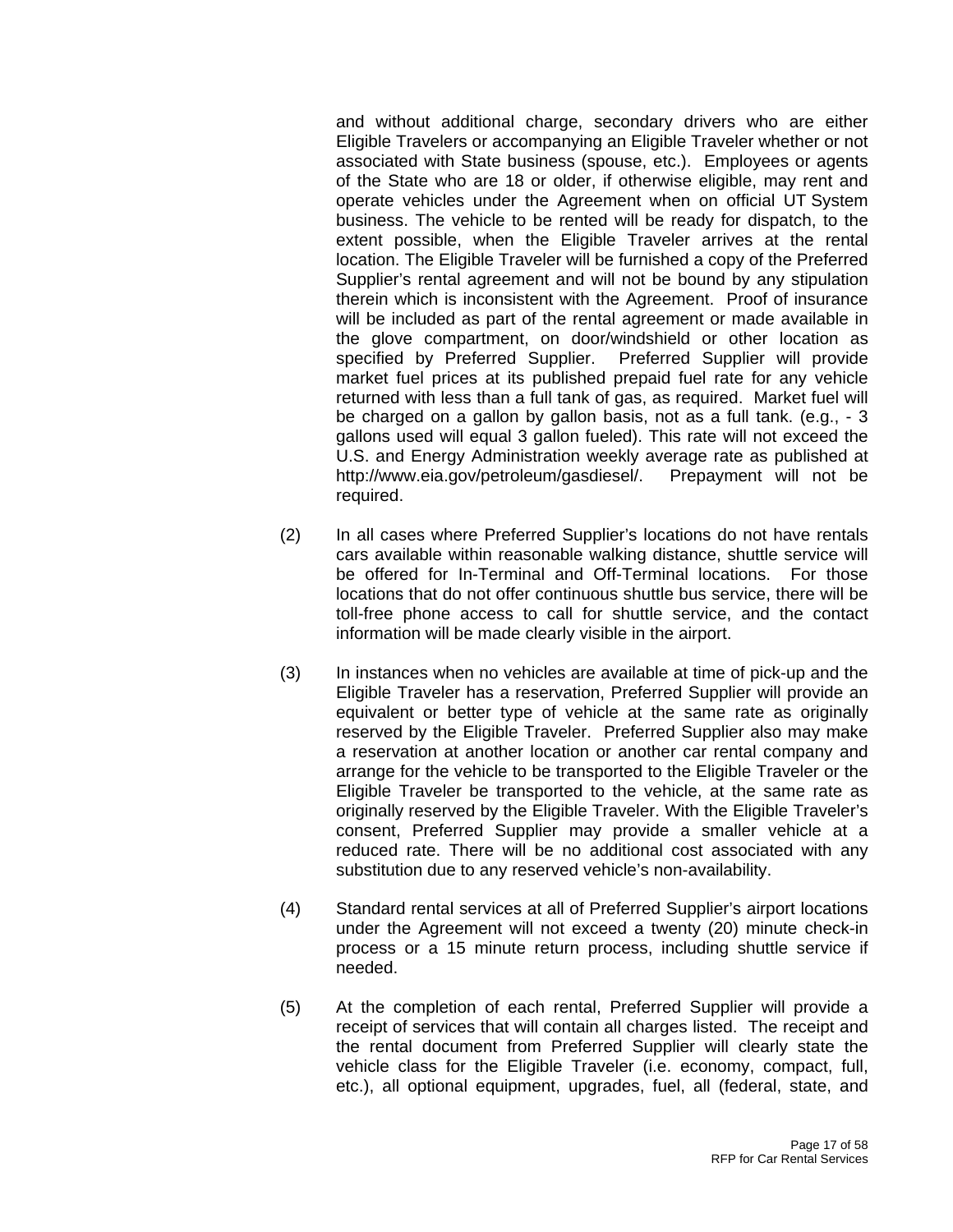local) fees, surcharges, and any taxes applied to the vehicles rented at each location. Preferred Supplier will substantiate all charges and taxes upon request by the renter or by the institutions.

- (6) Roadside Assistance will be available at no additional charge for Eligible Travelers and will include, but not be limited to, the following:
	- 24/7 toll free phone and text assistance in the event of an accident and/or a repair becomes necessary and a replacement vehicle is required
	- Lost key replacement
	- Minor repairs (flat tire, dead battery, etc.)
	- Towing
	- Rental car replacement for any repair that takes longer than 2 hours

The time spent waiting for repairs or a replacement vehicle due to any mechanical failure of the vehicle (except loss of keys) will be deducted from the total amount of rental time.

- 5.3.5.9 Customer Service. Preferred Supplier will provide personnel at all Preferred Supplier's locations who are knowledgeable with the terms and conditions of the Agreement to process rentals for Eligible Travelers. Further, Preferred Supplier will provide a dedicated customer service representative (CSR) accessible (24/7) either in person or by office phone, cell phone, email or fax, to assist with questions and resolve all issues that may arise during the rental process. When CSR is unavailable due to personal days or holiday, CSR will provide an alternate contact available 24/7.
- 5.3.5.10 Management Reports. Preferred Supplier will provide one electronic report to UT System Administration and each institution as requested no later than the 45th day after the preceding month. The report will include all rental locations and contain the following data by each institution and/or department within the institution:

Executive Summary To Include:

- Total number of rentals
- Total number of rental days, broken out by domestic in-State, domestic out-of-State, and international
- Rental by car class
- Average number of days per rental
- Total rental charges
- Refueling fees
- Damage, Accident, Incident report

Detailed Report To Include:

• Number of rental days for each vehicle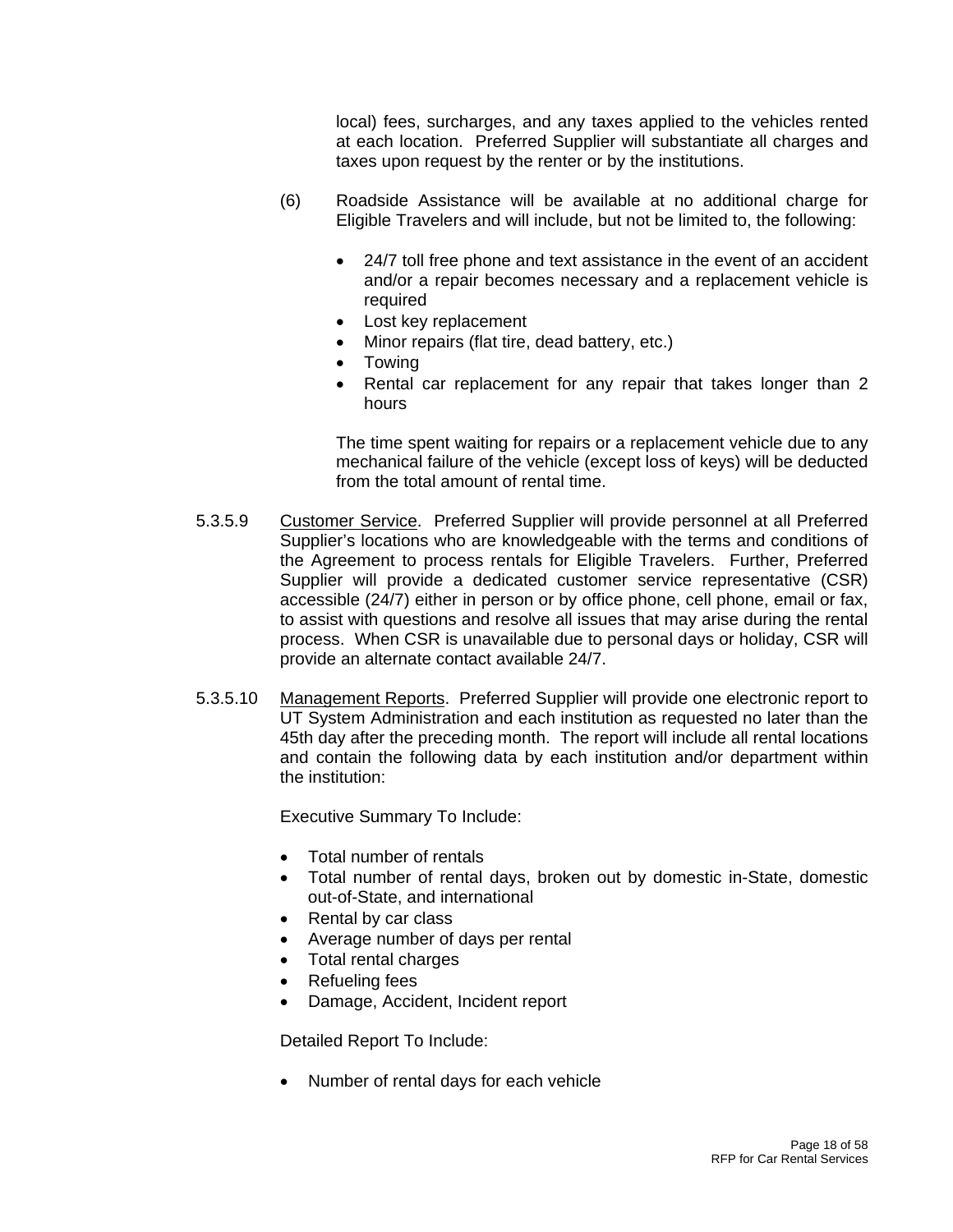- Total charges for each institution for all vehicles (including base rate, other charges)
- Total number of days for all vehicles rented by each institution
- Refueling charges for all vehicles for each institution.
- Institution may request breakdown by department based on assignment of departmental ID numbers with Contractor
- Detail listing of all loss claims and damages on vehicles caused by Eligible Travelers by institution

### **5.4 Proposer's Survey**

The Proposer's Survey contains a list of additional questions the Proposer will answer when responding to this RFP. If Proposer needs to submit additional supporting information, refer to the supporting information in responses to the Proposer's Survey and attach supporting materials in a logical and clear manner. Any supporting information must be included in electronic form via the Ariba® e-Sourcing tool and must follow the following naming convention: (<Proposer Name> - <Question Number> - Response - <File Name>).

### **SECTION 6 PRICING SCHEDULE AND AFFIRMATION**

#### **6.1 Pricing Schedule**

**Proposer must submit a completed Attachment A as part of its proposal, detailing all fees and Rental Rates for the Services in accordance with the specifications listed in Section 5.3 of this RFP. The fees quoted in Attachment A will include all costs associated with providing the full scope of work.** 

#### **6.2. Rental Rate Adjustments**

The Rental Rates would be subject to adjustment as provided in **Attachment A**.

#### **6.3. Pricing Affirmation**

**THE FOLLOWING FORM MUST BE COMPLETED, SIGNED AND SUBMITTED WITH THE PROPOSER'S PROPOSAL. FAILURE TO DO SO WILL RESULT IN THE REJECTION OF YOUR PROPOSAL.** 

**Proposal of:** \_\_\_\_\_\_\_\_\_\_\_\_\_\_\_\_\_\_\_\_\_\_\_\_\_\_\_\_\_\_\_\_\_\_\_

(Proposer Company Name)

**To:** The University of Texas System  **Ref.:** Preferred Supplier of Car Rental Services **RFP No.:** UTS/A29

Ladies and Gentlemen: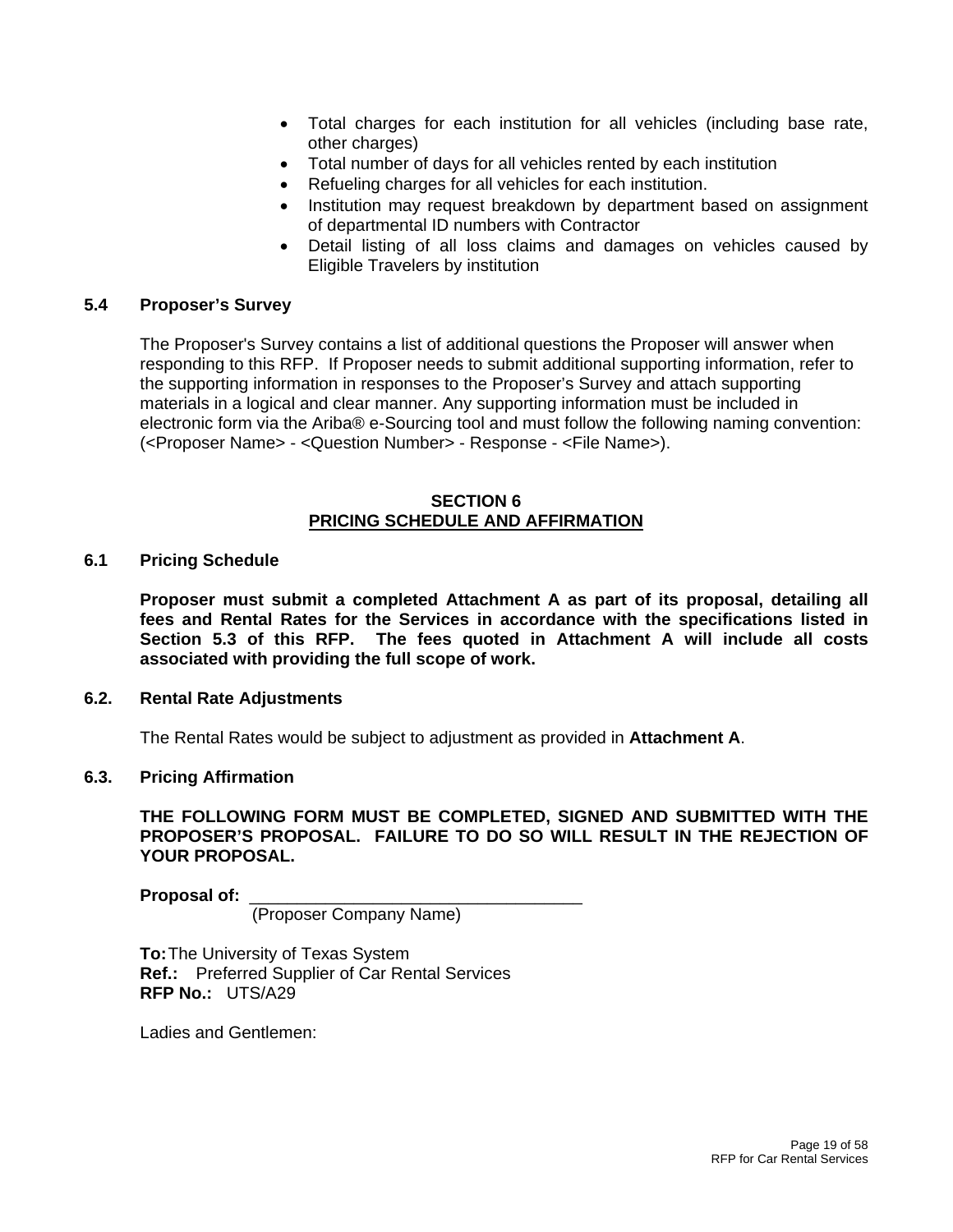Having carefully examined all the specifications and requirements of this RFP and any attachments thereto, the undersigned proposes to furnish the Services required pursuant to the above-referenced Request for Proposal upon the pricing terms quoted below.

The prices quoted in **Attachment A**, Price Schedule, to this RFP will be Proposer's guaranteed pricing for the Services.

Proposer certifies and agrees that all prices proposed in Proposer's proposal have been reviewed and approved by Proposer's executive management.

Respectfully submitted,

**Proposer:** \_\_\_\_\_\_\_\_\_\_\_\_\_\_\_\_\_\_\_\_

| Bv:    |                                     |
|--------|-------------------------------------|
|        | (Authorized Signature for Proposer) |
| Name:  |                                     |
| Title: |                                     |
| Date:  |                                     |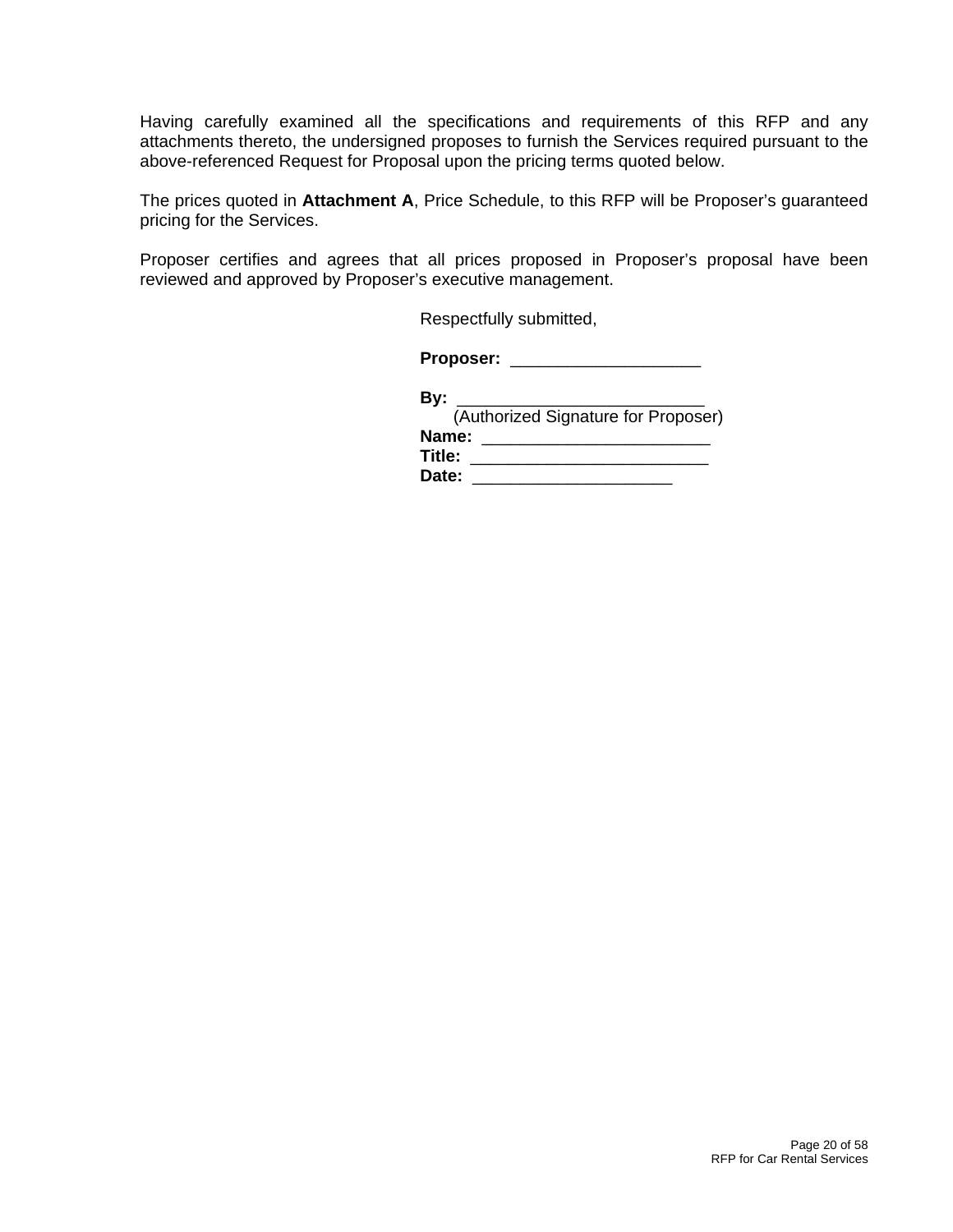# **APPENDIX ONE**

# **PROPOSAL REQUIREMENTS**

# **SECTION 1 GENERAL INFORMATION**

### **1.1 Purpose**

UT System is soliciting competitive sealed proposals from Proposers having suitable qualifications and experience providing goods and services in accordance with the terms, conditions and requirements set forth in this RFP. This RFP provides sufficient information for interested parties to prepare and submit proposals for consideration by UT System.

By submitting a proposal, Proposer certifies that it understands this RFP and has full knowledge of the scope, nature, quality, and quantity of the goods and services to be performed, the detailed requirements of the goods and services to be provided, and the conditions under which such goods and services are to be performed. Proposer also certifies that it understands that all costs relating to preparing a response to this RFP will be the sole responsibility of Proposer.

PROPOSER IS CAUTIONED TO READ THE INFORMATION CONTAINED IN THIS RFP CAREFULLY AND TO SUBMIT A COMPLETE RESPONSE TO ALL REQUIREMENTS AND QUESTIONS AS DIRECTED.

#### **1.2 Inquiries and Interpretations**

UT System may in its sole discretion respond in writing to written inquiries concerning this RFP and post its response as an Addendum to all parties recorded by UT System as participating in this RFP. Only UT System's responses that are made by formal written Addenda will be binding on UT System. Any verbal responses, written interpretations or clarifications other than Addenda to this RFP will be without legal effect. All Addenda issued by UT System prior to the Submittal Deadline will be and are hereby incorporated as a part of this RFP for all purposes.

Proposers are required to acknowledge receipt of each Addendum by selecting "acknowledge" in the Addendum section of the RFP in Ariba. Each Addendum must be acknowledged by Proposer prior to the Submittal Deadline and should accompany Proposer's proposal.

### **1.3 Public Information**

Proposer is hereby notified that UT System strictly adheres to all statutes, court decisions and the opinions of the Texas Attorney General with respect to disclosure of public information.

UT System may seek to protect from disclosure all information submitted in response to this RFP until such time as a final agreement is executed.

Upon execution of a final agreement, UT System will consider all information, documentation, and other materials requested to be submitted in response to this RFP, to be of a nonconfidential and non-proprietary nature and, therefore, subject to public disclosure under the *Texas Public Information Act* (*Government Code*, Chapter 552.001, et seq.). Proposer will be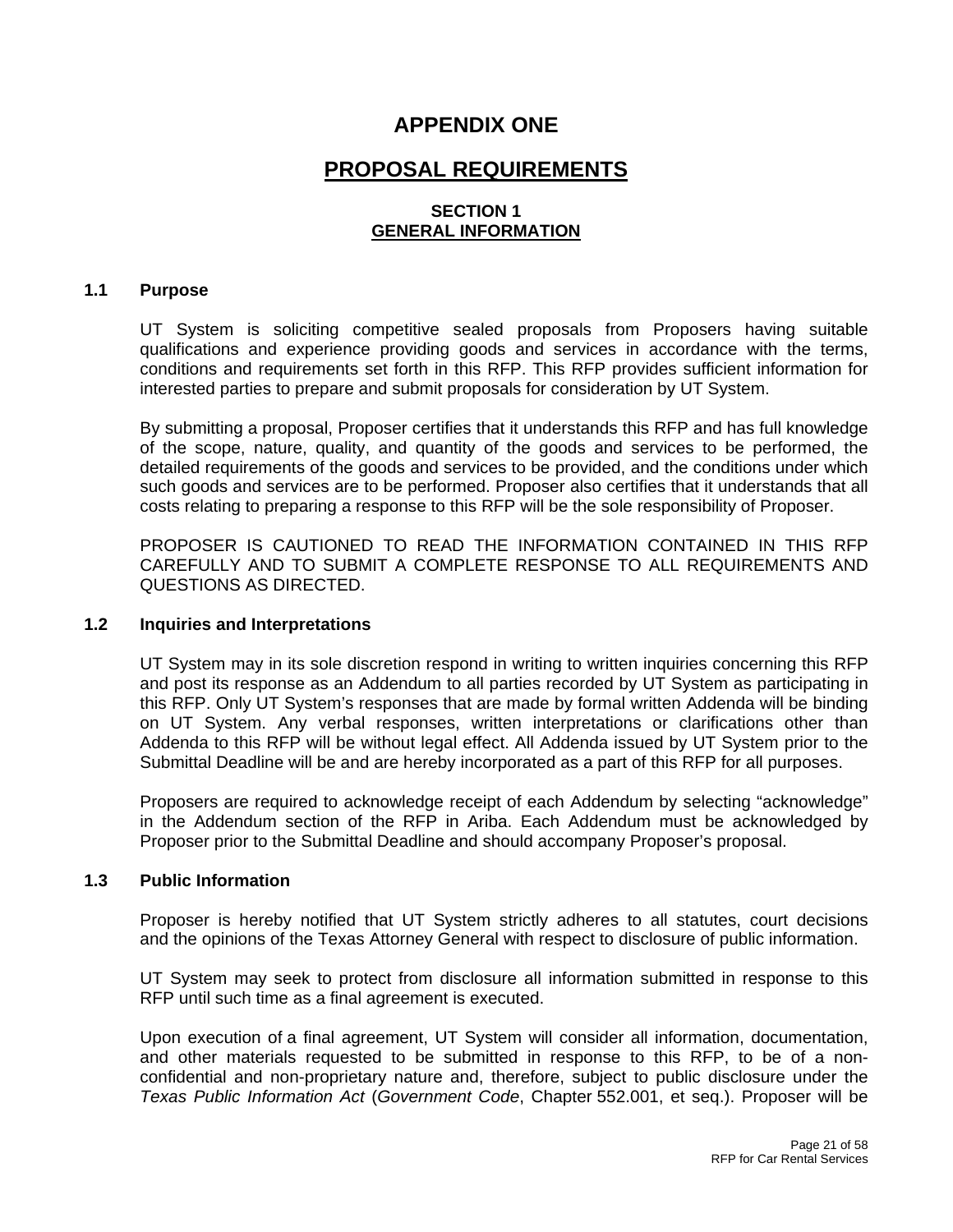advised of a request for public information that implicates their materials and will have the opportunity to raise any objections to disclosure to the Texas Attorney General. Certain information may be protected from release under Sections 552.101, 552.110, 552.113, and 552.131, *Government Code*.

### **1.4 Type of Agreement**

Preferred Supplier, if any, will be required to enter into an agreement with UT System in a form that (i) includes terms and conditions substantially similar to those set forth in **Section 4** of this RFP, and (ii) is otherwise acceptable to UT System in all respects.

# **1.5 Proposal Evaluation Process**

UT System will select Preferred Supplier by using the competitive sealed proposal process described in this Section. UT System will open the HSP Packet submitted by a Proposer prior to opening Proposer's proposal in order to ensure that Proposer has submitted the completed and signed HUB Subcontracting Plan (also called the HSP) that is required by this RFP (ref. **Section 2.5.4** of the RFP). All proposals submitted by the Submittal Deadline accompanied by the completed and signed HSP required by this RFP will be opened. Any proposals that are not submitted by the Submittal Date or that are not accompanied by the completed and signed HSP required by this RFP will be rejected by UT System as non-responsive due to material failure to comply with advertised specifications. After the opening of the proposals and upon completion of the initial review and evaluation of the proposals, UT System may invite one or more selected Proposers to participate in oral presentations. UT System will use commercially reasonable efforts to avoid public disclosure of the contents of a proposal prior to selection of Preferred Supplier.

UT System may make the selection of Preferred Supplier on the basis of the proposals initially submitted, without discussion, clarification or modification. In the alternative, UT System may make the selection of Preferred Supplier on the basis of negotiation with any of the Proposers. In conducting such negotiations, UT System will avoid disclosing the contents of competing proposals.

At UT System's sole option and discretion, UT System may discuss and negotiate all elements of the proposals submitted by selected Proposers within a specified competitive range. For purposes of negotiation, UT System may establish, after an initial review of the proposals, a competitive range of acceptable or potentially acceptable proposals composed of the highest rated proposal(s). In that event, UT System will defer further action on proposals not included within the competitive range pending the selection of Preferred Supplier; provided, however, UT System reserves the right to include additional proposals in the competitive range if deemed to be in the best interests of UT System.

After submission of a proposal but before final selection of Preferred Supplier is made, UT System may permit a Proposer to revise its proposal in order to obtain Proposer's best and final offer. In that event, representations made by Proposer in its revised proposal, including price and fee quotes, will be binding on Proposer. UT System will provide each Proposer within the competitive range with an equal opportunity for discussion and revision of its proposal. UT System is not obligated to select Proposer offering the most attractive economic terms if that Proposer is not the most advantageous to UT System overall, as determined by UT System.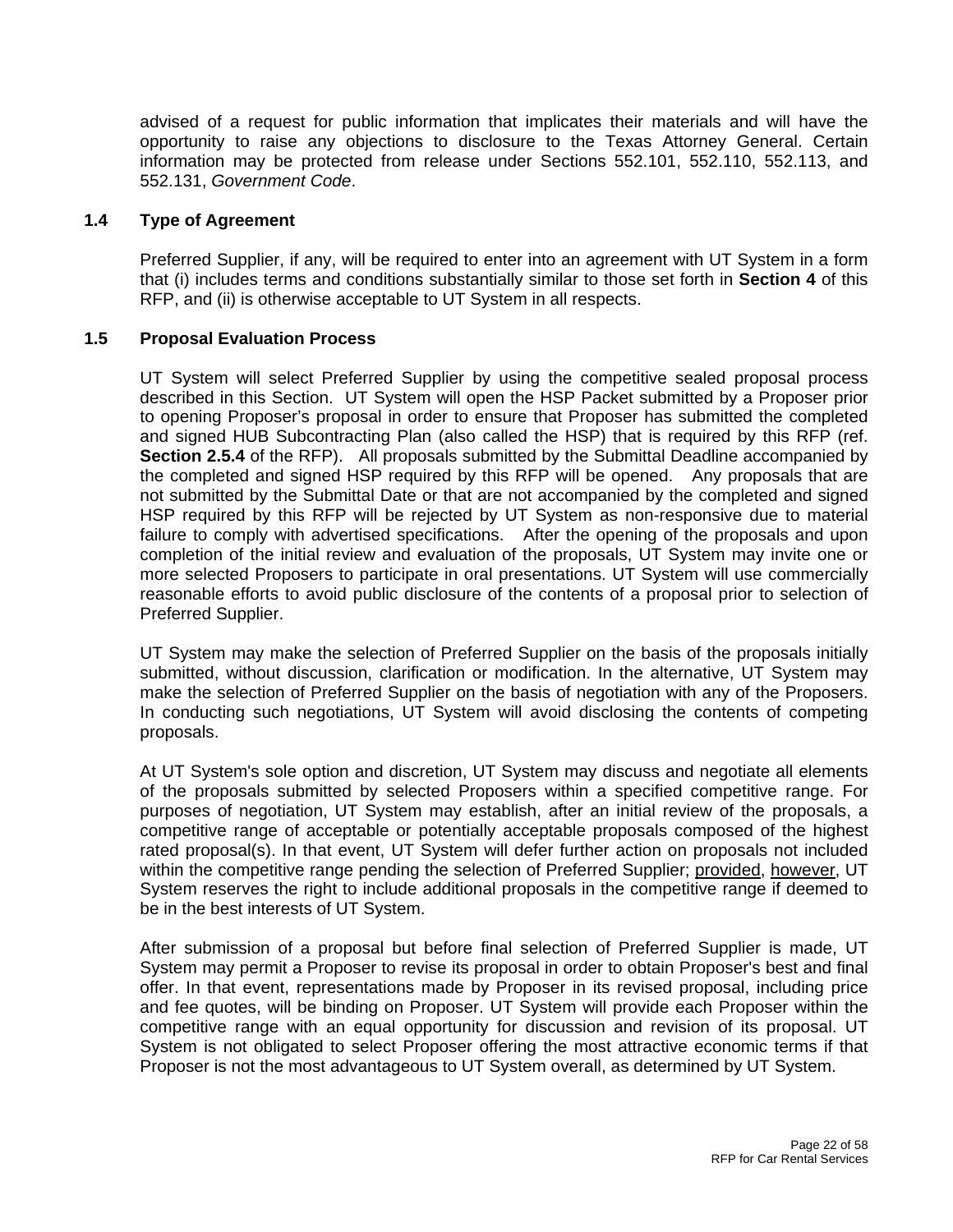UT System reserves the right to (a) enter into an agreement for all or any portion of the requirements and specifications set forth in this RFP with one or more Proposers, (b) reject any and all proposals and re-solicit proposals, or (c) reject any and all proposals and temporarily or permanently abandon this selection process, if deemed to be in the best interests of UT System. Proposer is hereby notified that UT System will maintain in its files concerning this RFP a written record of the basis upon which a selection, if any, is made by UT System.

# **1.6 Proposer's Acceptance of Evaluation Methodology**

By submitting a proposal, Proposer acknowledges (1) Proposer's acceptance of [a] the Proposal Evaluation Process (ref. **Section 1.5** of **APPENDIX ONE**), [b] the Criteria for Selection (ref. **2.3**  of this RFP), [c] the Specifications, Additional Questions and Scope of Work (ref. **Section 5** of this RFP), [d] the terms and conditions set forth in **Section 4** of this RFP, and [e] all other requirements and specifications set forth in this RFP; and (2) Proposer's recognition that some subjective judgments must be made by UT System during this RFP process.

# **1.7 Solicitation for Proposal and Proposal Preparation Costs**

Proposer understands and agrees that (1) this RFP is a solicitation for proposals and UT System has made no representation written or oral that one or more agreements with UT System will be awarded under this RFP; (2) UT System issues this RFP predicated on UT System's anticipated requirements for the Services, and UT System has made no representation, written or oral, that any particular scope of services will actually be required by UT System; and (3) Proposer will bear, as its sole risk and responsibility, any cost that arises from Proposer's preparation of a proposal in response to this RFP.

### **1.8 Proposal Requirements and General Instructions**

- 1.8.1 Proposer should carefully read the information contained herein and submit a complete proposal in response to all requirements and questions as directed.
- 1.8.2 Proposals and any other information submitted by Proposer in response to this RFP will become the property of UT System.
- 1.8.3 UT System will not provide compensation to Proposer for any expenses incurred by Proposer for proposal preparation or for demonstrations or oral presentations that may be made by Proposer, unless otherwise expressly agreed in writing. Proposer submits its proposal at its own risk and expense.
- 1.8.4 Proposals that (i) are qualified with conditional clauses; (ii) alter, modify, or revise this RFP in any way; or (iii) contain irregularities of any kind, are subject to disqualification by UT System, at UT System's sole discretion.
- 1.8.5 Proposals should be prepared simply and economically, providing a straightforward, concise description of Proposer's ability to meet the requirements and specifications of this RFP. Emphasis should be on completeness, clarity of content, and responsiveness to the requirements and specifications of this RFP.
- 1.8.6 UT System makes no warranty or guarantee that an award will be made as a result of this RFP. UT System reserves the right to accept or reject any or all proposals, waive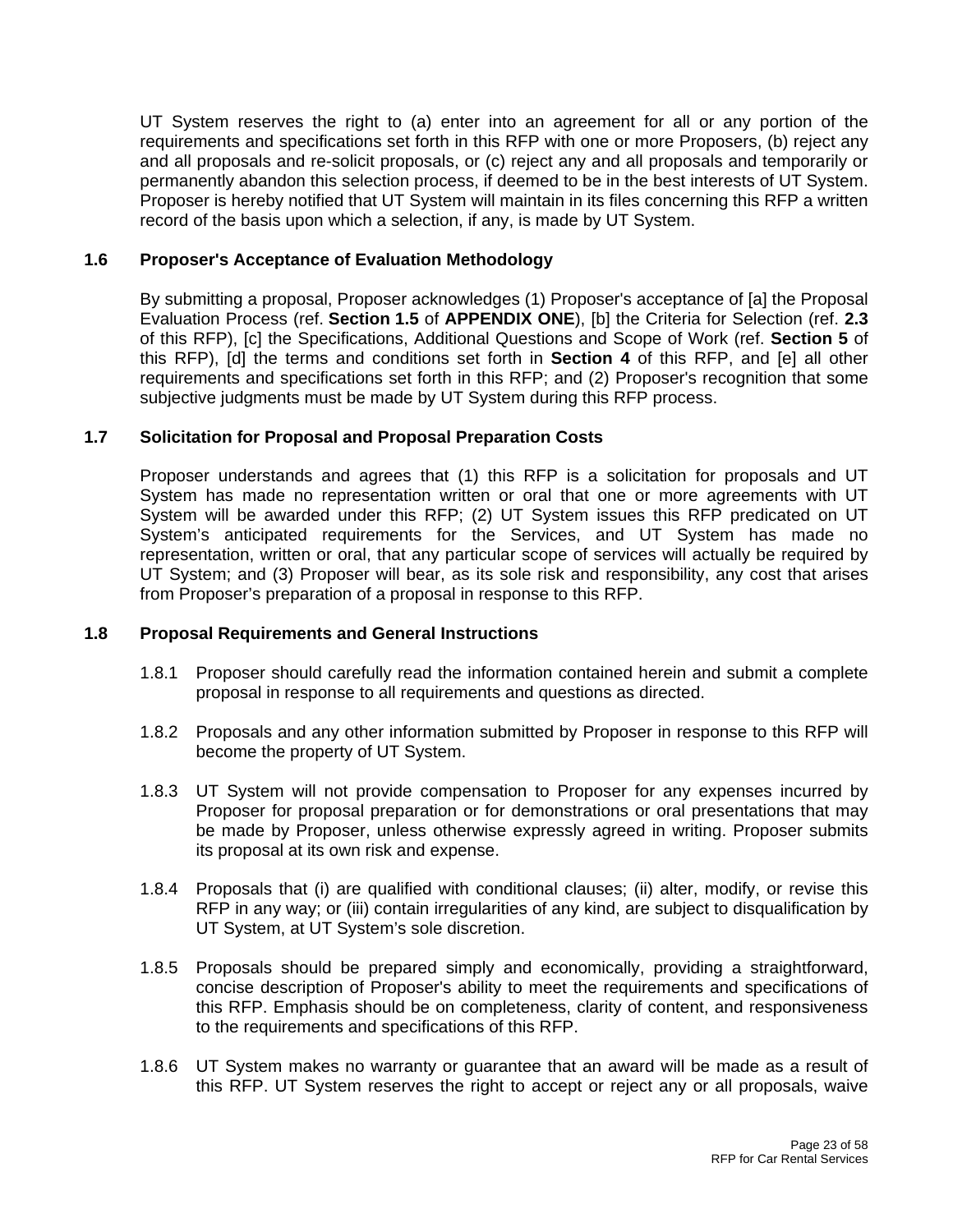any formalities, procedural requirements, or minor technical inconsistencies, and delete any requirement or specification from this RFP when deemed to be in UT System's best interest. UT System reserves the right to seek clarification from any Proposer concerning any item contained in its proposal prior to final selection. Such clarification may be provided by telephone conference or personal meeting with or writing to UT System, at UT System's sole discretion. Representations made by Proposer within its proposal will be binding on Proposer.

1.8.7 Any proposal that fails to comply with the requirements contained in this RFP may be rejected by UT System, in UT System's sole discretion.

### **1.9 Preparation and Submittal Instructions**

#### 1.9.1 Specifications and Additional Questions

Proposals must include responses to the questions referenced in Specifications, Additional Questions and Scope of Work (ref. **Section 5** of this RFP).

## 1.9.2 Execution of Offer

Proposer must complete, sign and return the attached Execution of Offer (ref. **Section 2**  of **APPENDIX ONE**) as part of its proposal. The Execution of Offer must be signed by a representative of Proposer duly authorized to bind Proposer to its proposal. Any proposal received without a completed and signed Execution of Offer may be rejected by UT System, in its sole discretion.

### 1.9.3 Pricing Affirmation

Proposer must complete and return the Pricing Affirmation (ref. **Section 6** of this RFP), as part of its proposal.

UT System will not recognize or accept any charges or fees that are not specifically stated in the Pricing Affirmation.

### 1.9.4 Submission

Proposer should submit all proposal materials via the Ariba® e-sourcing tool. Proposer should ensure that all documents are submitted electronically in accordance with the instructions in **Section 3.1** of this RFP.

Proposer must also submit the HUB Subcontracting Plan (also called the HSP) as required by this RFP (ref. **Section 2.5** of the RFP.)

UT System will not, under any circumstances, consider a proposal that is received after the Submittal Deadline or which is not accompanied by the completed and signed HSP that is required by this RFP.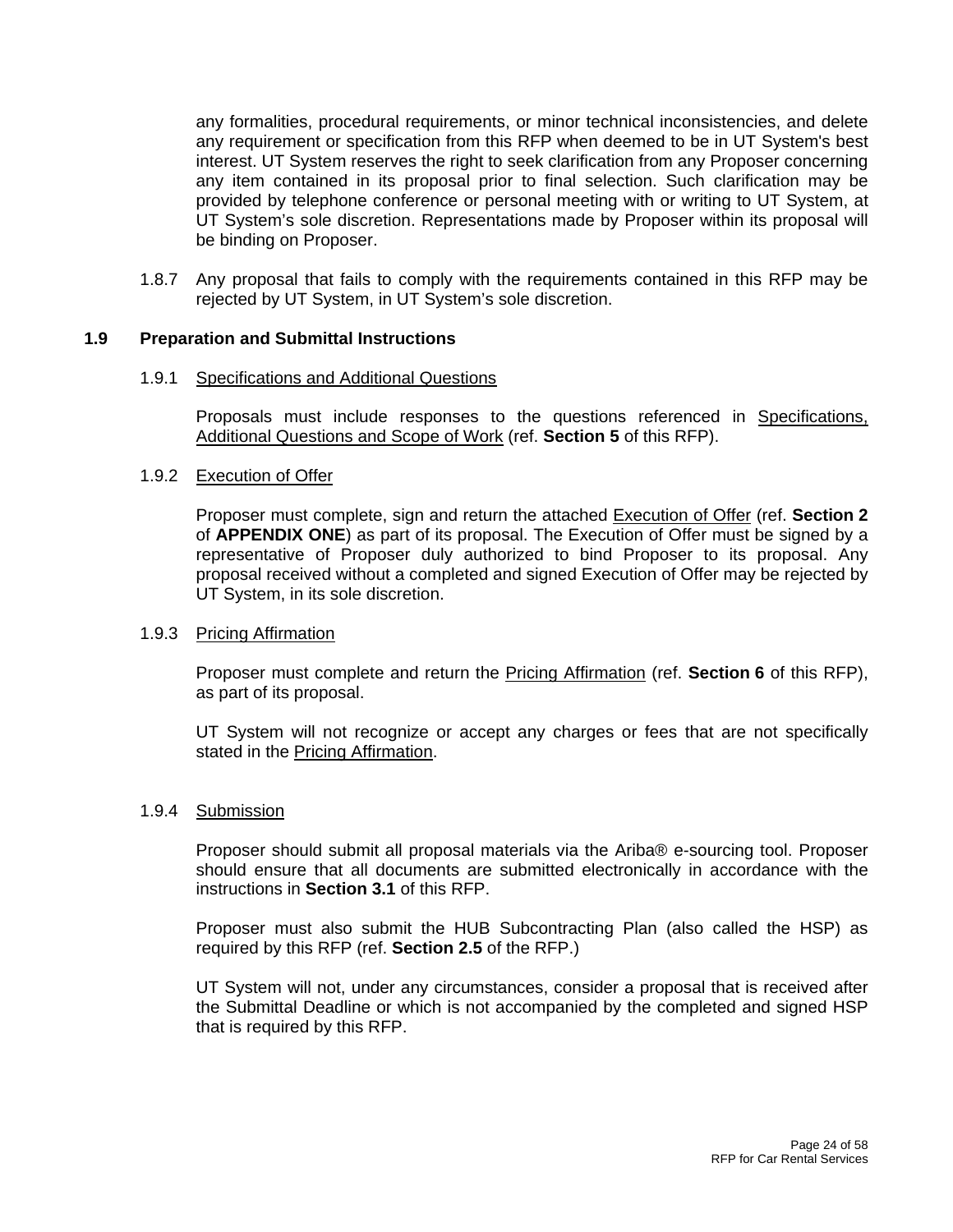UT System will not accept proposals submitted by telephone, proposals submitted by Facsimile ("**FAX**") transmission, or proposals submitted by hard copy (i.e., paper form) in response to this RFP.

Except as otherwise provided in this RFP, no proposal may be changed, amended, or modified after it has been submitted to UT System. However, a proposal may be withdrawn and resubmitted at any time prior to the Submittal Deadline. No proposal may be withdrawn after the Submittal Deadline without UT System's consent, which will be based on Proposer's submittal of a written explanation and documentation evidencing a reason acceptable to UT System, in UT System's sole discretion.

By signing the Execution of Offer (ref. **Section 2** of **APPENDIX ONE**) and submitting a proposal, Proposer certifies that any terms, conditions, or documents attached to or referenced in its proposal are applicable to this procurement only to the extent that they (a) do not conflict with the laws of the State of Texas or this RFP and (b) do not place any requirements on UT System that are not set forth in this RFP or in the Appendices to this RFP. Proposer further certifies that the submission of a proposal is Proposer's good faith intent to enter into the Agreement with UT System as specified herein and that such intent is not contingent upon UT System's acceptance or execution of any terms, conditions, or other documents attached to or referenced in Proposer's proposal.

# **SECTION 2 EXECUTION OF OFFER**

## **THIS EXECUTION OF OFFER MUST BE COMPLETED, SIGNED AND RETURNED WITH PROPOSER'S PROPOSAL. FAILURE TO COMPLETE, SIGN AND RETURN THIS EXECUTION OF OFFER WITH PROPOSER'S PROPOSAL MAY RESULT IN THE REJECTION OF THE PROPOSAL.**

- **2.1** By signature hereon, Proposer represents and warrants the following:
	- 2.1.1 Proposer acknowledges and agrees that (1) this RFP is a solicitation for a proposal and is not a contract or an offer to contract; (2) the submission of a proposal by Proposer in response to this RFP will not create a contract between UT System and Proposer; (3) UT System has made no representation or warranty, written or oral, that one or more contracts with UT System will be awarded under this RFP; and (4) Proposer will bear, as its sole risk and responsibility, any cost arising from Proposer's preparation of a response to this RFP.
	- 2.1.2 Proposer is a reputable company that is lawfully and regularly engaged in providing the Services.
	- 2.1.3 Proposer has the necessary experience, knowledge, abilities, skills, and resources to perform the Services.
	- 2.1.4 Proposer is aware of, is fully informed about, and is in full compliance with all applicable federal, state and local laws, rules, regulations and ordinances.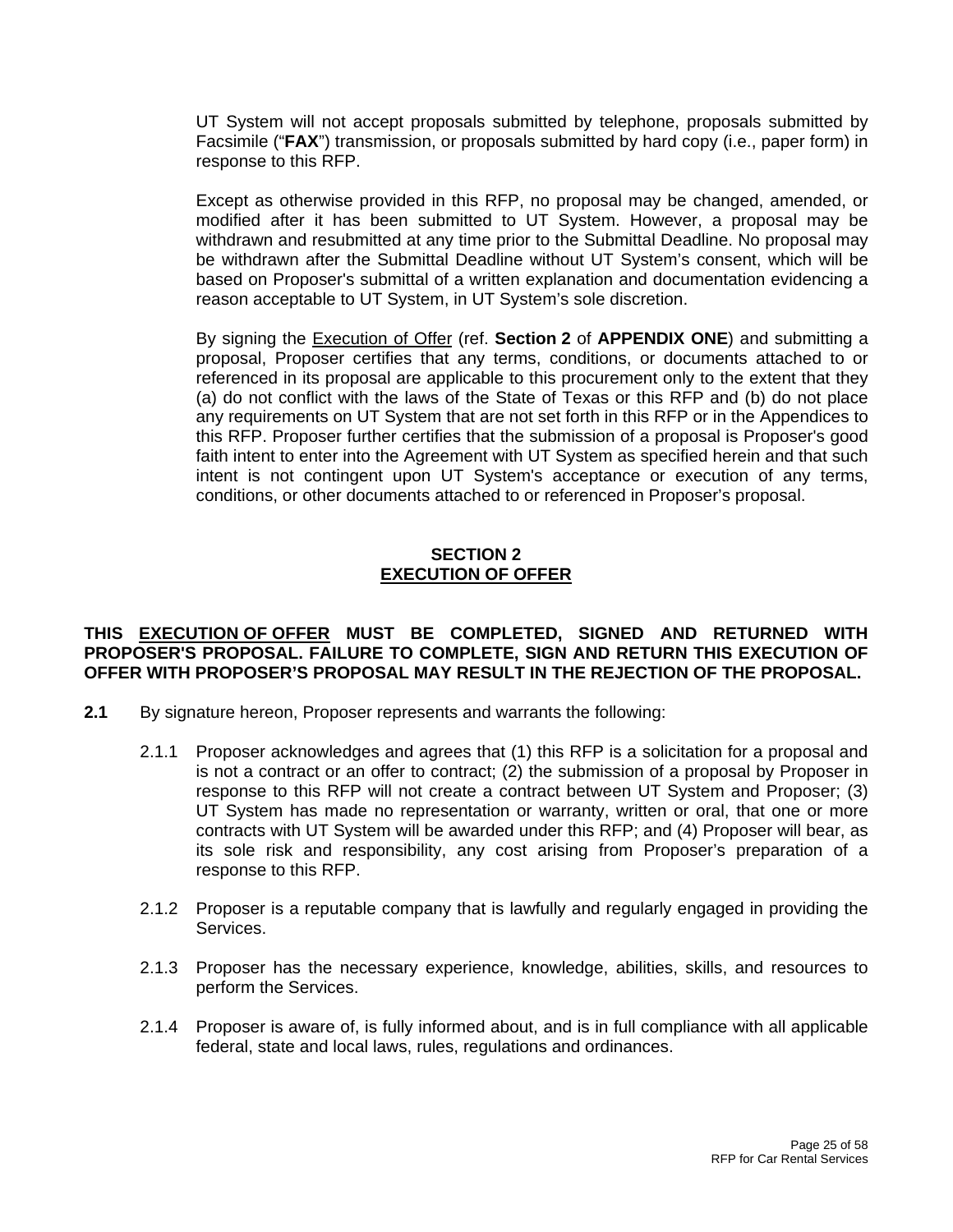- 2.1.5 Proposer understands (i) the requirements and specifications set forth in this RFP and (ii) the terms and conditions set forth in Section 4 of this RFP, under which Proposer will be required to operate.
- 2.1.6 If selected by UT System, Proposer will not delegate any of its duties or responsibilities under this RFP or the Agreement to any sub-contractor, except as expressly provided in the Agreement.
- 2.1.7 If selected by UT System, Proposer will maintain any insurance coverage as required by the Agreement during the term thereof.
- 2.1.8 All statements, information and representations prepared and submitted in response to this RFP are current, complete, true and accurate. Proposer acknowledges that UT System will rely on such statements, information and representations in selecting Preferred Supplier. If selected by UT System, Proposer will notify UT System immediately of any material change in any matters with regard to which Proposer has made a statement or representation or provided information.
- 2.1.9 PROPOSER WILL DEFEND WITH COUNSEL APPROVED BY UT SYSTEM, INDEMNIFY, AND HOLD HARMLESS UT SYSTEM, THE STATE OF TEXAS, AND ALL OF THEIR REGENTS, OFFICERS, AGENTS AND EMPLOYEES, FROM AND AGAINST ALL ACTIONS, SUITS, DEMANDS, COSTS, DAMAGES, LIABILITIES AND OTHER CLAIMS OF ANY NATURE, KIND OR DESCRIPTION, INCLUDING REASONABLE ATTORNEYS' FEES INCURRED IN INVESTIGATING, DEFENDING OR SETTLING ANY OF THE FOREGOING, ARISING OUT OF, CONNECTED WITH, OR RESULTING FROM ANY NEGLIGENT ACTS OR OMISSIONS OR WILLFUL MISCONDUCT OF PROPOSER OR ANY AGENT, EMPLOYEE, SUBCONTRACTOR, OR SUPPLIER OF PROPOSER IN THE EXECUTION OR PERFORMANCE OF ANY CONTRACT OR AGREEMENT RESULTING FROM THIS RFP.
- 2.1.10 Pursuant to Sections 2107.008 and 2252.903, *Government Code*, any payments owing to Proposer under any contract or agreement resulting from this RFP may be applied directly to any debt or delinquency that Proposer owes the State of Texas or any agency of the State of Texas regardless of when it arises, until such debt or delinquency is paid in full.
- **2.2** By signature hereon, Proposer offers and agrees to comply with all terms, conditions, requirements and specifications set forth in this RFP.
- **2.3** By signature hereon, Proposer affirms that it has not given or offered to give, nor does Proposer intend to give at any time hereafter, any economic opportunity, future employment, gift, loan, gratuity, special discount, trip, favor or service to a public servant in connection with its submitted proposal. Failure to sign this Execution of Offer, or signing with a false statement, may void the submitted proposal or any resulting contracts, and Proposer may be removed from all proposal lists at UT System.
- **2.4** By signature hereon, Proposer certifies that it is not currently delinquent in the payment of any taxes due under Chapter 171, *Tax Code*, or that Proposer is exempt from the payment of those taxes, or that Proposer is an out-of-state taxable entity that is not subject to those taxes, whichever is applicable. A false certification will be deemed a material breach of any resulting contract or agreement and, at UT System's option, may result in termination of any resulting contract or agreement.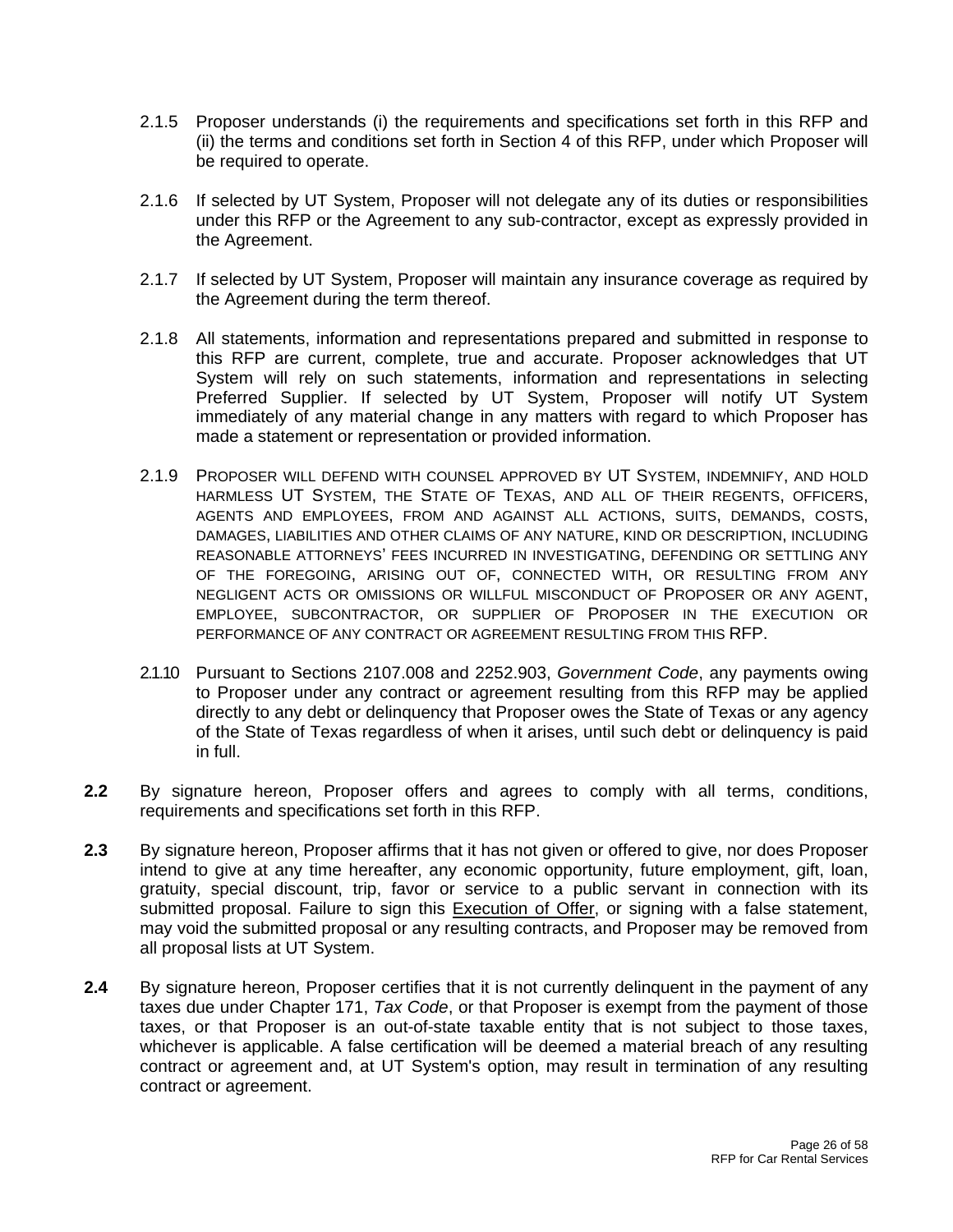- **2.5** By signature hereon, Proposer hereby certifies that neither Proposer nor any firm, corporation, partnership or institution represented by Proposer, or anyone acting for such firm, corporation or institution, has violated the antitrust laws of the State of Texas, codified in Section 15.01, et seq., *Business and Commerce Code*, or the Federal antitrust laws, nor communicated directly or indirectly the proposal made to any competitor or any other person engaged in such line of business.
- **2.6** By signature hereon, Proposer certifies that the individual signing this document and the documents made a part of this RFP, is authorized to sign such documents on behalf of Proposer and to bind Proposer under any agreements and other contractual arrangements that may result from the submission of Proposer's proposal.
- **2.7** By signature hereon, Proposer certifies as follows:

"Under Section 231.006, *Family Code,* relating to child support, Proposer certifies that the individual or business entity named in Proposer's proposal is not ineligible to receive the specified contract award and acknowledges that any agreements or other contractual arrangements resulting from this RFP may be terminated if this certification is inaccurate."

- **2.8** By signature hereon, Proposer certifies that (i) no relationship, whether by blood, marriage, business association, capital funding agreement or by any other such kinship or connection exists between the owner of any Proposer that is a sole proprietorship, the officers or directors of any Proposer that is a corporation, the partners of any Proposer that is a partnership, the joint venturers of any Proposer that is a joint venture or the members or managers of any Proposer that is a limited liability company, on one hand, and any member of the Board of Regents of the University of Texas System or an employee of any component of The University of Texas System, on the other hand, other than the relationships which have been previously disclosed to UT System in writing; (ii) Proposer has not been an employee of any component institution of The University of Texas System within the immediate twelve (12) months prior to the Submittal Deadline; and (iii) no person who, in the past four (4) years served as an executive of a state agency was involved with or has any interest in Proposer's proposal or any contract resulting from this RFP (ref. Section 669.003, *Government Code*). All disclosures by Proposer in connection with this certification will be subject to administrative review and approval before UT System enters into a contract or agreement with Proposer.
- **2.9** By signature hereon, Proposer certifies that in accordance with Section 2155.004, *Government Code*, no compensation has been received for its participation in the preparation of the requirements or specifications for this RFP. In addition, Proposer certifies that an award of a contract to Proposer will not violate Section 2155.006, *Government Code*, prohibiting UT System from entering into a contract that involves financial participation by a person who, during the previous five years, has been convicted of violating federal law or assessed a penalty in a federal civil or administrative enforcement action in connection with a contract awarded by the federal government for relief, recovery, or reconstruction efforts as a result of Hurricane Rita, Hurricane Katrina, or any other disaster occurring after September 24, 2005. Pursuant to Sections 2155.004 and 2155.006, *Government Code*, Proposer certifies that Proposer is not ineligible to receive the award of or payments under the Agreement and acknowledges that the Agreement may be terminated and payment withheld if these certifications are inaccurate.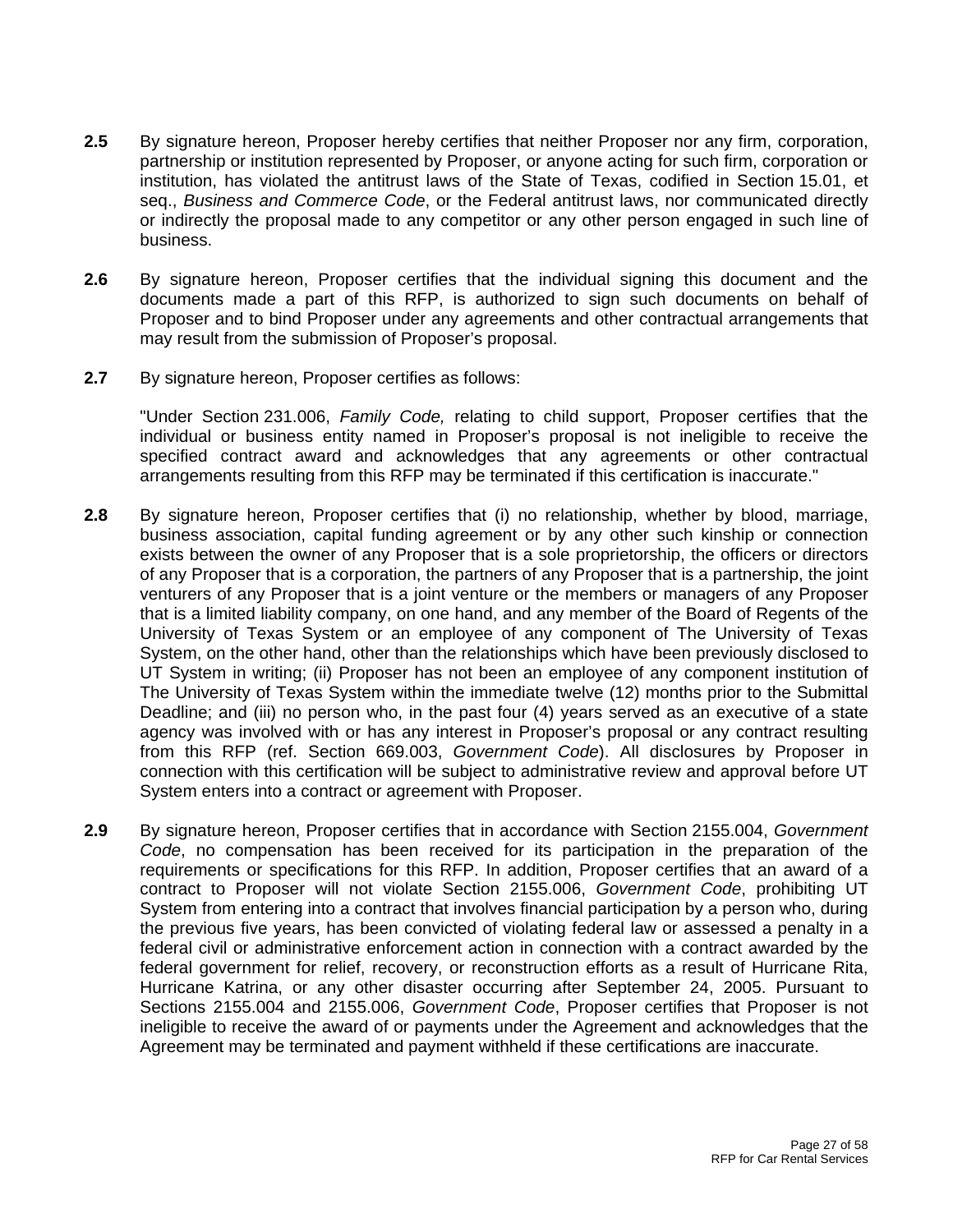- **2.10** By signature hereon, Proposer certifies its compliance with all federal laws and regulations pertaining to Equal Employment Opportunities and Affirmative Action.
- **2.11** By signature hereon, Proposer represents and warrants that all products and services offered to UT System in response to this RFP meet or exceed the safety standards established and promulgated under the Federal Occupational Safety and Health Law (Public Law 91-596) and the *Texas Hazard Communication Act*, Chapter 502, *Health and Safety Code*, and all related regulations in effect or proposed as of the date of this RFP.
- **2.12** Proposer will and has disclosed, as part of its proposal, any exceptions to the certifications stated in this Execution of Offer. All such disclosures will be subject to administrative review and approval prior to the time UT System makes an award or enters into any contract or agreement with Proposer.
- **2.13** If Proposer will sell or lease computer equipment to UT System under any agreements or other contractual arrangements that may result from the submission of Proposer's proposal then, pursuant to Section 361.965(c), *Health & Safety Code*, Proposer certifies that it is in compliance with the Manufacturer Responsibility and Consumer Convenience Computer Equipment Collection and Recovery Act set forth in Chapter 361, Subchapter Y, *Health & Safety Code* and the rules adopted by the Texas Commission on Environmental Quality under that Act as set forth in Title 30, Chapter 328, Subchapter I, *Texas Administrative Code*. Section 361.952(2), *Health & Safety Code* states that, for purposes of the Manufacturer Responsibility and Consumer Convenience Computer Equipment Collection and Recovery Act*,* the term "computer equipment" means a desktop or notebook computer and includes a computer monitor or other display device that does not contain a tuner.

# **2.14 Proposer should complete the following information:**

If Proposer is a Corporation, then State of Incorporation:

If Proposer is a Corporation then Proposer's Corporate Charter Number: \_\_\_\_\_\_

RFP No.: UTS/A29

**NOTICE: WITH FEW EXCEPTIONS, INDIVIDUALS ARE ENTITLED ON REQUEST TO BE INFORMED ABOUT THE INFORMATION THAT GOVERNMENTAL BODIES OF THE STATE OF TEXAS COLLECT ABOUT SUCH INDIVIDUALS. UNDER SECTIONS 552.021 AND 552.023,** *GOVERNMENT CODE***, INDIVIDUALS ARE ENTITLED TO RECEIVE AND REVIEW SUCH INFORMATION. UNDER SECTION 559.004,** *GOVERNMENT CODE***, INDIVIDUALS ARE ENTITLED TO HAVE GOVERNMENTAL BODIES OF THE STATE OF TEXAS CORRECT INFORMATION ABOUT SUCH INDIVIDUALS THAT IS INCORRECT.** 

**THIS EXECUTION OF OFFER MUST BE COMPLETED, SIGNED AND RETURNED WITH PROPOSER'S PROPOSAL. FAILURE TO COMPLETE, SIGN AND RETURN THIS EXECUTION OF OFFER WITH PROPOSER'S PROPOSAL MAY RESULT IN THE REJECTION OF THE PROPOSAL.** 

### **Submitted and Certified By:**

(Proposer Institution's Name)

 $\overline{a}$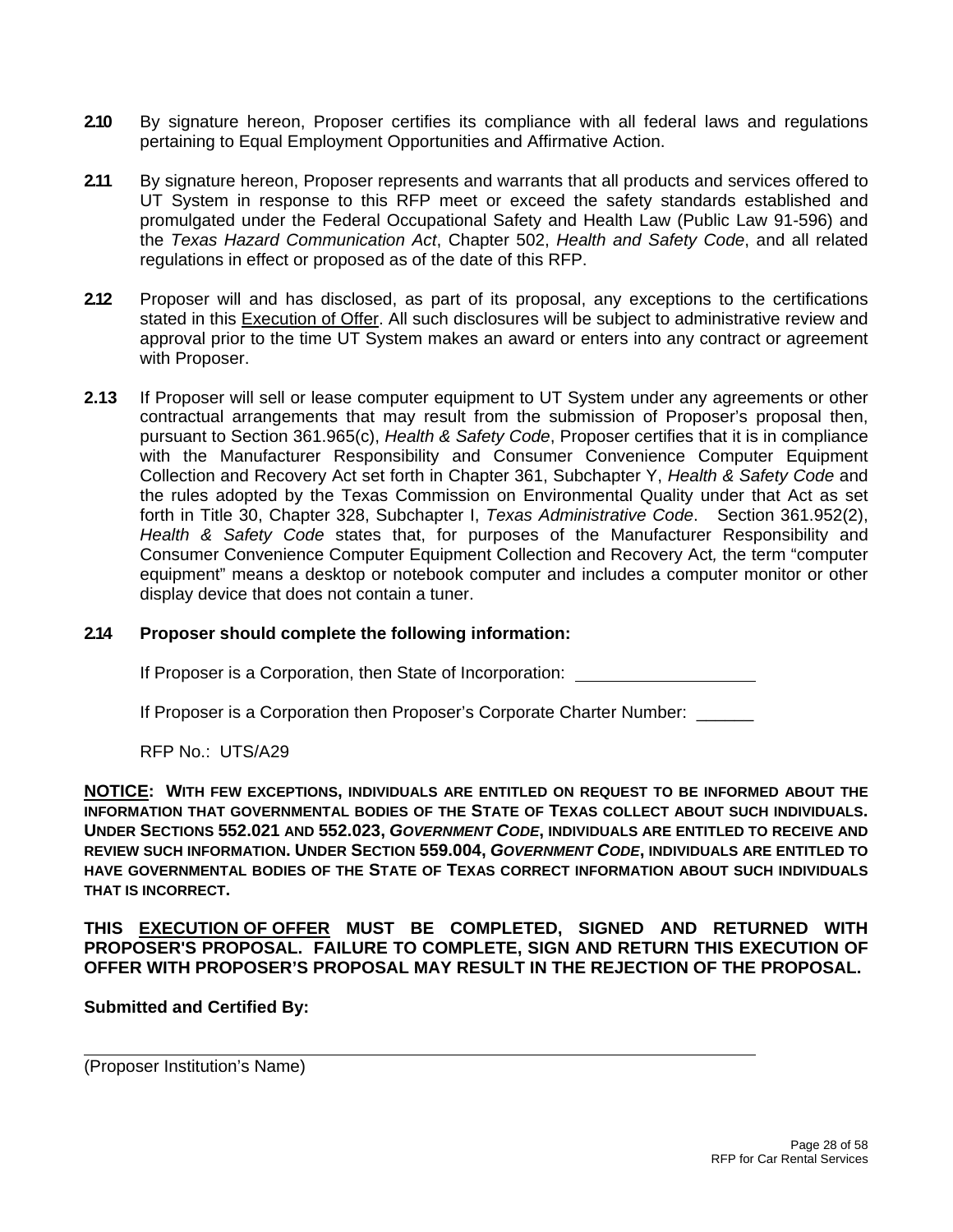(Signature of Duly Authorized Representative)

(Printed Name/Title)

(Date Signed)

 $\overline{a}$ 

 $\overline{a}$ 

(Proposer's Street Address)

(City, State, Zip Code)

(Telephone Number)

(FAX Number)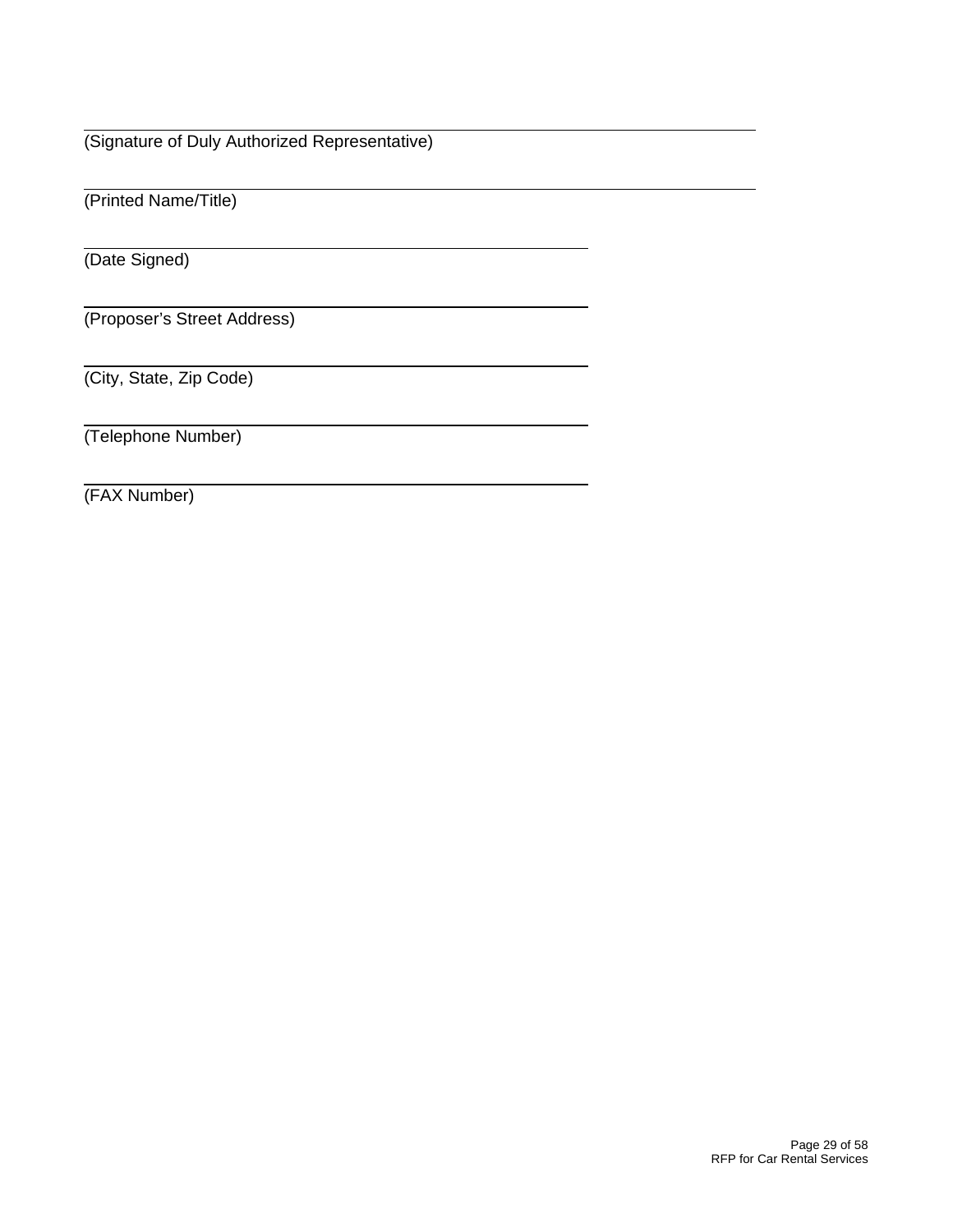# **APPENDIX TWO**

# **UT SYSTEM POLICY ON UTILIZATION OF HISTORICALLY UNDERUTILIZED BUSINESSES**

*[Note: the Alliance should include the most recent edition, obtained from the UT System HUB Office, of the System's Policy on Utilization of Historically Underutilized Businesses.]*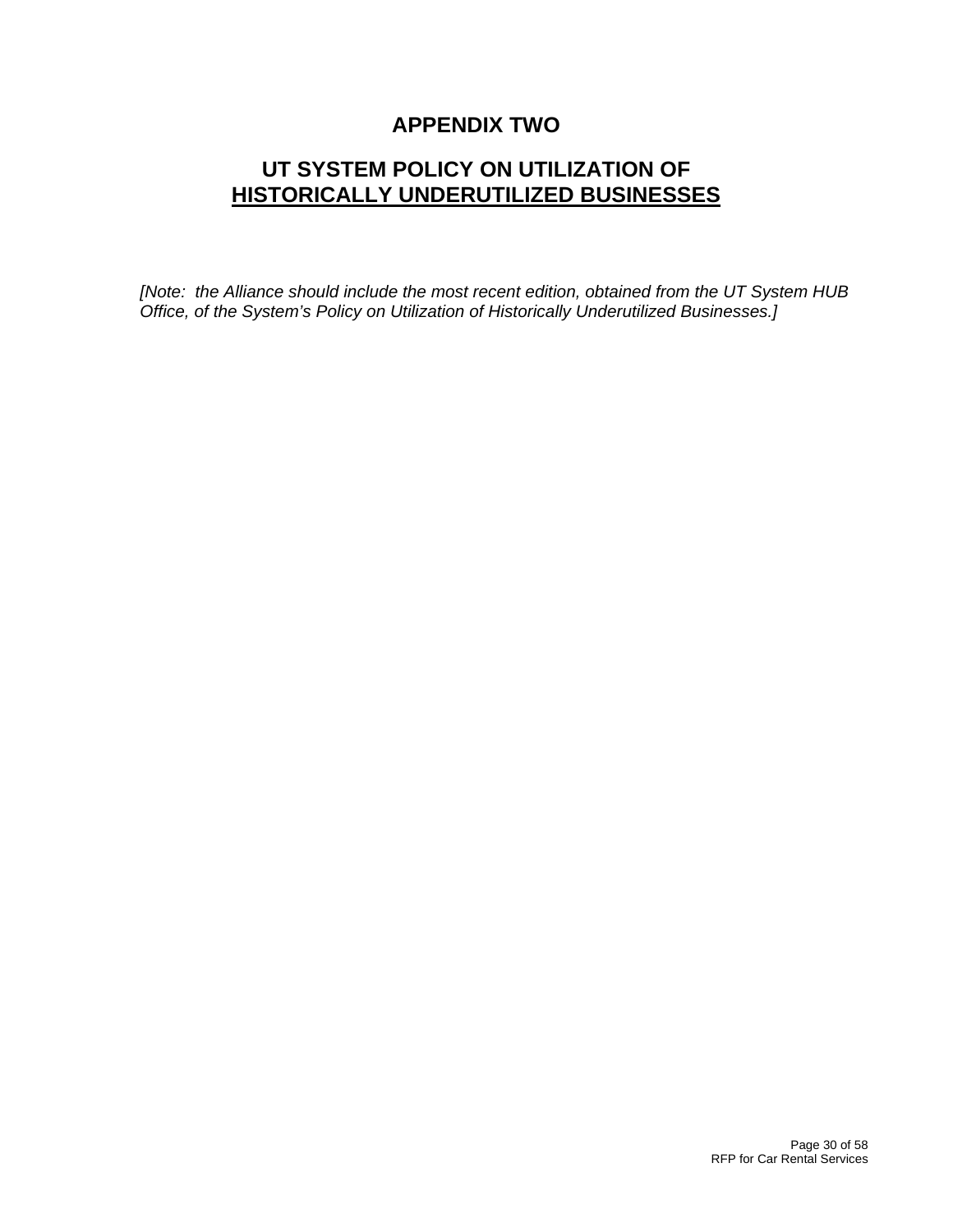# **APPENDIX THREE**

# **SAMPLE PREFERRED SUPPLIER AGREEMENT**

for

# **CAR RENTAL SERVICES**

# between

# THE UNIVERSITY OF TEXAS SYSTEM

and

\_\_\_\_\_\_\_\_\_\_\_\_\_\_\_\_\_\_\_\_\_\_\_\_\_\_\_\_\_\_\_

# **University of Texas Agreement Number: \_\_\_\_\_\_\_\_\_\_\_\_**

This Preferred Supplier Agreement, dated effective as of \_\_\_\_\_\_\_\_, 2012 ("**Effective Date**"), is made by and between **The University of Texas System** ("**UT System**"), a state agency and institution of higher education authorized under the laws of the State of Texas, and ("**Preferred Supplier**"), a \_\_\_\_\_\_\_\_\_ corporation, Federal Tax Identification Number \_\_\_\_\_\_\_\_\_\_, with its principal offices located at

This Agreement specifies the terms and conditions applicable to the purchase of certain car rental services that Preferred Supplier will sell to UT System and its participating institutions, all as further described below.

Now, therefore, the parties, intending to be legally bound, agree as follows:

### **SECTION 1 – Definitions**

"**Alliance**" means The University of Texas System Supply Chain Alliance, a group purchasing organization established by UT System to conduct and coordinate strategic purchasing initiatives across UT System. UT System health and academic institutions are members of the Alliance. The Alliance is also affiliated with other institutions of higher education that have executed an Alliance affiliate agreement.

"**Institutional Participant**" means an Alliance member or affiliated institution of higher education, as designated by the Alliance, that has executed an Institutional Participation Agreement in connection with this Agreement.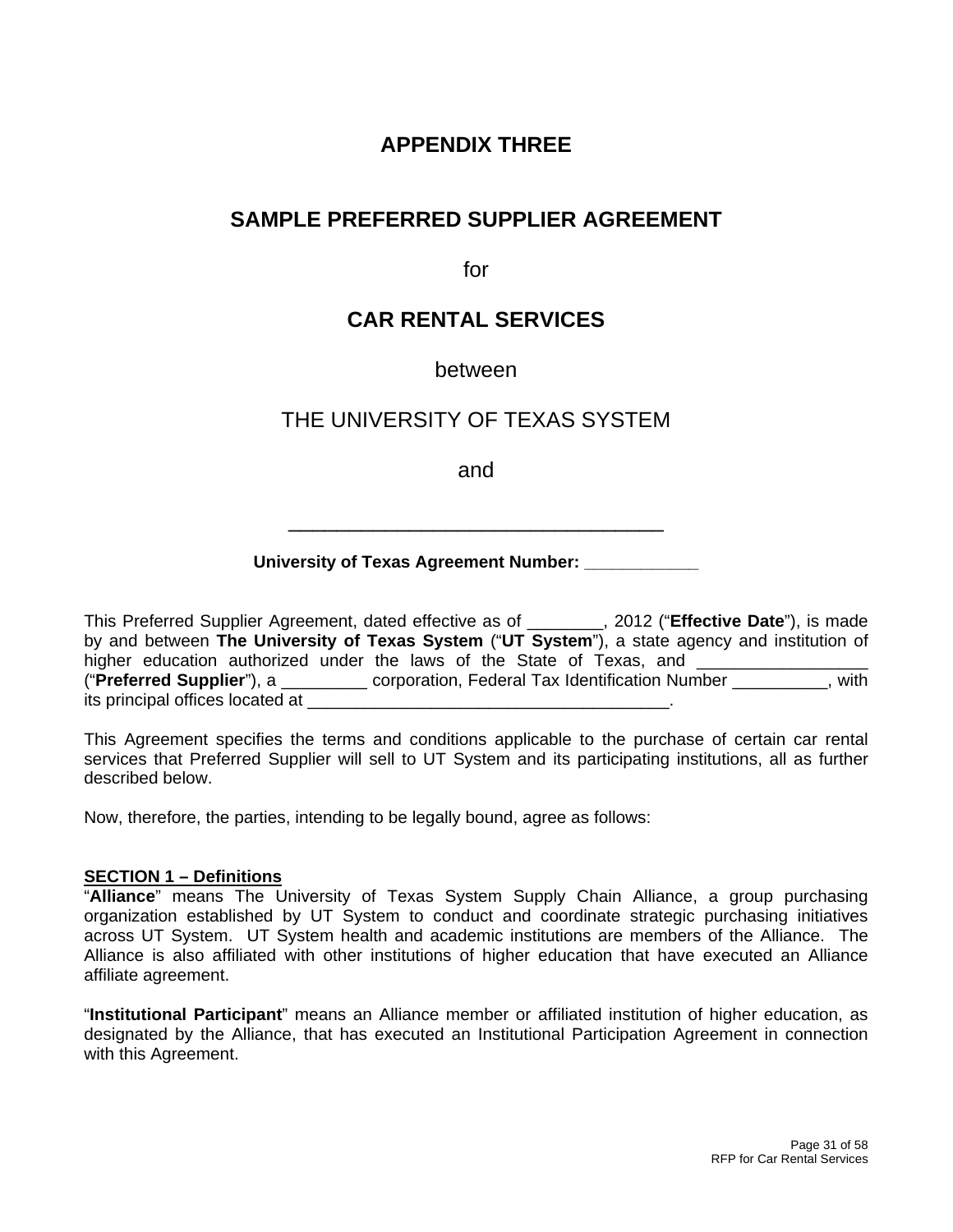"**Institutional Participation Agreement**" or "**IPA**" means the Institutional Participation Agreement attached to this Agreement as **Rider \_\_\_** and incorporated for all purposes, to be executed by each Institutional Participant.

"**UT Party**" means, collectively, UT System and each Institutional Participant.

"**UT System Alliance Administrator**" means the Director of the Alliance, who will be the initial contact for all contractual concerns related to this Agreement.

"**UT System Travel Administrator**" means the institution administration travel contact who will handle the day to day service and management of this Agreement.

# **[Additional definitions to be inserted, as appropriate]**

# **SECTION 2 – Term:**

The initial term of this Agreement ("**Initial Term**") will begin on the Effective Date and expire \_\_\_\_\_\_\_\_\_\_\_\_\_\_\_, unless earlier terminated in accordance with the provisions of this Agreement. UT System and Preferred Supplier may mutually agree to extend the term of this Agreement for up to three additional one-year periods. A renewal will be effective only if evidenced by written amendment between UT System and Preferred Supplier in accordance with **Section 3**.

### **SECTION 3 – Amendment:**

No change, modification, alteration, or waiver of this Agreement will be effective unless it is set forth in a written agreement that is signed by UT System and Preferred Supplier.

### **SECTION 4 – Performance of Services:**

Preferred Supplier will perform the Services to the satisfaction of UT Party. Time is of the essence in connection with this Agreement. UT Party will not have any obligation to accept late performance or waive timely performance by Preferred Supplier. Preferred Supplier will obtain, at its own cost, any and all approvals, licenses, filings, registrations and permits required by federal, state or local laws, regulations or ordinances, for the performance of the Services.

# **SECTION 5 – Family Code Child Support Certification:**

Pursuant to Section 231.006, *Family Code*, Preferred Supplier certifies that it is not ineligible to receive the award of or payments under this Agreement and acknowledges that this Agreement may be terminated and payment may be withheld if this certification is inaccurate.

### **SECTION 6 – Eligibility Certifications:**

Pursuant to Sections 2155.004 and 2155.006, Texas Government Code, Preferred Supplier certifies that Preferred Supplier has not received compensation for participation in the preparation of the Request for Proposal related to this Agreement and is not ineligible to receive the award of or payments under this Agreement; and acknowledges that this Agreement may be terminated and payment withheld if these certifications are inaccurate.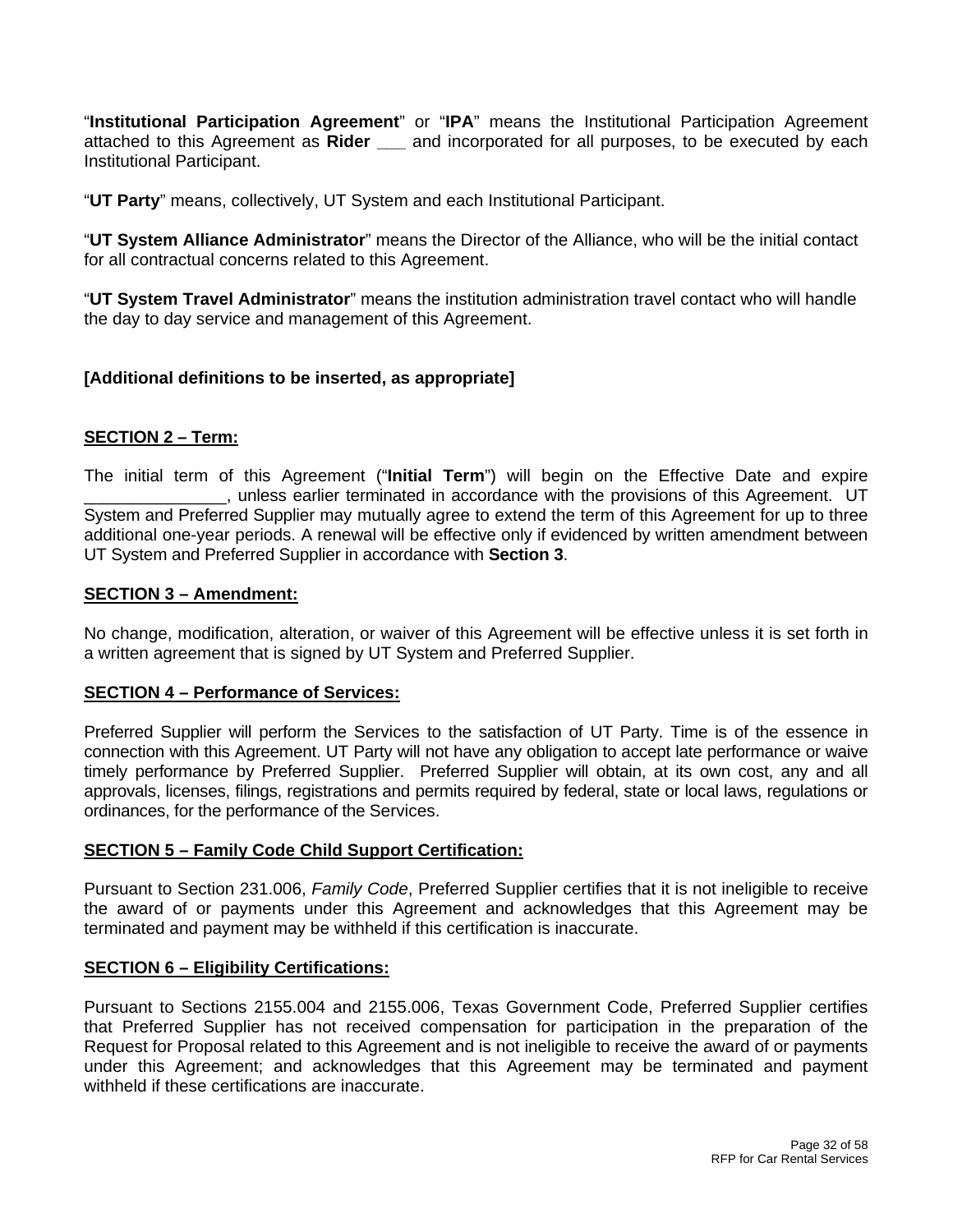# **SECTION 7 – Tax Certification:**

If Preferred Supplier is a taxable entity as defined by Chapter 171, Texas Tax Code ("**Chapter 171**"), then Preferred Supplier certifies that it is not currently delinquent in the payment of any taxes due under Chapter 171, or that Preferred Supplier is exempt from the payment of those taxes, or that Preferred Supplier is an out-of-state taxable entity that is not subject to those taxes, whichever is applicable.

# **SECTION 8 – Payment of Debt or Delinquency to the State:**

Pursuant to Sections 2107.008 and 2252.903, Texas Government Code, Preferred Supplier agrees that any payments owing to Preferred Supplier under this Agreement may be applied directly toward any debt or delinquency that Preferred Supplier owes the State of Texas or any agency of the State of Texas regardless of when it arises, until such debt or delinquency is paid in full.

# **SECTION 9 – Products and Materials Produced in Texas:**

[This Section intentionally left blank]

# **SECTION 10 – Loss of Funding:**

Performance by UT Party under this Agreement may be dependent upon the appropriation and allotment of funds by the Texas State Legislature (the "**Legislature**") and/or allocation of funds by the Board of Regents of The University of Texas System (the "**Board**"). If the Legislature fails to appropriate or allot the necessary funds, or the Board fails to allocate the necessary funds, then UT Party will issue written notice to Preferred Supplier and UT Party may terminate this Agreement without further duty or obligation hereunder, other than payment for Services already delivered or provided to Institutional Participant. Preferred Supplier acknowledges that appropriation, allotment, and allocation of funds are beyond the control of UT Party.

# **SECTION 11 – Force Majeure:**

None of the parties to this Agreement will be liable or responsible to another for any loss or damage or for any delays or failure to perform due to causes beyond its reasonable control including acts of God, strikes, epidemics, war, riots, flood, fire, sabotage, or any other circumstances of like character ("**force majeure occurrence**"). Provided, however, in the event of a force majeure occurrence, Preferred Supplier agrees to use its best efforts to mitigate the impact of the occurrence so that UT Party may continue to provide healthcare services during the occurrence.

### **SECTION 12 – Notices:**

Except as otherwise provided in this Section, all notices, consents, approvals, demands, requests or other communications provided for or permitted to be given under any of the provisions of this Agreement will be in writing and will be sent via registered or certified mail, overnight courier, confirmed facsimile transmission (to the extent a facsimile number is set forth below), or email (to the extent an email address is set forth below), and notice will be deemed given (i) if mailed, when deposited, postage prepaid, in the United States mail, (ii) if sent by overnight courier, one business day after delivery to the courier, (iii) if sent by facsimile (to the extent a facsimile number is set forth below), when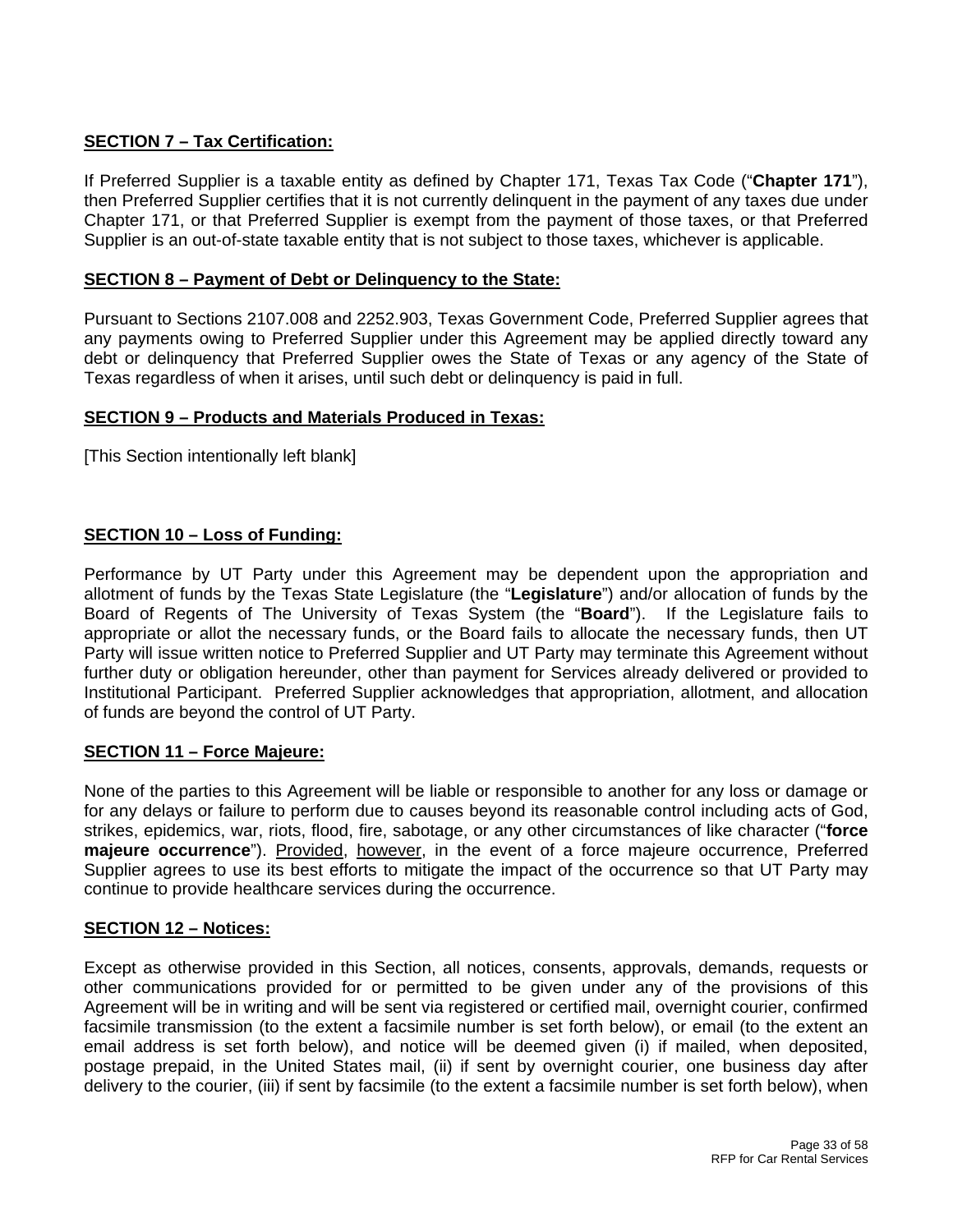transmitted, and (iv) if sent by email (to the extent an email address is set forth below), when received:

| If to UT System:          | <b>Office of Business Affairs</b><br>The University of Texas System<br>201 W. 7th Street<br>Attn: Executive Vice Chancellor for Business Affairs<br>Austin, Texas 78701-2982<br>Fax: 512-499-4289<br>Email: Lloyd@utsystem.edu    |
|---------------------------|-----------------------------------------------------------------------------------------------------------------------------------------------------------------------------------------------------------------------------------|
| with copy to:             | The University of Texas System Supply Chain Alliance<br><b>Mid Campus Building</b><br>7007 Bertner Ave., Suite 10.3212<br>Houston, TX 77030<br><b>Attention: Director</b><br>Fax: 713-792-8084<br>Email: if joshua@mdanderson.org |
| and                       | Office of the Controller<br>The University of Texas System<br>702 Colorado Street<br>Austin, Texas 78701<br><b>Attention: Travel Program Director</b><br>Fax: 512.322.3731<br>Email: nsutherland@utsystem.edu                     |
| If to Preferred Supplier: | Fax: ___________________________<br>Email: ____________________________                                                                                                                                                           |
| forth in its IPA.         | If to an Institutional Participant: The contact information for Institutional Participant as set                                                                                                                                  |
| $with$ copy to:           | Office of Rugingee Affaire                                                                                                                                                                                                        |

| with copy to: | <b>Office of Business Affairs</b>                    |
|---------------|------------------------------------------------------|
|               | The University of Texas System                       |
|               | 201 W. 7th Street                                    |
|               | Attn: Executive Vice Chancellor for Business Affairs |
|               | Austin, Texas 78701-2982                             |
|               | Fax: 512-499-4289                                    |
|               | Email: LegalNotices@utsystem.edu                     |
| and           |                                                      |
|               | The University of Texas System Supply Chain Alliance |
|               | Mid Campus Building                                  |
|               | 7007 Bertner Ave., Suite 10.3212                     |
|               | Houston, TX 77030                                    |
|               |                                                      |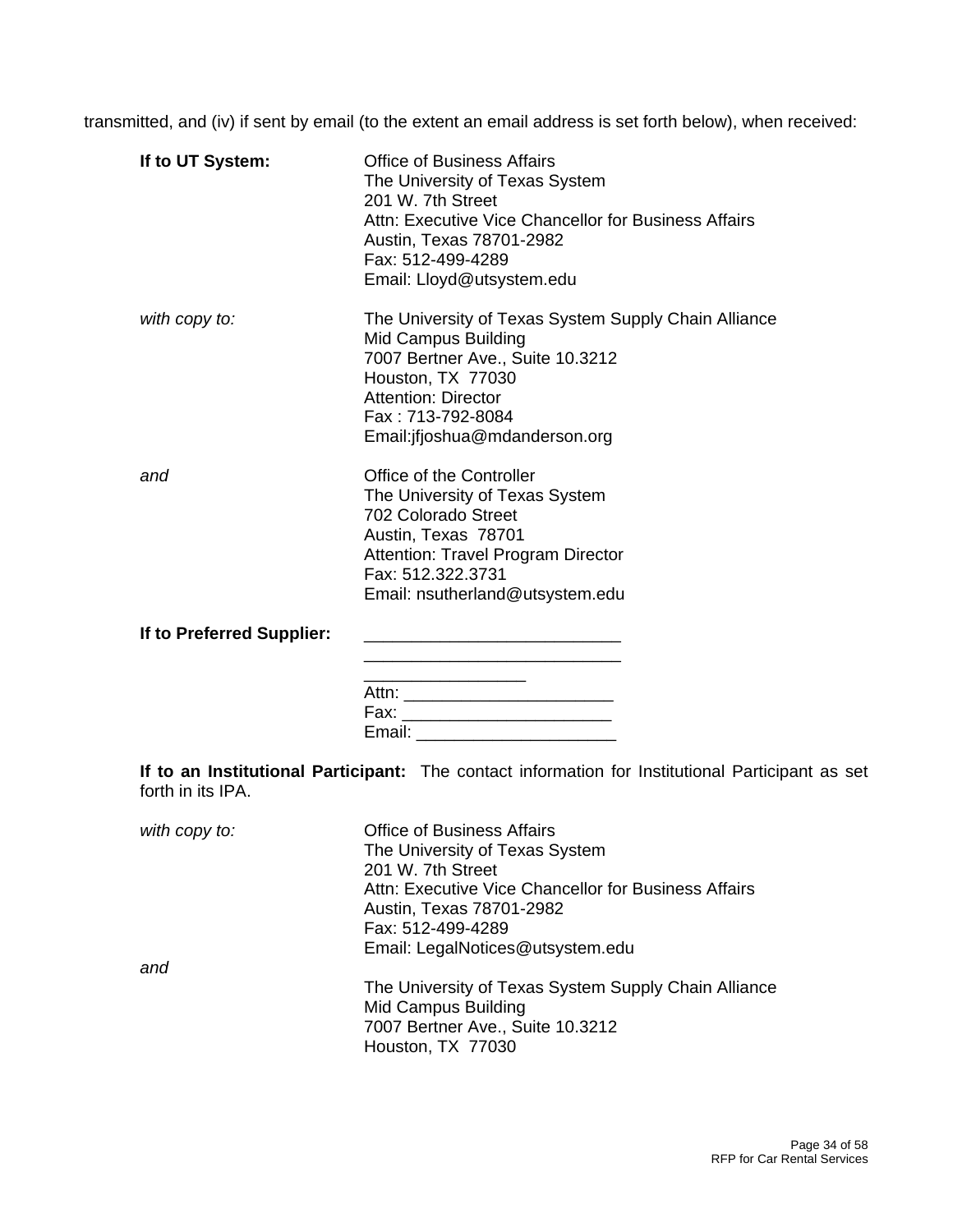Attention: Director Fax: 713-792-8084 Email:jfjoshua@mdanderson.org

**and Controller** *Controller Controller* The University of Texas System 702 Colorado Street Austin, Texas 78701 Attention: Travel Program Director Fax: 512.322.3731 Email: nsutherland@utsystem.edu

or such other person or address as may be given in writing by either party to the other in accordance with the aforesaid.

# **SECTION 13 – Preferred Supplier's Obligations**.

**13.1** Preferred Supplier represents that it has the knowledge, ability, skills, and resources to perform the Services.

**13.2** Preferred Supplier will maintain a staff of properly trained and experienced personnel to ensure satisfactory performance of the Services. Preferred Supplier will cause all persons connected with the Preferred Supplier directly in charge of the performance of the Services to be duly registered and/or licensed under all applicable federal, state and municipal, laws, regulations, codes, ordinances and orders, including the rules, regulations and procedures promulgated by the Board or Institutional Participants, and those of any other body or authority having jurisdiction (collectively, "**Applicable Law**").

**13.3** Preferred Supplier represents, warrants and agrees that (a) it will use commercially reasonable efforts to perform the Services, in a good and workmanlike manner and in accordance with commercially reasonable standards of Preferred Supplier's profession or business, and (b) all Services will be of the quality that prevails among similar businesses engaged in providing similar products and services in major United States urban areas under the same or similar circumstances.

**13.4** Preferred Supplier warrants and agrees that the Services will be accurate and free from any material defects. Preferred Supplier's performance of the Services will at no time be in any way diminished by reason of any approval by UT Party nor will Preferred Supplier be released from any liability by reason of any approval by UT Party, it being agreed that UT Party at all times is relying upon Preferred Supplier's skill and knowledge in performing the Services. Preferred Supplier will, at its own cost, correct all material defects in performance of the Services, as soon as practical after Preferred Supplier becomes aware of the defects. If Preferred Supplier fails to correct material defects in the Services within a reasonable time, then UT Party may correct the defect at Preferred Supplier's expense. This remedy is in addition to, and not in substitution for, any other remedy for the defect that UT Party may have at law or in equity.

**13.5** Preferred Supplier will call to the attention of UT Party, in writing, all information in any materials supplied to Preferred Supplier (by UT Party or any other party) that Preferred Supplier regards as unsuitable, improper or inaccurate in connection with the purposes for which the material is furnished.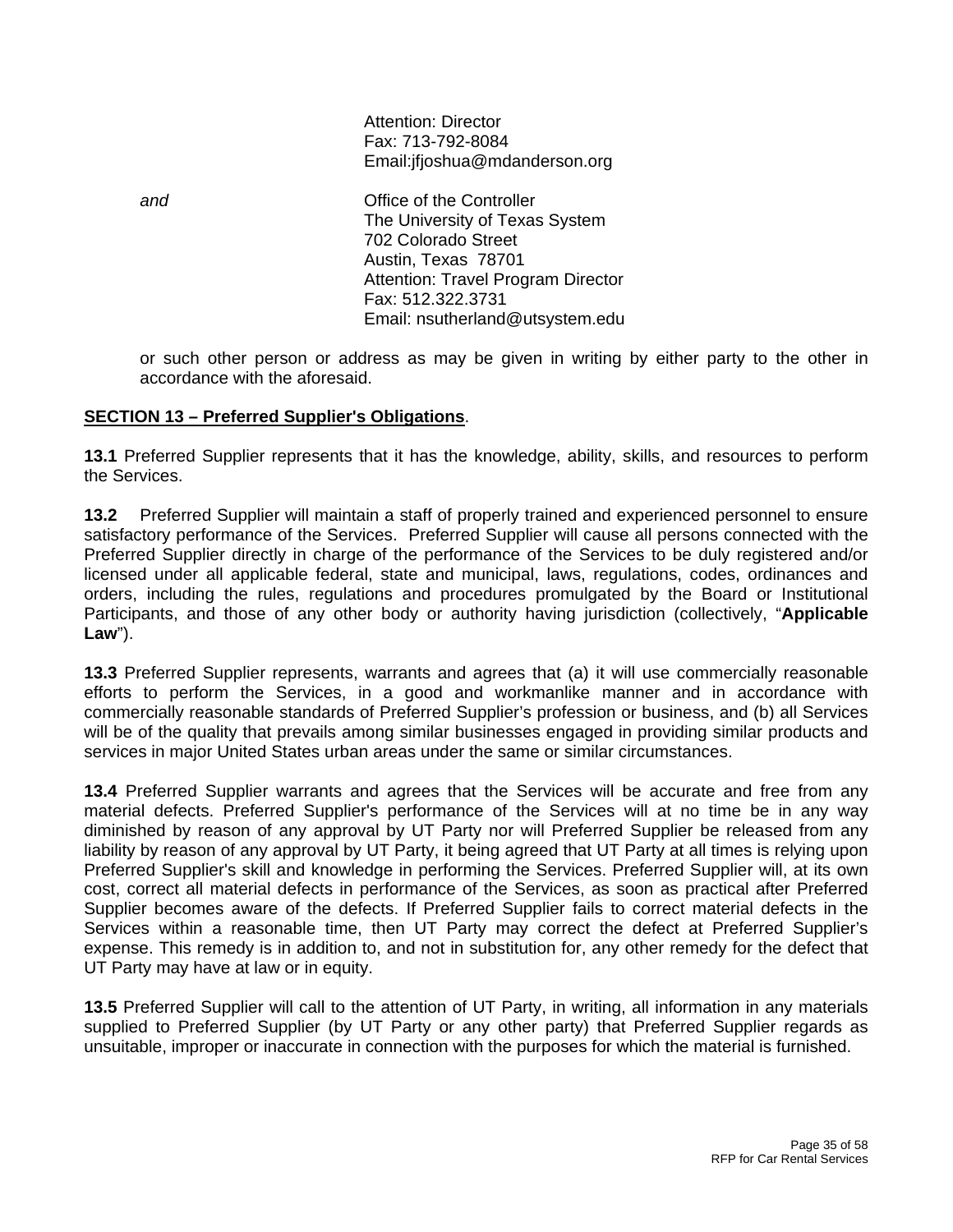**13.6** Preferred Supplier represents that if (i) it is a corporation or limited liability company, then it is a corporation duly organized, validly existing and in good standing under the laws of the State of Texas, or a foreign corporation or limited liability company duly authorized and in good standing to conduct business in the State of Texas, that it has all necessary corporate power and has received all necessary corporate approvals to execute and deliver this Agreement, and the individual executing this Agreement on behalf of Preferred Supplier has been duly authorized to act for and bind Preferred Supplier; or (ii) if it is a partnership, limited partnership, limited liability partnership, or limited liability company then it has all necessary power and has secured all necessary approvals to execute and deliver this Agreement and perform all its obligations hereunder, and the individual executing this Agreement on behalf of Preferred Supplier has been duly authorized to act for and bind Preferred Supplier.

**13.7** Preferred Supplier will provide the warranties more particularly described in Section 7 of **Rider 100,** Scope of Work, on all Supplies.

**13.8** Preferred Supplier represents and warrants that neither the execution and delivery of this Agreement by Preferred Supplier nor the performance of the Services will (a) result in the violation of any provision [i] if a corporation, of Preferred Supplier's articles of incorporation or by-laws, [ii] if a limited liability company, of its articles of organization or regulations, or [iii] if a partnership, of any partnership agreement by which Preferred Supplier is bound; (b) result in the violation of any provision of any agreement by which Preferred Supplier is bound; or (c) to the best of Preferred Supplier's knowledge and belief, conflict with any order or decree of any court or other body or authority having jurisdiction.

# **SECTION 14 – State Auditor's Office:**

Preferred Supplier understands that acceptance of funds under this Agreement constitutes acceptance of the authority of the Texas State Auditor's Office, or any successor agency (collectively, "**Auditor**"), to conduct an audit or investigation in connection with those funds pursuant to Sections 51.9335(c), 73.115(c) and 74.008(c), Education Code. Preferred Supplier agrees to cooperate with the Auditor in the conduct of the audit or investigation, including without limitation providing all records requested. Preferred Supplier will include this provision in all contracts with permitted subcontractors.

# **SECTION 15 –Governing Law:**

Travis County, Texas, will be the proper place of venue for suit on or in respect of this Agreement. This Agreement and all of the rights and obligations of the parties thereto and all of the terms and conditions thereof will be construed, interpreted and applied in accordance with and governed by and enforced under the internal laws of the State of Texas.

# **SECTION 16 – Breach of Contract Claims:**

**16.1** To the extent that Chapter 2260, Texas Government Code, as it may be amended from time to time ("**Chapter 2260**"), is applicable to this Agreement and is not preempted by other Applicable Law, the dispute resolution process provided for in Chapter 2260 will be used, as further described herein, by UT Party and Preferred Supplier to attempt to resolve any claim for breach of contract made by Preferred Supplier:

**16.1.1** Preferred Supplier's claims for breach of this Agreement that the parties cannot resolve pursuant to other provisions of this Agreement or in the ordinary course of business will be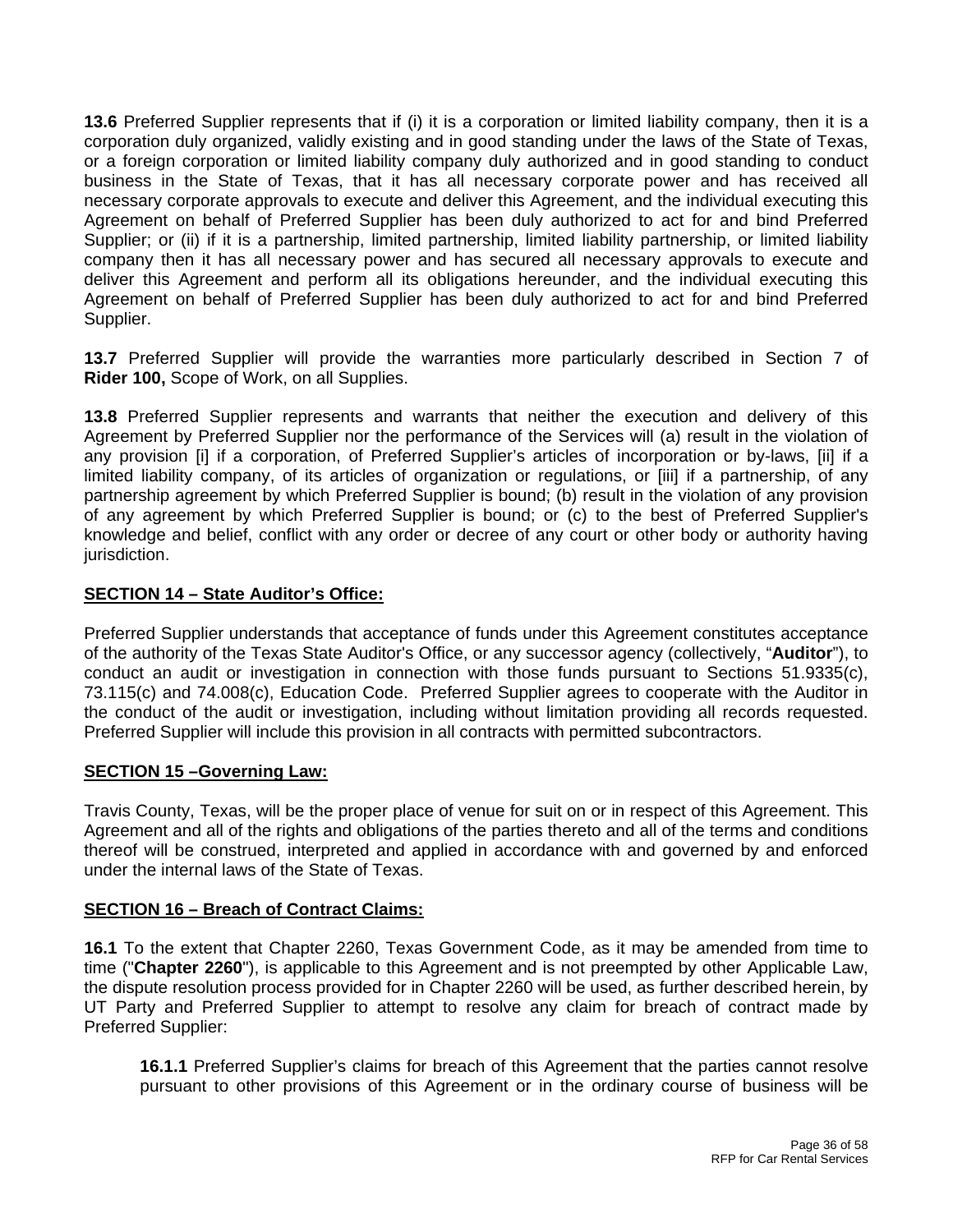submitted to the negotiation process provided in subchapter B of Chapter 2260. To initiate the process, Preferred Supplier will submit written notice, as required by subchapter B of Chapter 2260, to UT Party in accordance with the notice provisions in this Agreement. Preferred Supplier's notice will specifically state that the provisions of subchapter B of Chapter 2260 are being invoked, the date and nature of the event giving rise to the claim, the specific contract provision that UT Party allegedly breached, the amount of damages Preferred Supplier seeks, and the method used to calculate the damages. Compliance by Preferred Supplier with subchapter B of Chapter 2260 is a required prerequisite to Preferred Supplier's filing of a contested case proceeding under subchapter C of Chapter 2260. The UT Party's chief business officer, or another officer of UT Party as may be designated from time to time by UT Party by written notice thereof to Preferred Supplier in accordance with the notice provisions in this Agreement, will examine Preferred Supplier's claim and any counterclaim and negotiate with Preferred Supplier in an effort to resolve the claims.

**16.1.2** If the parties are unable to resolve their disputes under Section 4.11.1.1, the contested case process provided in subchapter C of Chapter 2260 is Preferred Supplier's sole and exclusive process for seeking a remedy for any and all of Preferred Supplier's claims for breach of this Agreement by UT Party.

**16.1.3** Compliance with the contested case process provided in subchapter C of Chapter 2260 is a required prerequisite to seeking consent to sue from the Legislature under Chapter 107, Civil Practices and Remedies Code. The parties hereto specifically agree that (i) neither the execution of this Agreement by UT Party nor any other conduct, action or inaction of any representative of UT Party relating to this Agreement constitutes or is intended to constitute a waiver of UT Party's or the state's sovereign immunity to suit and (ii) UT Party has not waived its right to seek redress in the courts.

**16.2** The submission, processing and resolution of Preferred Supplier's claim is governed by the published rules adopted by the Texas Attorney General pursuant to Chapter 2260, as currently effective, thereafter enacted or subsequently amended.

**16.3** UT Party and Preferred Supplier agree that any periods set forth in this Agreement for notice and cure of defaults are not waived.

# **SECTION 17 – Compliance with Law:**

Preferred Supplier will perform the Services in compliance with all Applicable Law. Preferred Supplier represents and warrants that neither Preferred Supplier nor any firm, corporation or institution represented by Preferred Supplier, nor anyone acting for such firm, corporation or institution, (1) has violated the antitrust laws of the State of Texas, Chapter 15, *Texas Business and Commerce Code*, or federal antitrust laws, or (2) has communicated directly or indirectly the content of Preferred Supplier's response to UT System's procurement solicitation to any competitor or any other person engaged in a similar line of business during the procurement process for the Services.

# **SECTION 18 – UT Party's Right to Audit:**

At any time during the term of this Agreement and for a period of four (4) years thereafter UT System or a duly authorized audit representative of UT System, or the State of Texas, at its expense and at reasonable times, reserves the right to audit Preferred Supplier's records and books directly related to charges paid for all products and services provided under this Agreement. The right will not extend to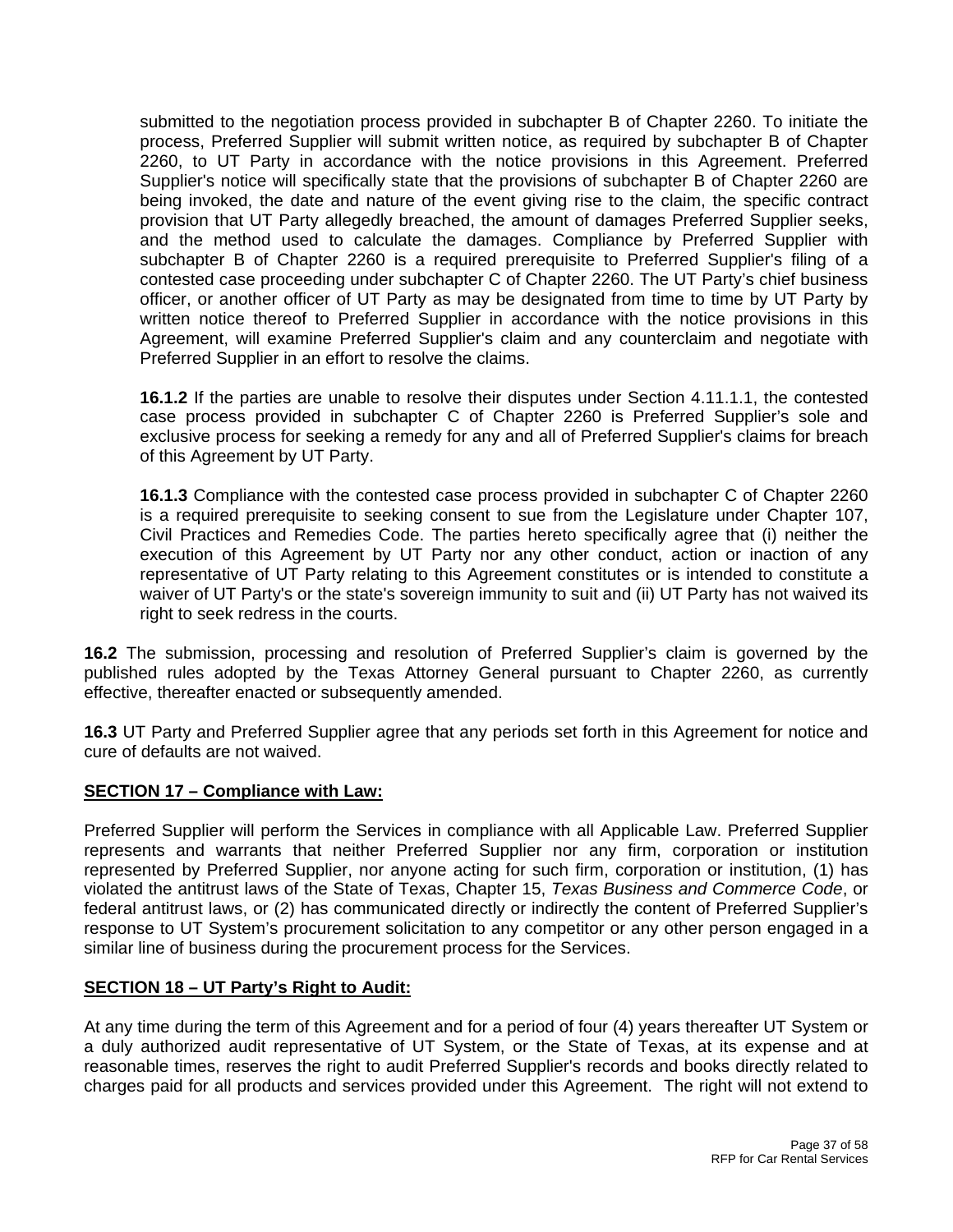any fixed fee component of the charges or to any services performed more than 1 year prior to the date of request for review. In the event such an audit by UT System reveals any errors or overpayments by UT System which error or overpayment is confirmed by Preferred Supplier, Preferred Supplier will refund UT System the full amount of such overpayments within thirty (30) days of such audit findings, or UT System, at its option, reserves the right to deduct such amounts owing to UT System from any payments due Preferred Supplier

### **SECTION 19 – Access to Documents:**

To the extent applicable to this Agreement, in accordance with Section  $1861(v)(I)(i)$  of the Social Security Act (42 U.S.C. 1395x) as amended, and the provisions of 42 CFR Section 420.300, et seq., Preferred Supplier agrees to allow, during and for a period of not less than four (4) years after this Agreement term, access to this Agreement and its books, documents, and records; and contracts between Preferred Supplier and its subcontractors or related organizations, including books, documents and records relating to same, by the Comptroller General of the United States, the U.S. Department of Health and Human Services and their duly authorized representatives.

### **SECTION 20 – Insurance:**

**20.1** Preferred Supplier, consistent with its status as an independent contractor will carry and will cause its subcontractors to carry, at least the following insurance in the form, with companies admitted to do business in the State of Texas and having an A.M. Best Rating of A-:VII or better, and in amounts (unless otherwise specified), as UT System may require:

**20.1.1** Workers Compensation Insurance with statutory limits, and Employer's Liability Insurance with limits of not less than \$1,000,000:

| Employers Liability - Each Accident        | \$1,000,000 |
|--------------------------------------------|-------------|
| <b>Employers Liability - Each Employee</b> | \$1,000,000 |
| <b>Employers Liability - Policy Limit</b>  | \$1,000,000 |

Policies must include (a) Other States Coverage to include TEXAS and any other state that is outside the State of domicile for Preferred Supplier, and (b) a waiver of subrogation in favor of UT System;

**20.1.2** Commercial General Liability Insurance with limits of not less than:

| Each Occurrence Limit                     | \$1,000,000 |
|-------------------------------------------|-------------|
| Medical Expenses (any one person)         | \$10,000    |
| Personal & Advertising Injury             | \$1,000,000 |
| General Aggregate                         | \$2,000,000 |
| Products - Completed Operations Aggregate | \$2,000,000 |

Policy will include independent contractor's liability, covering, but not limited to, the liability assumed under the indemnification provision of this Agreement, fully insuring Preferred Supplier's (or subcontractor's) liability for bodily injury (including death) and property damage.

**20.1.3** Business Auto Liability Insurance covering all owned, non-owned or hired automobiles, with limits of not less than \$1,000,000 Combined Single Limit Bodily Injury and Property Damage.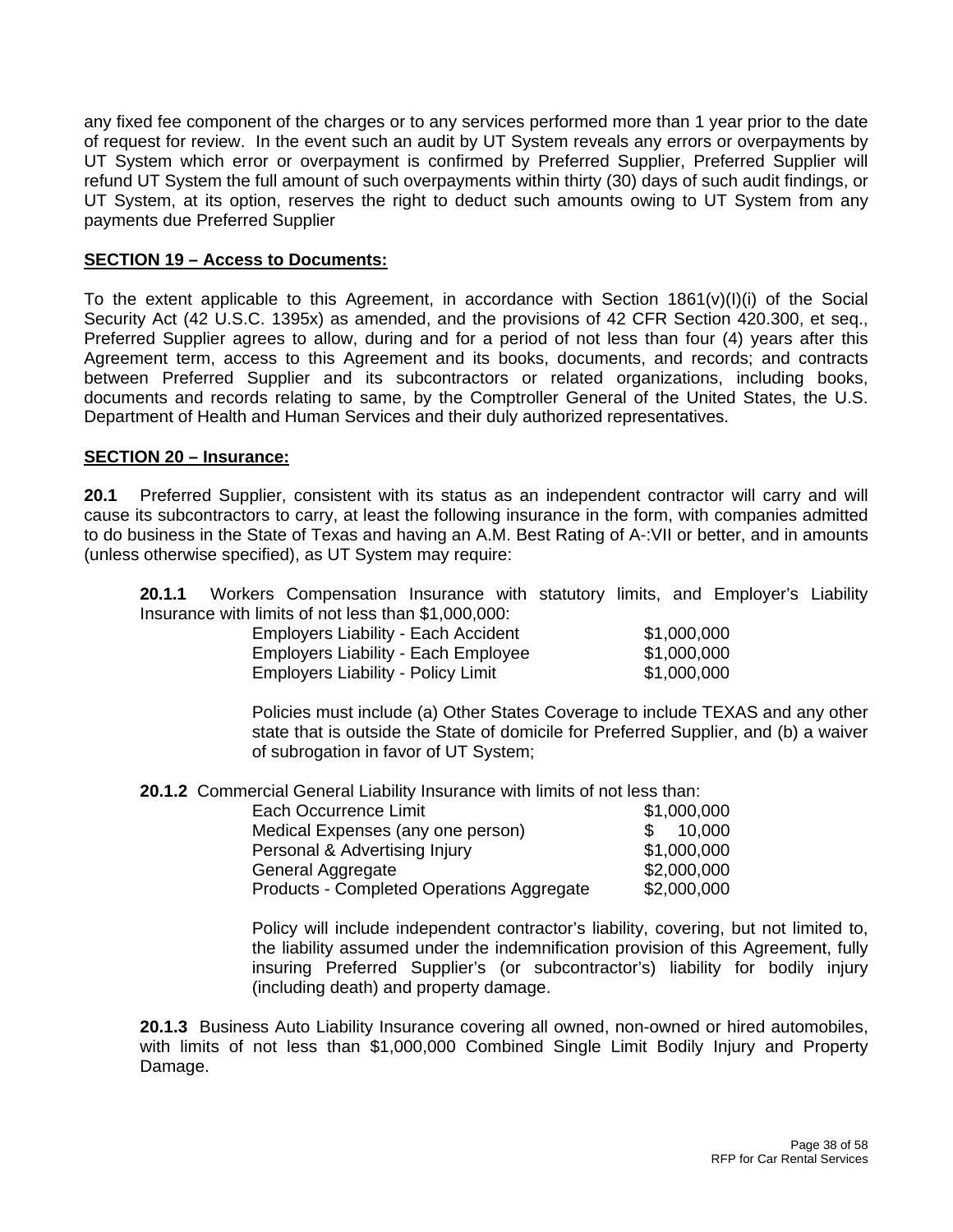**20.1.4** Professional Liability (Errors & Omissions) Insurance with limits of not less than \$1,000,000 per claim.

**20.1.5** Umbrella/Excess Liability Insurance with limits of not less than \$2,000,000 per occurrence and aggregate with a deductible of no more than \$10,000, and (i) providing coverage in excess of the coverages of, and (ii) "following form" subject to the same provisions as, the underlying policies required in Section 20.1.1 Employer's Liability Insurance, Section 20.1.2 Commercial General Liability Insurance, and Section 20.1.3 Business Auto Liability Insurance.

**20.1.6** Self-Insurance: Preferred Supplier will provide insurance as required herein or selfinsurance as addressed by the Texas Transportation Code: Sections 601.053, Evidence of Financial Responsibility and 601.124 Self-Insurance. Insurance will be effective, and evidence of self-insurance will be furnished to UT System, prior to commencing any operations under this Agreement. Site locations listed below:

 Texas Transportation Code, Section 601.053, http://www.statutes.legis.state.tx.us/Docs/TN/htm/TN.601.htm#601.053;

 Evidence of Financial Responsibility, Section 601.124, http://www.statutes.legis.state.tx.us/Docs/TN/htm/TN.601.htm#601.124

**20.2** Preferred Supplier will deliver to UT System:

**20.2.1** Evidence satisfactory to UT System in its sole discretion, evidencing the existence of all insurance after the execution and delivery of this Agreement and prior to the performance or continued performance of any services to be performed by Preferred Supplier under this Agreement.

Additional evidence, satisfactory to UT System in its sole discretion, of the continued existence of all insurance not less than thirty (30) days prior to the expiration of any insurance. Insurance policies, with the exception of Workers' Compensation and Employer's Liability, will be endorsed and name UT System and the Institutional Participants as Additional Insureds. All policies will be endorsed to provide a waiver of subrogation in favor of UT System and the Institutional Participants. All policies with the exception of Workers' Compensation and Employer's Liability will be endorsed to provide primary and non-contributory coverage. Preferred Supplier will be responsible for any and all deductibles or self-insurance retentions Preferred Supplier carries under primary or excess insurance. No policy will be canceled until after thirty (30) days' unconditional written notice to UT System. All policies will be endorsed requiring the insurance carrier providing coverage to send notice to UT System 30 days prior to any cancellation, material change, or non- renewal relating to any insurance policy required herein.

**20.3** The insurance policies required in this Agreement will be kept in force for the periods specified below:

**20.3.1** Commercial General Liability Insurance; Business Automobile Liability Insurance; and Umbrella/Excess Liability Insurance will be kept in force until Preferred Supplier's receipt of final payment from every Institutional Participant; and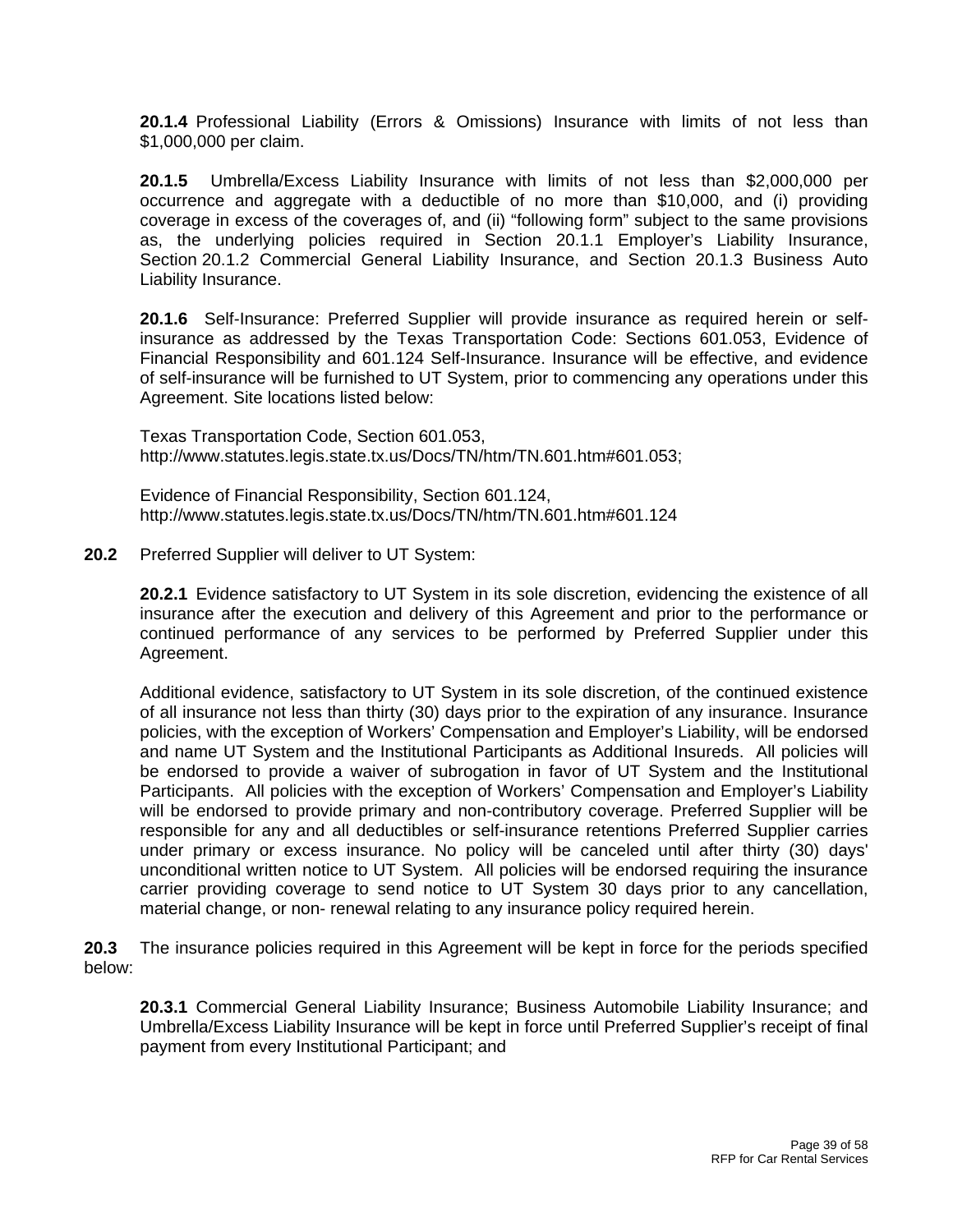**20.3.2** Workers' Compensation Insurance and Employer's Liability Insurance will be kept in force until all the Services have been fully performed and accepted by every Institutional Participant.

### **SECTION 21 – Indemnification:**

**21.1** TO THE FULLEST EXTENT PERMITTED BY LAW, PREFERRED SUPPLIER WILL AND DOES HEREBY AGREE TO INDEMNIFY, PROTECT, DEFEND WITH COUNSEL APPROVED BY UT PARTY, AND HOLD HARMLESS UT PARTY AND ITS AFFILIATED ENTERPRISES, REGENTS, OFFICERS, DIRECTORS, ATTORNEYS, EMPLOYEES, REPRESENTATIVES AND AGENTS (COLLECTIVELY "**INDEMNITEES**") FROM AND AGAINST ALL DAMAGES, LOSSES, LIENS, CAUSES OF ACTION, SUITS, JUDGMENTS, EXPENSES, AND OTHER CLAIMS OF ANY NATURE, KIND, OR DESCRIPTION, INCLUDING REASONABLE ATTORNEYS' FEES INCURRED IN INVESTIGATING, DEFENDING OR SETTLING ANY OF THE FOREGOING (COLLECTIVELY "**CLAIMS**") BY ANY PERSON OR ENTITY, ARISING OUT OF, CAUSED BY, OR RESULTING FROM PREFERRED SUPPLIER'S PERFORMANCE UNDER OR BREACH OF THIS AGREEMENT, AND THAT ARE CAUSED IN WHOLE OR IN PART BY ANY NEGLIGENT ACT, NEGLIGENT OMISSION OR WILLFUL MISCONDUCT OF PREFERRED SUPPLIER, ANYONE DIRECTLY EMPLOYED BY PREFERRED SUPPLIER OR ANYONE FOR WHOSE ACTS PREFERRED SUPPLIER MAY BE LIABLE. THE PROVISIONS OF THIS SECTION WILL NOT BE CONSTRUED TO ELIMINATE OR REDUCE ANY OTHER INDEMNIFICATION OR RIGHT WHICH ANY INDEMNITEE HAS BY LAW OR EQUITY. ALL PARTIES WILL BE ENTITLED TO BE REPRESENTED BY COUNSEL AT THEIR OWN EXPENSE.

**21.2** IN ADDITION, PREFERRED SUPPLIER WILL AND DOES HEREBY AGREE TO INDEMNIFY, PROTECT, DEFEND WITH COUNSEL APPROVED BY UT PARTY, AND HOLD HARMLESS INDEMNITEES FROM AND AGAINST ALL CLAIMS ARISING FROM INFRINGEMENT OR ALLEGED INFRINGEMENT OF ANY PATENT, COPYRIGHT, TRADEMARK OR OTHER PROPRIETARY INTEREST ARISING BY OR OUT OF THE PERFORMANCE OF SERVICES OR THE PROVISION OF GOODS BY PREFERRED SUPPLIER, OR THE USE BY INDEMNITEES, AT THE DIRECTION OF PREFERRED SUPPLIER, OF ANY ARTICLE OR MATERIAL; PROVIDED, THAT, UPON BECOMING AWARE OF A SUIT OR THREAT OF SUIT FOR INFRINGEMENT, UT PARTIES WILL PROMPTLY NOTIFY PREFERRED SUPPLIER AND PREFERRED SUPPLIER WILL BE GIVEN THE OPPORTUNITY TO NEGOTIATE A SETTLEMENT. IN THE EVENT OF LITIGATION, UT PARTIES AGREE TO REASONABLY COOPERATE WITH PREFERRED SUPPLIER. ALL PARTIES WILL BE ENTITLED TO BE REPRESENTED BY COUNSEL AT THEIR OWN EXPENSE.

# **SECTION 22 – Ethics Matters; No Financial Interest:**

Preferred Supplier and its employees, agents, representatives and subcontractors have read and understand UT System's Conflicts of Interest Policy available at http://www.utsystem.edu/policy/policies/int160.html, UT System's Standards of Conduct Guide available at http://www.utsystem.edu/systemcompliance/, and applicable state ethics laws and rules available at www.utsystem.edu/ogc/ethics. Neither Preferred Supplier nor its employees, agents, representatives or subcontractors will assist or cause UT Party's employees to violate UT System's Conflicts of Interest Policy, provisions described by UT System's Standards of Conduct Guide, or applicable state ethics laws or rules. Preferred Supplier represents and warrants that no member of the Board has a direct or indirect financial interest in the transaction that is the subject of this Agreement.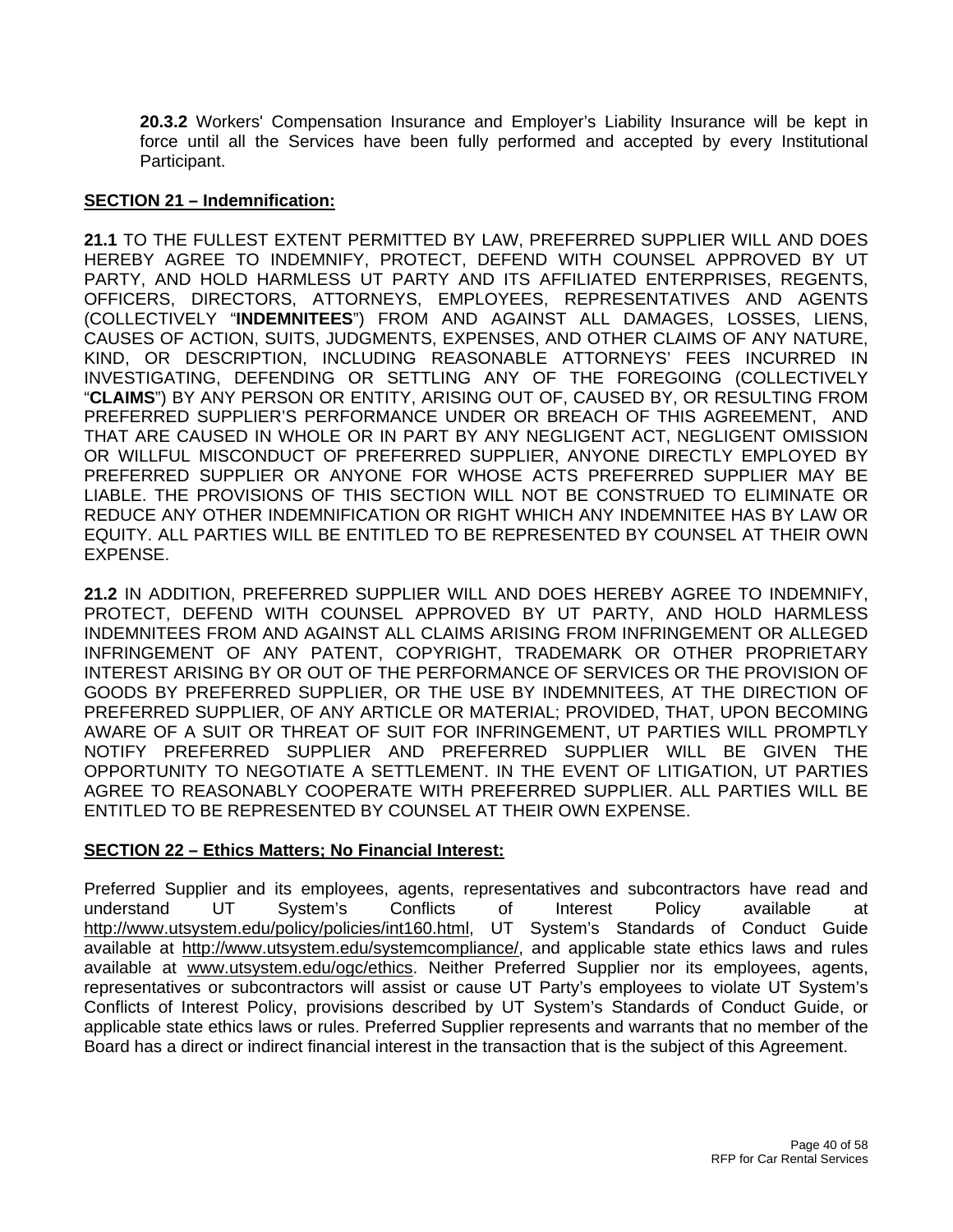# **SECTION 23 – Assignment of Overcharge Claims:**

Preferred Supplier hereby assigns to UT Party any and all claims for overcharges associated with this Agreement arising under the antitrust laws of the United States, 15 U.S.C.A., Sec. 1 et seq., or arising under the antitrust laws of the State of Texas, Business and Commerce Code, Sec. 15.01, et seq.

### **SECTION 24 – Assignment and Subcontracting:**

Except as specifically provided in any Historically Underutilized Business Subcontracting Plan ("**HSP**") attached as Rider 500 and incorporated for all purposes, neither Preferred Supplier's interest in this Agreement, its duties and obligations under this Agreement nor fees due to Preferred Supplier under this Agreement may be subcontracted, assigned, delegated or otherwise transferred to a third party, in whole or in part, and any attempt to do so will (1) not be binding on UT Party; and (2) be a breach of this Agreement for which Preferred Supplier will be subject to any remedial actions provided by Texas law, including Chapter 2161, Texas Government Code, and 34 Texas Administrative Code ("**TAC**") Section 20.14. UT Party may report nonperformance under this Agreement to the Texas Procurement and Support Services Division of the Texas Comptroller of Public Accounts or any successor agency (collectively, "**TPSS**") in accordance with 34 TAC Chapter 20, Subchapter F, Vendor Performance and Debarment Program. The benefits and burdens of this Agreement are, however, assignable by UT Party.

# **SECTION 25 – Historically Underutilized Business Subcontracting Plan:**

**25.1** If an HSP is attached to this Agreement, Preferred Supplier agrees to use good faith efforts to subcontract the scope of work in accordance with the HSP. Preferred Supplier agrees to maintain business records documenting its compliance with the HSP and to submit a monthly compliance report to UT Party in the format required by the TPSS. Submission of compliance reports will be required as a condition for payment under this Agreement. If UT Party determines that Preferred Supplier has failed to subcontract as set out in the HSP, UT Party will notify Preferred Supplier of any deficiencies and give Preferred Supplier an opportunity to submit documentation and explain why the failure to comply with the HSP should not be attributed to a lack of good faith effort by Preferred Supplier. If UT Party determines that Preferred Supplier failed to implement the HSP in good faith, UT Party, in addition to any other remedies, may report nonperformance to the TPSS in accordance with 34 TAC Chapter 20, Subchapter F, Vendor Performance and Debarment Program. UT Party may also revoke this Agreement for breach and make a claim against the Preferred Supplier.

**25.2** If at any time during the term of this Agreement, Preferred Supplier desires to change the HSP, before the proposed changes become effective (1) Preferred Supplier must comply with 34 TAC Section 20.14; (2) the changes must be reviewed and approved by UT Party; and (3) if UT Party approves changes to the HSP, this Agreement must be amended in accordance with Section 2.5.3 to replace the HSP with the revised subcontracting plan.

**25.3** If UT Party expands the scope of the Services through a change order or any other amendment, UT Party will determine if the additional scope of work contains probable subcontracting opportunities not identified in the initial solicitation for the scope of work. If UT Party determines additional probable subcontracting opportunities exist, Preferred Supplier will submit an amended subcontracting plan covering those opportunities. The amended subcontracting plan must comply with the provisions of 34 TAC Section 20.14 before (1) this Agreement may be amended to include the additional scope of work; or (2) Preferred Supplier may perform the additional scope of work. If Preferred Supplier subcontracts any of the additional subcontracting opportunities identified by UT Party without prior authorization and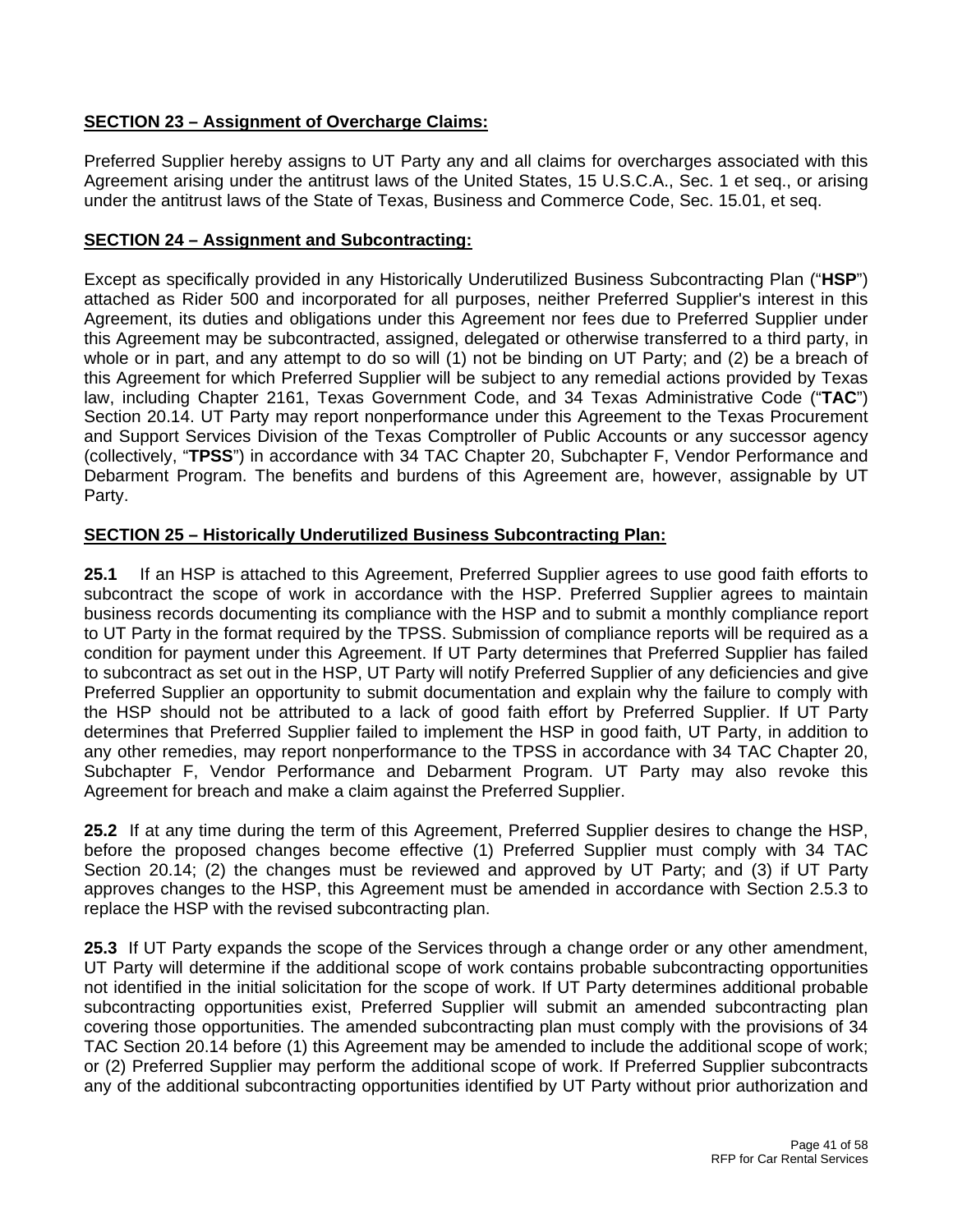without complying with 34 TAC Section 20.14, Preferred Supplier will be deemed to be in breach of this Agreement under Section 4.19 and will be subject to any remedial actions provided by Texas law including Chapter 2161, Texas Government Code, and 34 TAC Section 20.14. UT Party may report nonperformance under this Agreement to the TPSS in accordance with 34 TAC Chapter 20, Subchapter F, Vendor Performance and Debarment Program.

# **SECTION 26 – Payment and Invoicing:**

Institutional Participant agrees to pay fees due under this Agreement in accordance with the Texas Prompt Payment Act ("**Act**"), Chapter 2251, *Texas Government Code*. Pursuant to the Act, payment will be deemed late on the 31<sup>st</sup> day after the later of: 1) the date the performance of the Services is completed, or 2) the date Institutional Participant receives an invoice for the Services. Institutional Participant will be responsible for interest on overdue payments equal to the sum of: 1) one percent, plus 2) the prime rate as published in the Wall Street Journal on the first day of July of the preceding fiscal year (Institutional Participant's fiscal year begins September 1) that does not fall on a Saturday or Sunday. Institutional Participant will have the right to verify the details set forth in Preferred Supplier's invoices and supporting documentation, either before or after payment, by (a) inspecting the books and records of Preferred Supplier at mutually convenient times; (b) examining any reports with respect to the Services; and (c) other reasonable action.

# **SECTION 27 – Limitations:**

The parties to this Agreement are aware that there are constitutional and statutory limitations on the authority of UT Party (a state agency) to enter into certain terms and conditions of this Agreement, including, but not limited to, those terms and conditions relating to disclaimers and limitations of warranties; disclaimers and limitations of liability for damages; waivers, disclaimers and limitations of legal rights, remedies, requirements and processes; limitations of periods to bring legal action; granting control of litigation or settlement to another party; liability for acts or omissions of third parties; payment of attorneys' fees; dispute resolution; indemnities; and confidentiality (collectively, the "**Limitations**"), and terms and conditions related to the Limitations will not be binding on UT Party except to the extent authorized by the laws and Constitution of the State of Texas.

# **SECTION 28 – Affirmative Action:**

Preferred Supplier agrees that either a written copy of Preferred Supplier's Civil Rights "Affirmative Action Compliance Program" or, if Preferred Supplier is not required to have such a written program, the reason Preferred Supplier is not subject to such requirement, is attached to this Agreement as **Rider 600** and incorporated for all purposes.

# **SECTION 29 – OSHA Compliance:**

Preferred Supplier represents and warrants that all services furnished under this Agreement meet or exceed the safety standards established and promulgated under the Federal Occupational Safety and Health Law (Public Law 91-598) and its regulations in effect or proposed as of the date of this Agreement.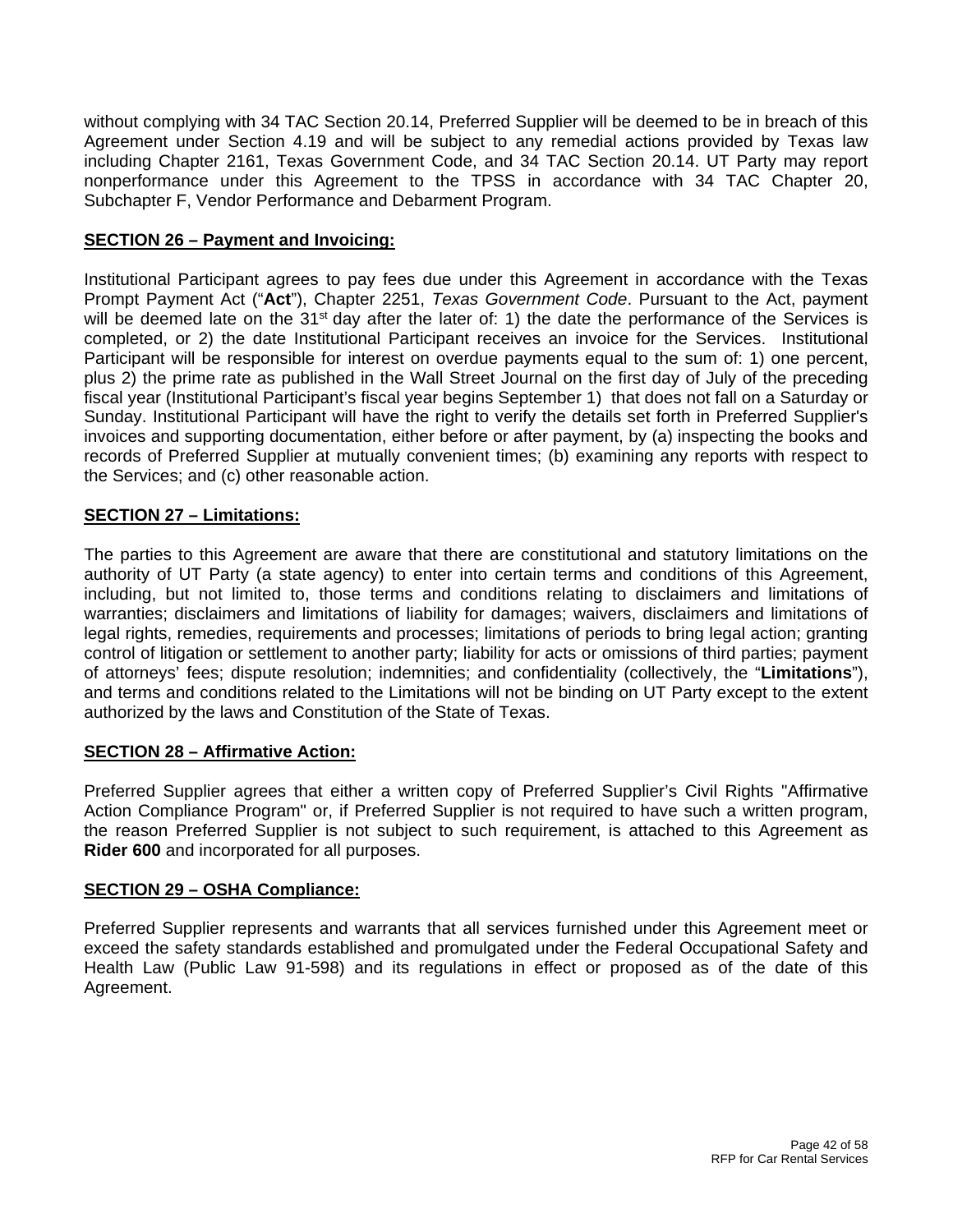# **SECTION 30 - Certifications of Nonsegregated Facilities and Equal Employment Opportunities Compliance:**

Preferred Supplier certifies that, except for restrooms and wash rooms and one (1) or more lactation rooms each of which is segregated on the basis of sex: (1) it does not maintain or provide for its employees any segregated facilities at any of its establishments and that it does not permit its employees to perform their services at any location under its control where segregated facilities are maintained; (2) it will not maintain or provide for its employees any segregated facilities at any of its establishments; and (3) it will not permit its employees to perform their services at any location under its control where segregated facilities are maintained. Preferred Supplier agrees that a breach of this certification is a violation of the Equal Opportunity clause in this Agreement. The term "**segregated facilities**" means any waiting rooms, work area, rest rooms and wash rooms, entertainment areas, transportation, or housing facilities provided for employees which are segregated by explicit directive or are in fact segregated on the basis of race, color, religion, sex, or national origin, because of habit, local custom, or otherwise. Preferred Supplier further agrees that, except where it has contracts prior to the award with subcontractors exceeding \$10,000.00 which are not exempt from the provisions of the Equal Opportunity clause, Preferred Supplier will retain such certifications for each one of its subcontractors in Preferred Supplier's' files, and that it will forward the following notice to all proposed subcontractors (except where the proposed subcontractors have submitted identical certifications for specific time periods):

NOTICE TO PROSPECTIVE SUBCONTRACTORS OF REQUIREMENTS FOR CERTIFICATIONS OF NONSEGREGATED FACILITIES - A Certification on Nonsegregated Facilities must be submitted prior to the award of any subcontract exceeding \$10,000.00 which is not exempt from the provisions of the Equal Opportunity clause. The certification may be submitted either for each subcontract or for all subcontracts during a period (i.e. quarterly, semiannually, or annually).

Preferred Supplier understands that the penalty for making false statements regarding the subject matters of this Section is prescribed in 18 U.S.C. 1001.

# **SECTION 31 – Premises Rules:**

If this Agreement requires Preferred Supplier's presence on UT Party's premises or in UT Party's facilities, Preferred Supplier agrees to cause its representatives, agents, employees and permitted subcontractors (if any) to become aware of, fully informed about, and in full compliance with all applicable UT Party rules and policies, including, without limitation, those relative to personal health, security, environmental quality, safety, fire prevention, noise, smoking, and access restrictions; consideration for students, patients and their families as well as employees; parking; and security.

### **SECTION 32 – Debarment:**

Preferred Supplier confirms that neither Preferred Supplier nor its Principals are suspended, debarred, proposed for debarment, declared ineligible, or voluntarily excluded from the award of contracts from United States ("**U.S.**") federal government procurement or nonprocurement programs, or are listed in the List of Parties Excluded from Federal Procurement or Nonprocurement Programs issued by the U.S. General Services Administration. "**Principals**" means officers, directors, owners, partners, and persons having primary management or supervisory responsibilities within a business entity (e.g. general manager, plant manager, head of a subsidiary, division or business segment, and similar positions). Preferred Supplier will provide immediate written notification to UT Party if, at any time prior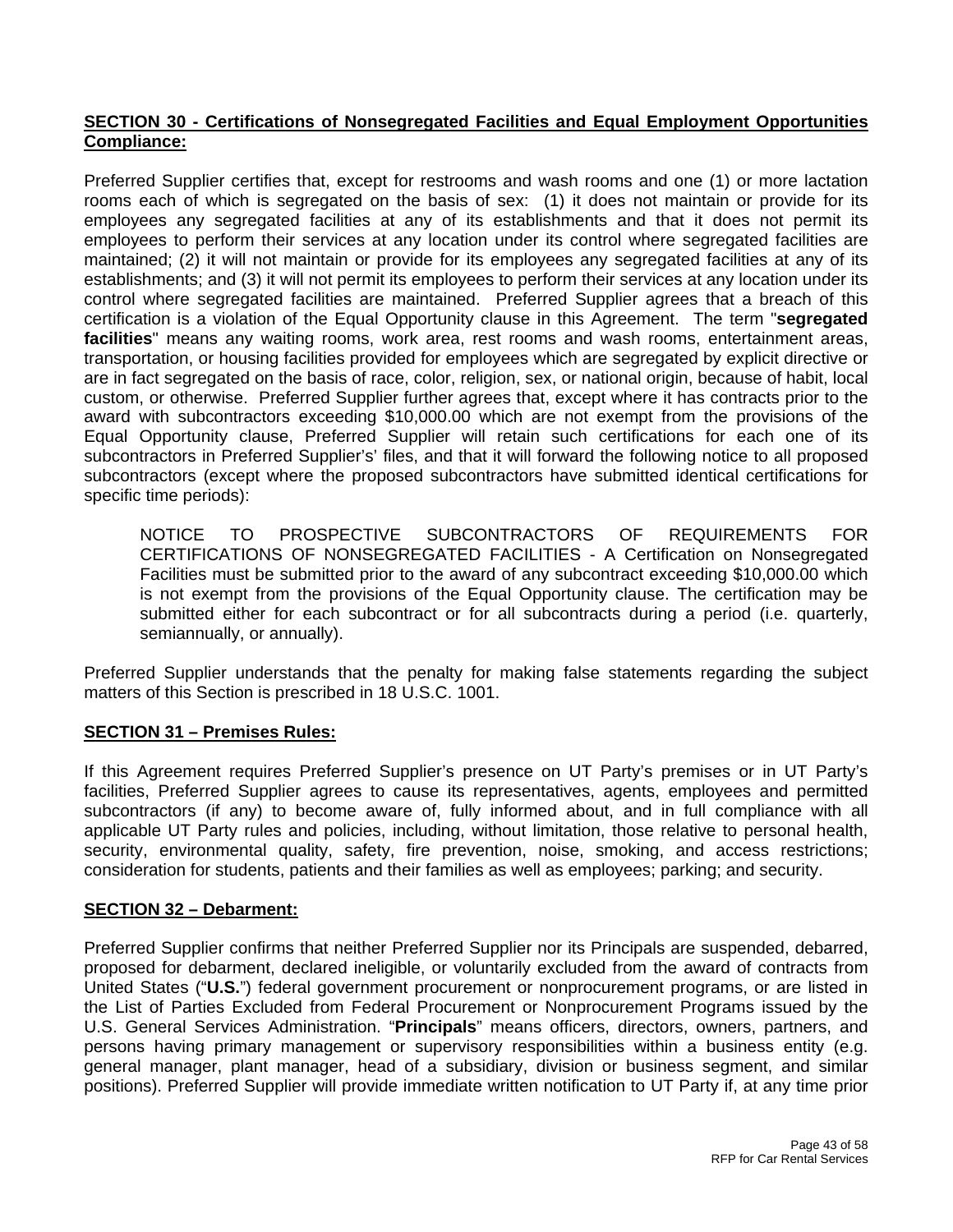to award, Preferred Supplier learns that this certification was erroneous when submitted or has become erroneous by reason of changed circumstances. This certification is a material representation of fact upon which reliance will be placed when UT Party executes this Agreement. If it is later determined that Preferred Supplier knowingly rendered an erroneous certification, in addition to the other remedies available to UT Party, UT Party may terminate this Agreement for default by Preferred Supplier.

# **SECTION 33 – Office of Inspector General Certification:**

Preferred Supplier acknowledges that UT Party is prohibited by federal regulations from allowing any employee, subcontractor, or agent of Preferred Supplier to work on site at UT Party premises or facilities if that individual is not eligible to work on federal healthcare programs such as Medicare, Medicaid, or other similar federal programs. Therefore, Preferred Supplier will not assign any employee, subcontractor or agent that appears on the List of Excluded Individuals issued by the United States Office of the Inspector General ("**OIG**") to work on site at UT Party premises or facilities. Preferred Supplier will perform an OIG sanctions check quarterly on each of its employees, subcontractors and agents during the time such employees, subcontractors and agents are assigned to work on site at UT Party premises or facilities. Preferred Supplier acknowledges that UT Party will require immediate removal of any employee, subcontractor or agent of Preferred Supplier assigned to work at UT Party premises or facilities if such employee, subcontractor or agent is found to be on the OIG's List of Excluded Individuals. The OIG's List of Excluded Individuals may be accessed through the following Internet website: http://www.dhhs.gov/progorg/oig/cumsan/index.htm.

# **SECTION 34 – Termination:**

**34.1** Each of UT System and Preferred Supplier may terminate this Agreement in whole or in part, without cause, upon written notice to the other party; provided, however, this Agreement will not terminate until the later of (1) 90 days after receipt of notice of termination, or (2) the date that performance is complete under all purchase orders issued by Institutional Participant to Preferred Supplier prior to receipt of notice of termination. Institutional Participant may not issue any purchase orders after receipt of notice of termination. Termination of this Agreement will not relieve any party from liability for its default under or breach of this Agreement or any other act or omission of that party. In the event that this Agreement is terminated, then within thirty (30) days after termination, Preferred Supplier will reimburse UT Party for all fees paid by UT Party to Preferred Supplier that were (a) not earned by Preferred Supplier prior to termination, or (b) for goods or services that UT Party did not receive from Preferred Supplier prior to termination.

**34.2** UT System or Institutional Participant may terminate an IPA, without cause, upon written notice to Preferred Supplier; provided, however, the IPA will not terminate until the later of (1) thirty (30) days after receipt of notice of termination, or (2) the date that performance is complete under all purchase orders issued by Institutional Participant to Preferred Supplier prior to receipt of notice of termination. Institutional Participant may not issue any purchase orders after receipt of notice of termination. Termination of an IPA will not relieve any party from liability for its default under or breach of the IPA or any other act or omission of that party. In the event that an IPA is terminated, then within thirty (30) days after termination, Preferred Supplier will reimburse Institutional Participant for all fees paid by Institutional Participant to Preferred Supplier that were (a) not earned by Preferred Supplier prior to termination, or (b) for goods or services that Institutional Participant did not receive from Preferred Supplier prior to termination.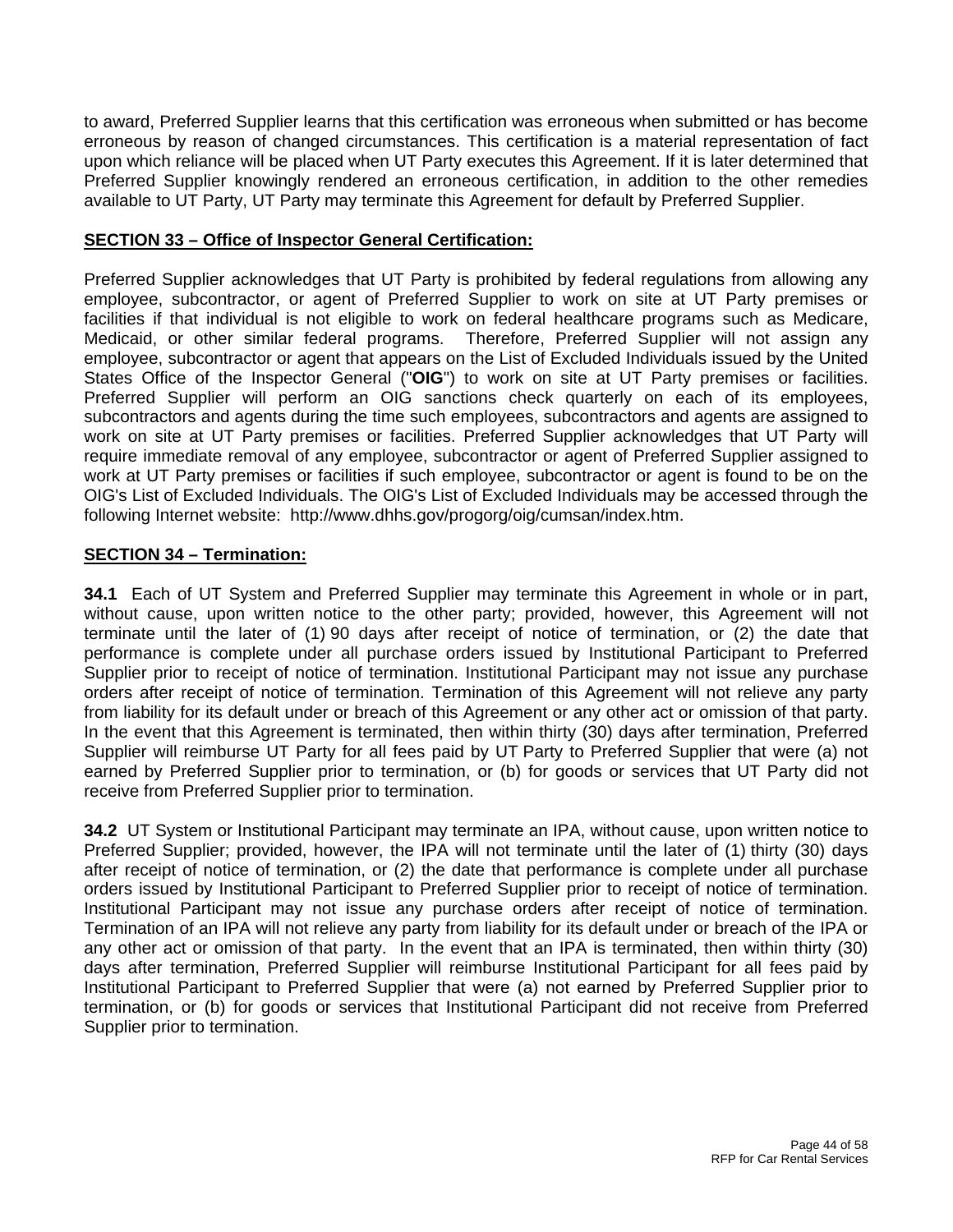# **SECTION 35 – Authority:**

The individuals executing this Agreement on behalf of each party have been duly authorized to act for and bind the party they represent.

### **SECTION 36 – Survival of Provisions:**

Expiration or termination of this Agreement will not relieve either party of any obligations under this Agreement that by their nature survive such expiration or termination.

# **SECTION 37 – Confidentiality and Safeguarding of University Records; Press Releases; Public Information:**

Under this Agreement, Preferred Supplier may (1) create, (2) receive from or on behalf of UT Party, or (3) have access to UT Party records or record systems (collectively, "**University Records**"). Among other things, University Records may contain social security numbers, credit card numbers, or data protected or made confidential or sensitive by applicable federal, state and local, laws, regulations, and ordinances, including the Gramm-Leach-Bliley Act (Public Law No: 106-102) and the Family Educational Rights and Privacy Act, 20 U.S.C. §1232g ("**FERPA**"). If University Records are subject to FERPA, (1) UT Party designates Preferred Supplier as a university official with a legitimate educational interest in University Records, and (2) Preferred Supplier acknowledges that its improper disclosure or redisclosure of personally identifiable information from University Records may result in Preferred Supplier's exclusion from eligibility to contract with UT Party for at least five (5) years. Preferred Supplier represents, warrants, and agrees that it will: (1) hold University Records in strict confidence and will not use or disclose University Records except as (a) permitted or required by Agreement, (b) required by law, or (c) otherwise authorized by UT Party in writing; (2) safeguard University Records according to reasonable administrative, physical and technical standards (such as standards established by (i) the National Institute of Standards and Technology and (ii) the Center for Internet Security, as well as the Payment Card Industry Data Security Standards) that are no less rigorous than the standards by which Preferred Supplier protects its own confidential information; (3) continually monitor its operations and take any action necessary to assure that University Records are safeguarded and the confidentiality of University Records is maintained in accordance with all applicable federal, state and local, laws, regulations, and ordinances, including FERPA and the Gramm-Leach Bliley Act, and the terms of this Agreement; and (4) comply with the UT Party rules, policies, and procedures regarding access to and use of UT Party computer systems. At the request of UT Party, Preferred Supplier agrees to provide UT Party with a written summary of the procedures Preferred Supplier uses to safeguard and maintain the confidentiality of University Records.

**37.1 Notice of Impermissible Use.** If an impermissible use or disclosure of any University Records occurs, Preferred Supplier will provide written notice to UT Party within one (1) business day after Preferred Supplier's discovery of that use or disclosure. Preferred Supplier will promptly provide UT Party with all information requested by UT Party regarding the impermissible use or disclosure.

**37.2 Return of University Records.** Preferred Supplier agrees that within thirty (30) days after the expiration or termination of this Agreement, for any reason, all University Records created or received from or on behalf of UT Party will be (1) returned to UT Party, with no copies retained by Preferred Supplier; or (2) if return is not feasible, destroyed. Twenty (20) days before destruction of any University Records, Preferred Supplier will provide UT Party with written notice of Preferred Supplier's intent to destroy University Records. Within five (5) days after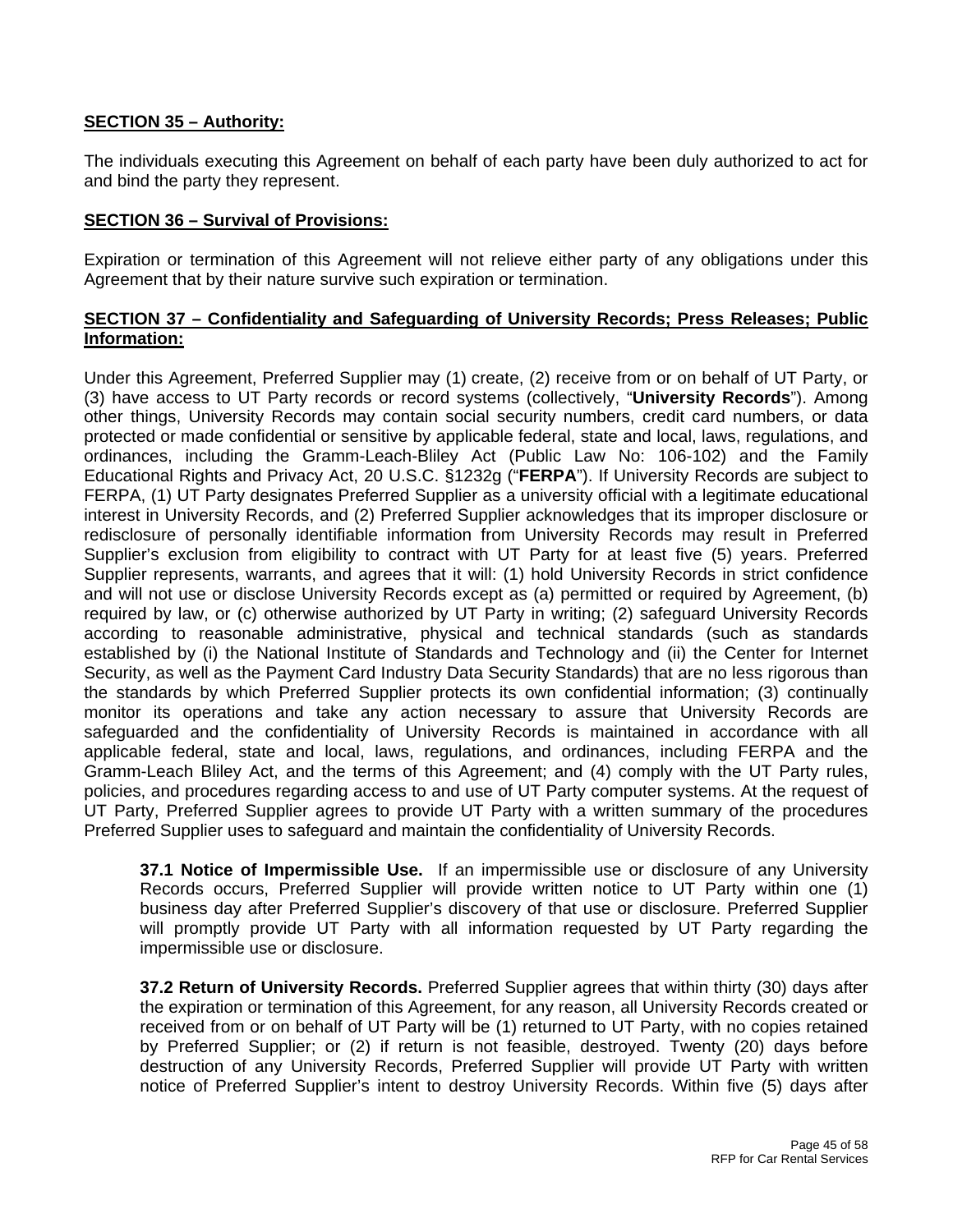destruction, Preferred Supplier will confirm to UT Party in writing the destruction of University Records.

**37.3 Disclosure.** If Preferred Supplier discloses any University Records to a subcontractor or agent, Preferred Supplier will require the subcontractor or agent to comply with the same restrictions and obligations as are imposed on Preferred Supplier by this Section.

**37.4 Press Releases.** Preferred Supplier will not make any press releases, public statements, or advertisement referring to Agreement, or the engagement of Preferred Supplier as an independent contractor of UT Party, or release any information relative to this Agreement for publication, advertisement or any other purpose without the prior written approval of UT Party.

**37.5 Public Information.** UT Party strictly adheres to all statutes, court decisions and the opinions of the Texas Attorney General with respect to disclosure of public information under the *Texas Public Information Act*, Chapter 552, *Texas Government Code*.

**37.6 Termination.** In addition to any other termination rights set forth in this Agreement, and any other rights at law or equity, if UT Party reasonably determines that Preferred Supplier has breached any of the restrictions or obligations set forth in this Section, UT Party may immediately terminate this Agreement without notice or opportunity to cure.

**37.7 Duration.** The restrictions and obligations under this Section will survive expiration or termination of this Agreement for any reason.

# **SECTION 38 – Tax Exemption**

UT Party may be an agency of the State of Texas or other non-profit entity and may be exempt from certain state taxes under various exemption statutes, including Texas Sales & Use Tax in accordance with Section 151.309, *Tax Code,* and Title 34 *Texas Administrative Code* ("**TAC**") Section 3.322. Notwithstanding its exemption from certain state taxes, UT Party will be responsible for any taxes (except corporate income taxes, franchise taxes, and taxes on Preferred Supplier's personnel, including personal income tax and social security taxes) from which UT Party is not exempt. Preferred Supplier will provide reasonable cooperation and assistance to UT Party in obtaining any tax exemptions to which UT Party is entitled.

### **SECTION 39 – Undocumented Workers:**

The *Immigration and Nationality Act* (8 *United States Code* 1324a) ("**Immigration Act**") makes it unlawful for an employer to hire or continue employment of undocumented workers. The United States Immigration and Customs Enforcement Service has established the Form I-9 Employment Eligibility Verification Form ("**I-9 Form**") as the document to be used for employment eligibility verification (8 *Code of Federal Regulations* 274a). Among other things, Preferred Supplier is required to: (1) have all employees complete and sign the I-9 Form certifying that they are eligible for employment; (2) examine verification documents required by the I-9 Form to be presented by the employee and ensure the documents appear to be genuine and related to the individual; (3) record information about the documents on the I-9 Form, and complete the certification portion of the I-9 Form; and (4) retain the I-9 Form as required by law. It is illegal to discriminate against any individual (other than a citizen of another country who is not authorized to work in the United States) in hiring, discharging, or recruiting because of that individual's national origin or citizenship status. If Preferred Supplier employs unauthorized workers during performance of this Agreement in violation of the Immigration Act then, in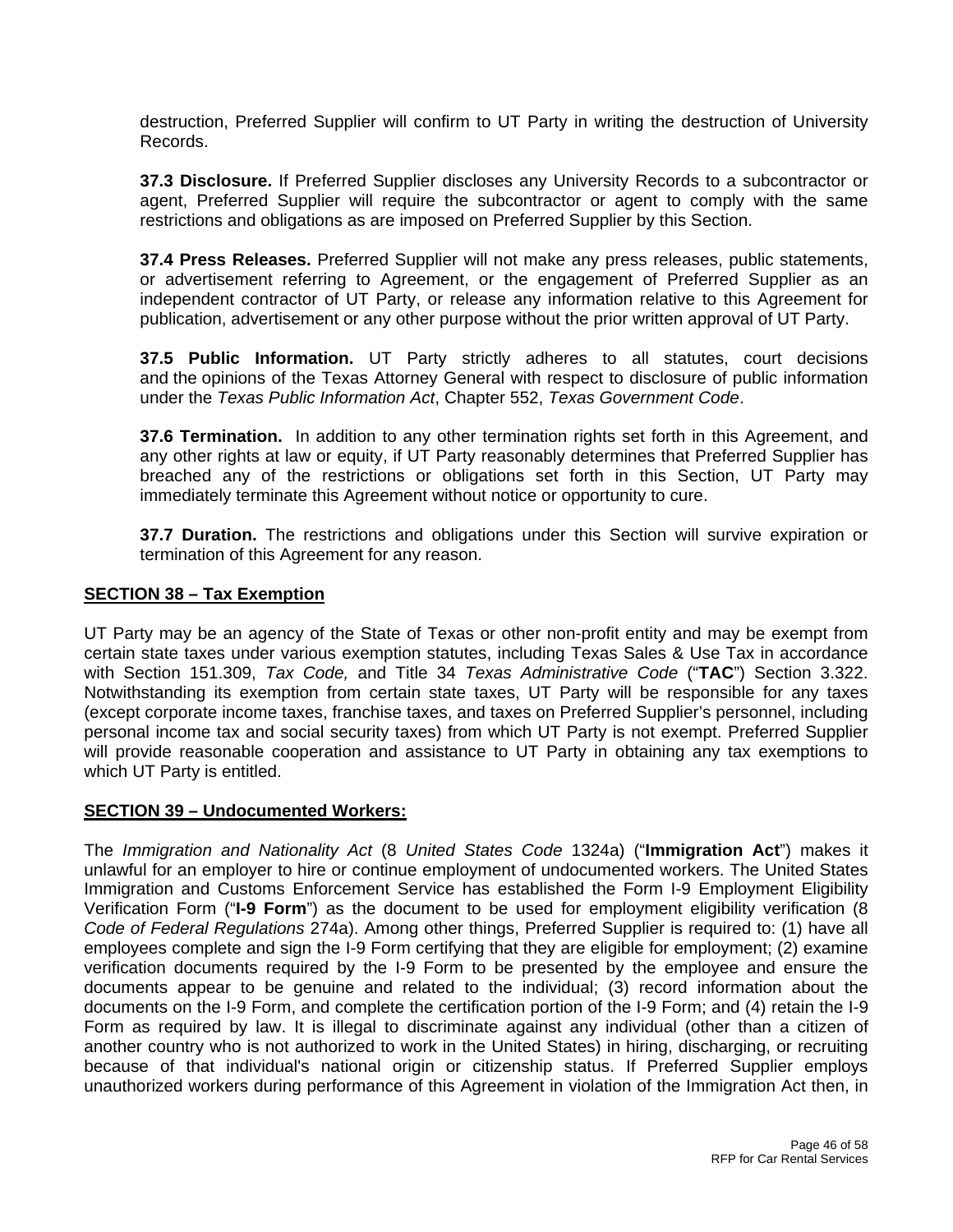addition to other remedies or penalties prescribed by law, UT Party may terminate this Agreement in accordance with Section 4.31. Preferred Supplier represents and warrants that it is in compliance with and agrees that it will remain in compliance with the provisions of the Immigration Act.

# **SECTION 40 – No Required Quantities or Minimum Amounts; Non-Exclusive Contract:**

**40.1** Preferred Supplier understands that this Agreement does not obligate UT Party to purchase any specific amount of Services from Preferred Supplier under this Agreement or otherwise. For example, this Agreement does not establish any minimum quantity or minimum dollar amount of Services that UT Party must purchase from Preferred Supplier during the term of this Agreement.

**40.2** Preferred Supplier and UT System agree that this Agreement is a non-exclusive contract and is not an exclusive purchasing arrangement under which any Services must be procured by UT Party from Preferred Supplier. Preferred Supplier acknowledges and agrees that UT Party may procure any goods and services, including goods and services that are the same as or substantially similar to the Services, from sources other than Preferred Supplier.

# **SECTION 41 – Access by Individuals with Disabilities:**

Preferred Supplier represents and warrants ("**EIR Accessibility Warranty**") that the electronic and information resources and all associated information, documentation, and support that it provides to UT Party under this Agreement (collectively, the "**EIRs**") comply with the applicable requirements set forth in Title 1, Chapter 213 of the *Texas Administrative Code* and Title 1, Chapter 206, Rule §206.70 of the *Texas Administrative Code* (as authorized by Chapter 2054, Subchapter M of the *Texas Government Code*). To the extent Preferred Supplier becomes aware that the EIRs, or any portion thereof, do not comply with the EIR Accessibility Warranty, then Preferred Supplier represents and warrants that it will, at no cost to UT Party, either (1) perform all necessary remediation to make the EIRs satisfy the EIR Accessibility Warranty, or (2) replace the EIRs with new EIRs that satisfy the EIR Accessibility Warranty. In the event that Preferred Supplier is unable to do so, then the UT System may terminate this Agreement and Preferred Supplier will refund to UT System all amounts UT System has paid under this Agreement within thirty (30) days after the termination date.

### **SECTION 42 – Entire Agreement; Modifications:**

This Agreement supersedes all prior agreements, written or oral, between Preferred Supplier and UT Party and will constitute the entire agreement and understanding between the parties with respect to the subject matter of this Agreement. This Agreement and each of its provisions will be binding upon the parties and may not be waived, modified, amended or altered except by a writing signed by UT Party and Preferred Supplier.

### **SECTION 43 – Captions:**

The captions of sections and subsections in this Agreement are for convenience only and will not be considered or referred to in resolving questions of interpretation or construction.

### **SECTION 44 – Waivers:**

No delay or omission in exercising any right accruing upon a default in performance of this Agreement will impair any right or be construed to be a waiver of any right. A waiver of any default under this Agreement will not be construed to be a waiver of any subsequent default under this Agreement.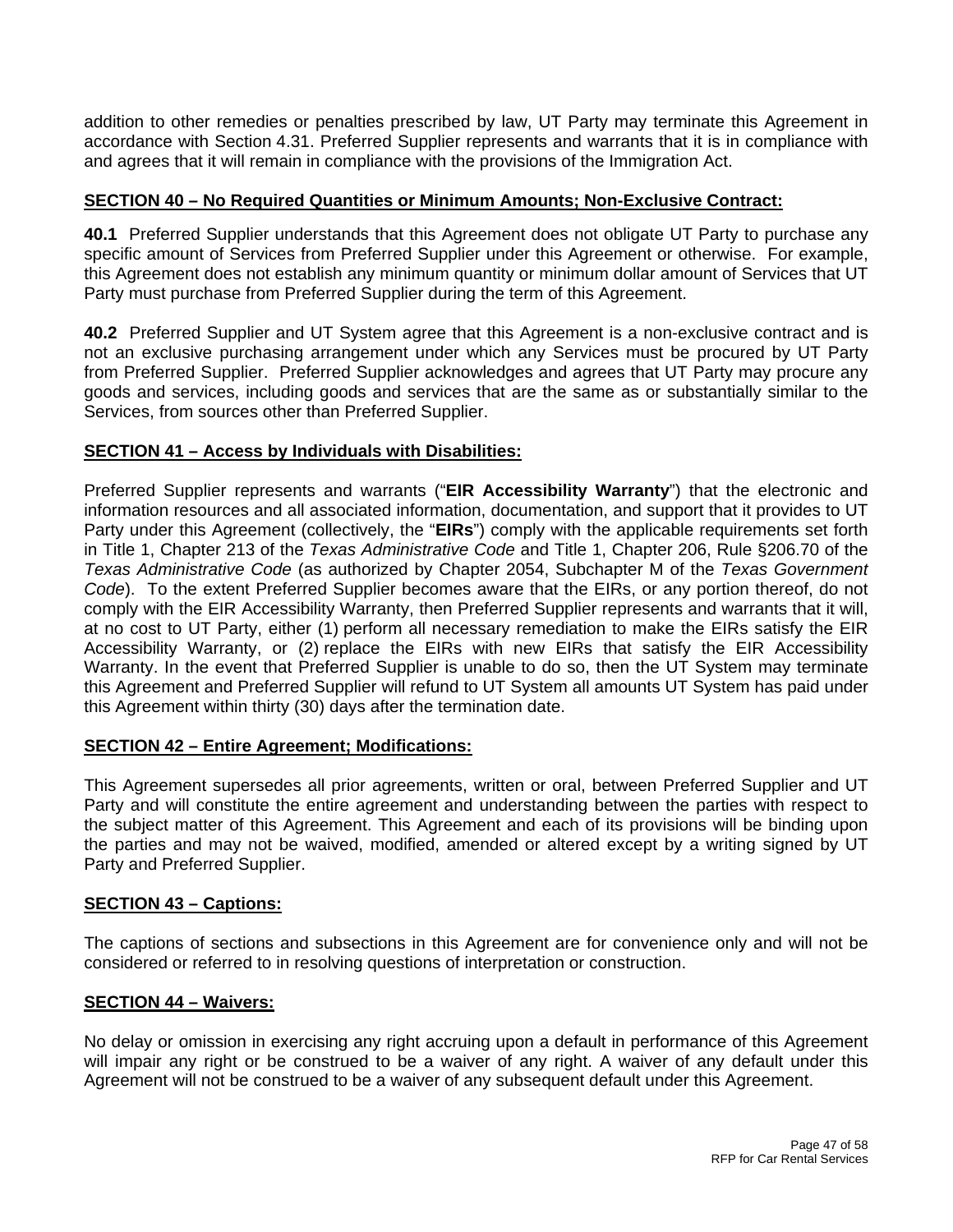# **SECTION 45 – Binding Effect:**

This Agreement will be binding upon and inure to the benefit of the parties hereto and their respective permitted assigns and successors.

# **SECTION 46 – Limitations of Liability:**

Except for UT Party's obligation (if any) to pay Preferred Supplier certain fees and expenses, UT Party will have no liability to Preferred Supplier or to anyone claiming through or under Preferred Supplier by reason of the execution or performance of this Agreement. Notwithstanding any duty or obligation of UT Party to Preferred Supplier or to anyone claiming through or under Preferred Supplier, no present or future affiliated enterprise, subcontractor, agent, officer, director, employee, representative, attorney or regent of UT Party, or anyone claiming under UT Party has or will have any personal liability to Preferred Supplier or to anyone claiming through or under Preferred Supplier by reason of the execution or performance of this Agreement.

### **SECTION 47 – Relationship of the Parties:**

For all purposes of this Agreement and notwithstanding any provision of this Agreement to the contrary, Preferred Supplier is an independent contractor and is not a state employee, partner, joint venturer, or agent of UT Party. Preferred Supplier will not bind nor attempt to bind UT Party to any agreement or contract. As an independent contractor, Preferred Supplier is solely responsible for all taxes, withholdings, and other statutory or contractual obligations of any sort, including workers' compensation insurance.

### **SECTION 48 – Severability:**

In case any provision of this Agreement will, for any reason, be held invalid or unenforceable in any respect, the invalidity or unenforceability will not affect any other provision of this Agreement, and this Agreement will be construed as if the invalid or unenforceable provision had not been included.

### **SECTION 49 – External Terms:**

This Agreement completely supplants, replaces, and overrides all other terms and conditions or agreements, written or oral ("**External Terms**"), concerning Preferred Supplier's performance under this Agreement. Such External Terms are null and void and will have no effect under this Agreement, regardless of whether UT Party or any of its employees, contractors, or agents consents or agrees to External Terms. External Terms include any shrinkwrap, clickwrap, browsewrap, web-based terms and conditions of use, and any other terms and conditions displayed in any format that UT Party, or its employees, contractors, or agents are required to accept or agree to before or in the course of accessing or using any goods or services provided solely by Preferred Supplier.

### **SECTION 50 – Conflicts:**

In the event of a conflict between the terms and conditions of this Agreement and those of an IPA, the terms of this Agreement will control and govern.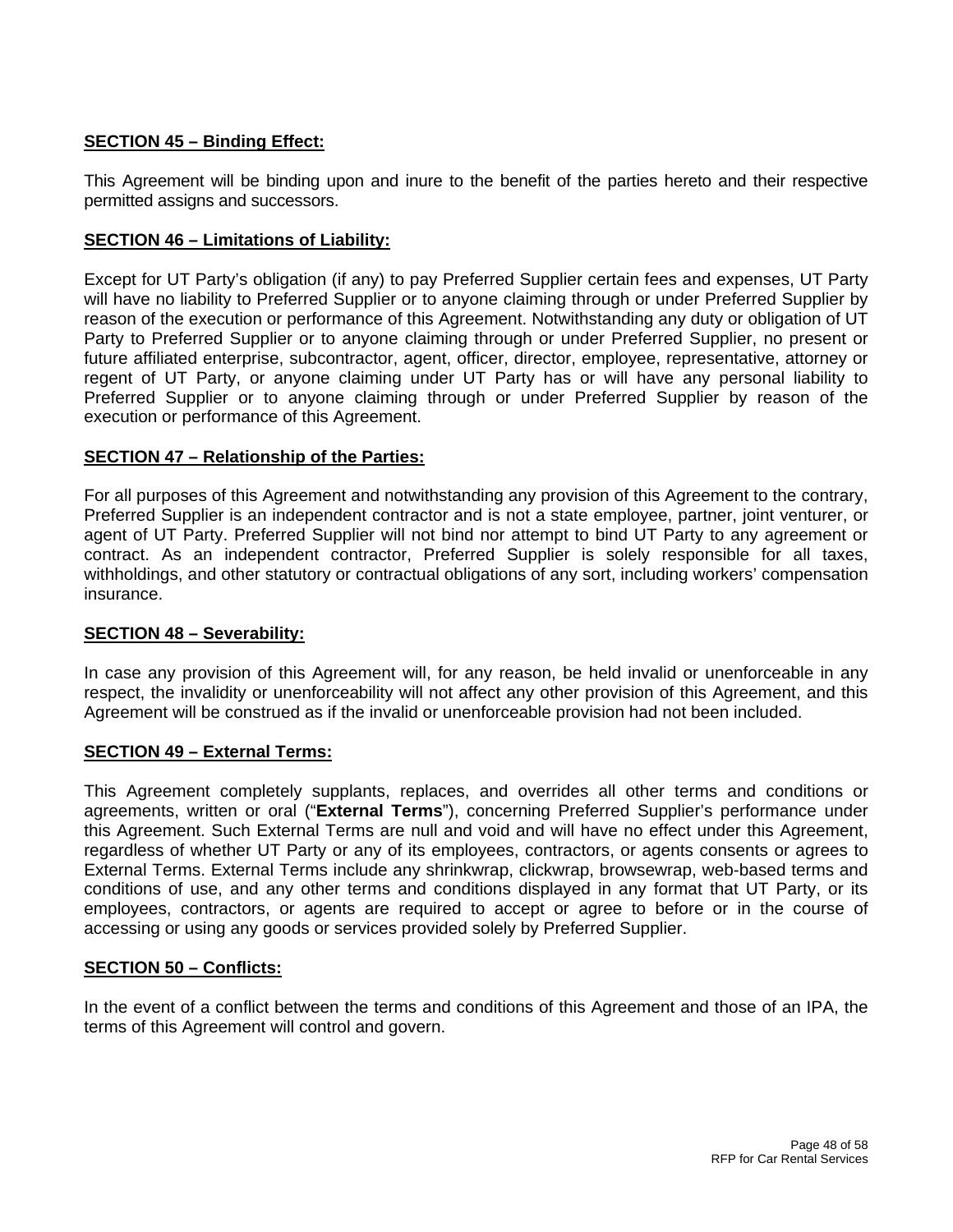# **SECTION 51 – Attachments:**

The Riders listed below are attached to and fully incorporated into this Agreement as substantive parts of this Agreement:

**Rider 100** – Scope of Work **Rider 200 – Pricing Schedule for Rider 300** – Institutional Participation Agreement Form **Rider 400** – Supplier Relationship Management **Rider 500** – HUB Subcontracting Plan **Rider 600** – Affirmative Action Compliance Program

Having agreed to the foregoing terms, and with the intention of being bound, the parties have executed this Agreement as of the dates shown below.

### **THE UNIVERSITY OF TEXAS SYSTEM [PREFERRED SUPPLIER]**

| Printed Name: _________________________ |       |
|-----------------------------------------|-------|
|                                         |       |
| Date:                                   | Date: |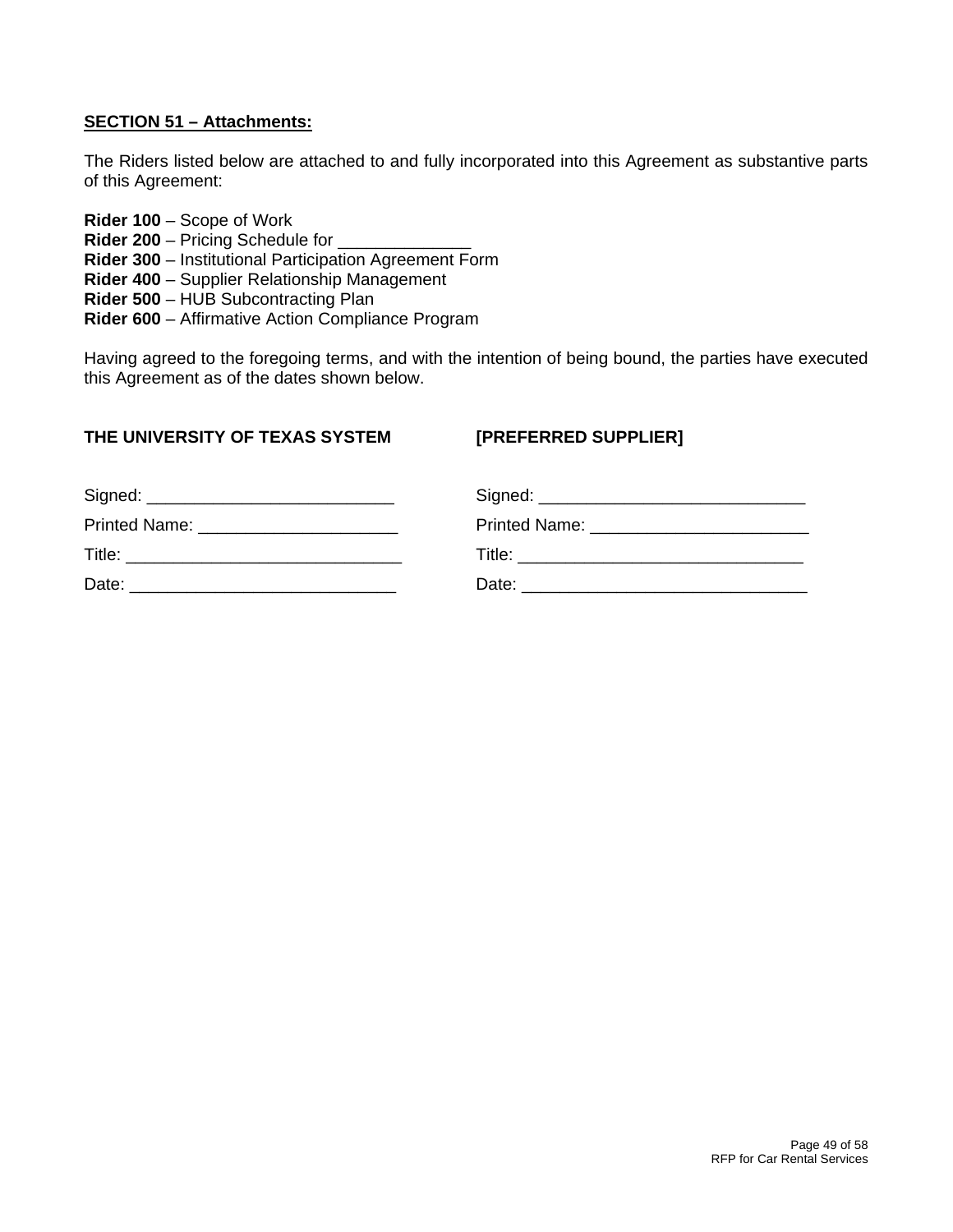# **APPENDIX THREE- 300**

# **INSTITUTIONAL PARTICIPATION AGREEMENT**

By entering into this Institutional Participation Agreement ("**Institutional Participation Agreement**"), the undersigned institution ("**Institutional Participant**") agrees to the terms and conditions set forth in the Preferred Supplier Agreement for \_\_\_\_\_\_\_\_\_\_\_\_\_\_\_ between The University of Texas System and \_\_\_\_\_\_\_\_\_\_\_\_\_\_\_\_\_\_\_\_\_\_\_\_\_\_\_\_\_\_\_\_\_\_\_\_\_\_\_\_\_\_\_, Agreement Number UTSSCA\_\_\_\_\_ dated effective **Example 2012** (the "**Preferred Supplier Agreement**"). All of the terms and conditions of the Preferred Supplier Agreement are incorporated into this Institutional Participation Agreement for all purposes. Unless otherwise specified in this Institutional Participation Agreement, all defined terms used in this Institutional Participation Agreement have the same meaning as assigned to those terms in the Preferred Supplier Agreement.

By entering into this Institutional Participation Agreement, Institutional Participant is authorized to take full advantage of all of the benefits and provisions set forth in the Preferred Supplier Agreement including, but not limited to, the benefits listed below, which are specified in detail in the Preferred Supplier Agreement:

Benefits from Preferred Supplier Agreement:

Access to **Exercise 1** from Preferred Supplier at prices which should generate significant cost savings for Institutional Participant.

Institutional Participant's Responsibilities

To the extent authorized by applicable law, Institutional Participant will use commercially reasonable efforts to perform the following responsibilities:

• Identify Preferred Supplier as the preferred source of \_\_\_\_\_\_\_\_\_\_\_\_\_\_\_\_\_\_\_\_\_services.

[tbd]

Institutional Participant's notice address and contact information is:

| The University of Texas at ______________________                                                                                                                                                                              |
|--------------------------------------------------------------------------------------------------------------------------------------------------------------------------------------------------------------------------------|
|                                                                                                                                                                                                                                |
| Fax: ________________________                                                                                                                                                                                                  |
| Email: Email: Email: Email: Email: Email: Email: Email: Email: Email: Email: Email: Email: Email: Email: Email: Email: Email: Email: Email: Email: Email: Email: Email: Email: Email: Email: Email: Email: Email: Email: Email |
| Attention:                                                                                                                                                                                                                     |

Institutional Participant designates the following contacts who will be responsible for facilitating this Institutional Participation Agreement:

### **INSTITUTIONAL PARTICIPANT: Primary Contact:**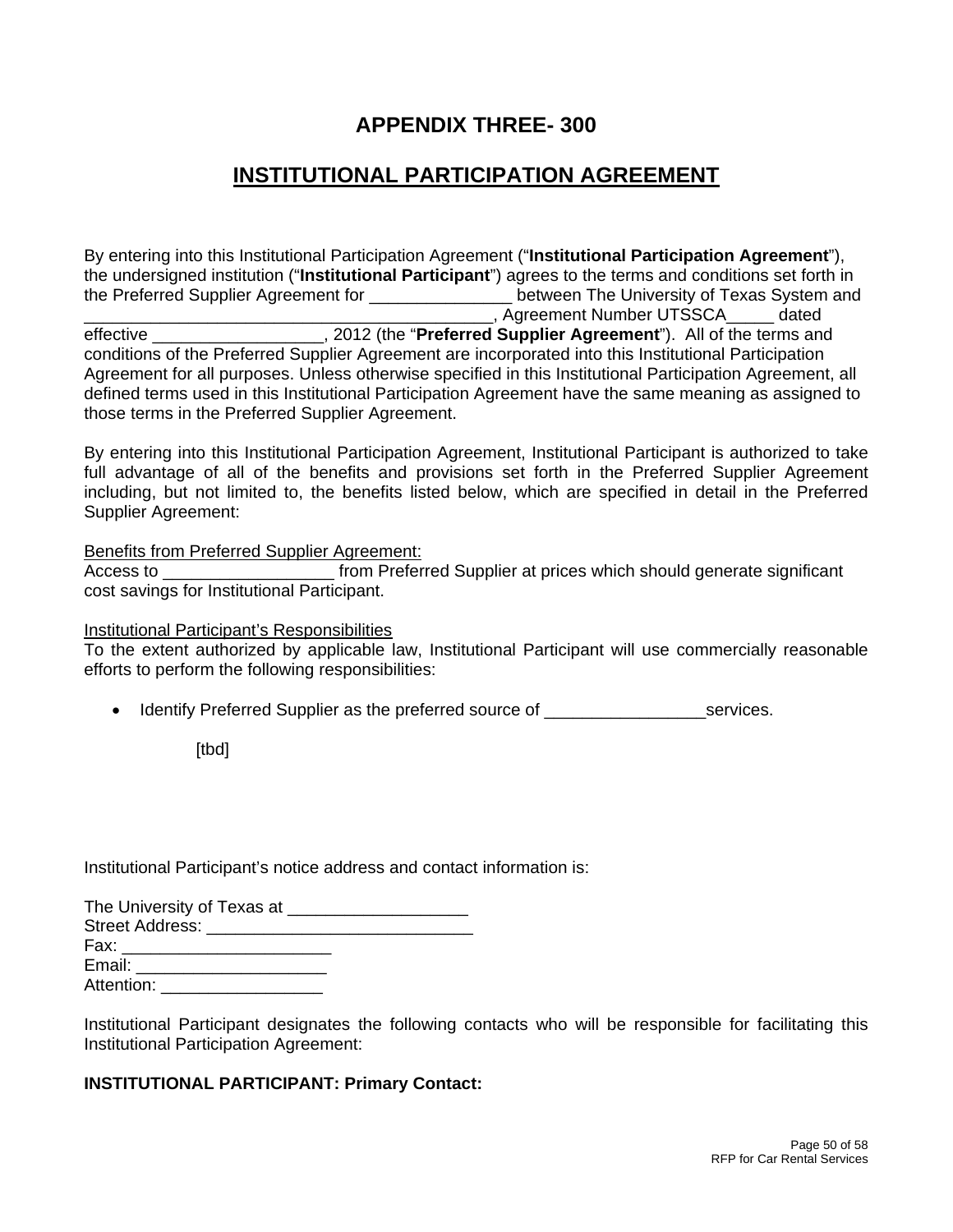| Name:      |  |  |
|------------|--|--|
| Title:     |  |  |
| Telephone: |  |  |
| Fax:       |  |  |
| Email:     |  |  |

# **INSTITUTIONAL PARTICIPANT: HUB Contact:**

| Name:      |  |
|------------|--|
| Title:     |  |
| Telephone: |  |
| Fax:       |  |
| Email:     |  |

Institutional Participant designates the following contact who will be responsible for facilitating this Institutional Participation Agreement:

### **PREFERRED SUPPLIER Primary Contact:**

| Name:  |                                  |
|--------|----------------------------------|
| Title: |                                  |
|        | Telephone: _____________________ |
| Fax:   |                                  |
| Email: |                                  |

# **Institutional Participant agrees to the terms of this Institutional Participation Agreement:**

### **Upon activation of this Institutional Participation Agreement, Institutional Participant's Primary Contact will receive notification of activation via email. Please return signed completed form to \_\_\_\_\_\_\_\_\_\_\_\_\_\_\_\_\_\_\_\_\_\_\_\_\_\_, at \_\_\_\_\_\_\_\_\_\_\_\_\_\_\_\_\_\_\_\_\_@mdanderson.org**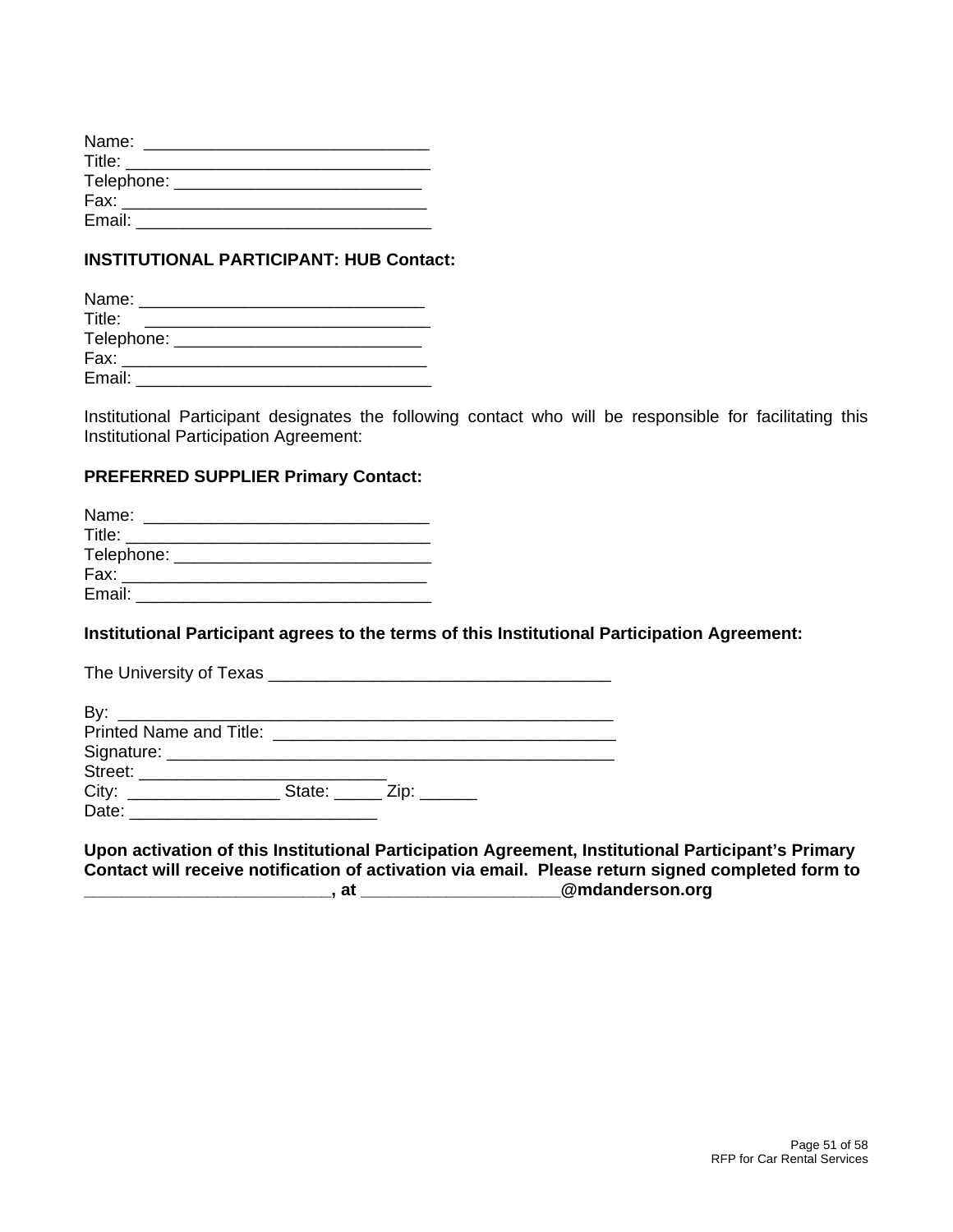# **APPENDIX FOUR**

# **ACCESS BY INDIVIDUALS WITH DISABILITIES**

Preferred Supplier represents and warrants ("**EIR Accessibility Warranty**") that the electronic and information resources and all associated information, documentation, and support that it provides to UT Party under this Agreement (collectively, the "**EIRs**") comply with the applicable requirements set forth in Title 1, Chapter 213 of the *Texas Administrative Code* and Title 1, Chapter 206, Rule §206.70 of the *Texas Administrative Code* (as authorized by Chapter 2054, Subchapter M of the *Texas Government Code*). To the extent Preferred Supplier becomes aware that the EIRs, or any portion thereof, do not comply with the EIR Accessibility Warranty, then Preferred Supplier represents and warrants that it will, at no cost to UT Party, either (1) perform all necessary remediation to make the EIRs satisfy the EIR Accessibility Warranty, or (2) replace the EIRs with new EIRs that satisfy the EIR Accessibility Warranty. In the event that Preferred Supplier is unable to do so, then the UT System may terminate this Agreement and Preferred Supplier will refund to UT System all amounts UT System has paid under this Agreement within thirty (30) days after the termination date.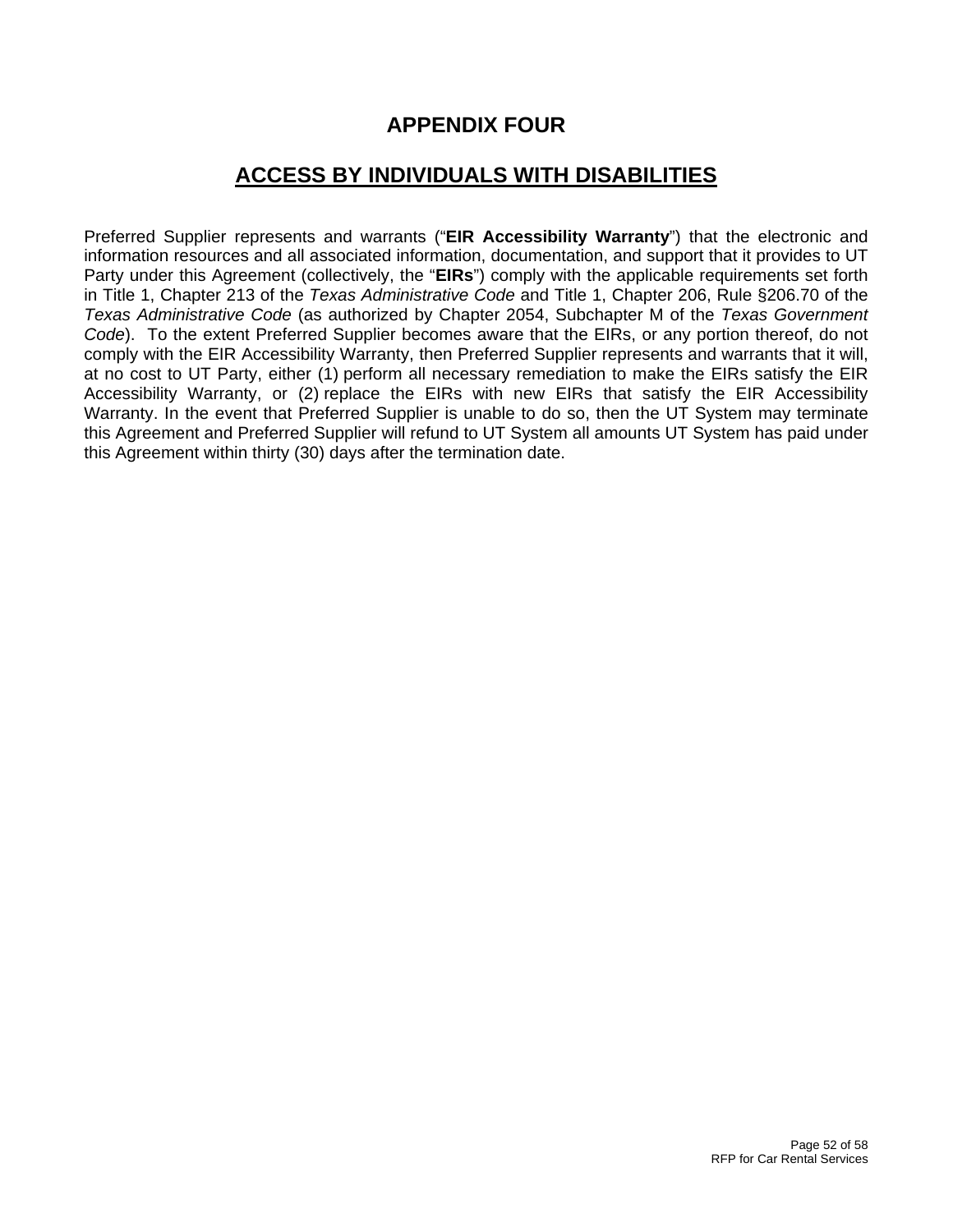# **ATTACHMENT A**

# **PRICE SCHEDULE**

### **A. In-Terminal In-State of Texas Locations**

| <b>Car Type</b>  | <b>Daily</b> | Weekly | <b>Monthly</b> |
|------------------|--------------|--------|----------------|
| Sub Compact      |              |        |                |
| Compact          |              |        |                |
| Intermediate     |              |        |                |
| Standard         |              |        |                |
| Full Size        |              |        |                |
| Mini-Van         |              |        |                |
| SUV (small)      |              |        |                |
| SUV (medium)     |              |        |                |
| SUV (large)      |              |        |                |
| Pickup Truck     |              |        |                |
| 12 Passenger Van |              |        |                |
| Cargo Van        |              |        |                |

### **B. Off-Terminal In-State of Texas Locations**

| <b>Car Type</b>  | <b>Daily</b> | Weekly | <b>Monthly</b> |
|------------------|--------------|--------|----------------|
| Sub Compact      |              |        |                |
| Compact          |              |        |                |
| Intermediate     |              |        |                |
| Standard         |              |        |                |
| Full Size        |              |        |                |
| Mini-Van         |              |        |                |
| SUV (small)      |              |        |                |
| SUV (medium)     |              |        |                |
| SUV (large)      |              |        |                |
| Pickup Truck     |              |        |                |
| 12 Passenger Van |              |        |                |
| Cargo Van        |              |        |                |

#### **C. In-Terminal Out-of-State of Texas Locations**

| <b>Car Type</b>  | <b>Daily</b> | Weekly | <b>Monthly</b> |
|------------------|--------------|--------|----------------|
| Sub Compact      |              |        |                |
| Compact          |              |        |                |
| Intermediate     |              |        |                |
| Standard         |              |        |                |
| Full Size        |              |        |                |
| Mini-Van         |              |        |                |
| SUV (small)      |              |        |                |
| SUV (medium)     |              |        |                |
| SUV (large)      |              |        |                |
| Pickup Truck     |              |        |                |
| 12 Passenger Van |              |        |                |
| Cargo Van        |              |        |                |

### **D. Off-Terminal Out-of-State of Texas Locations**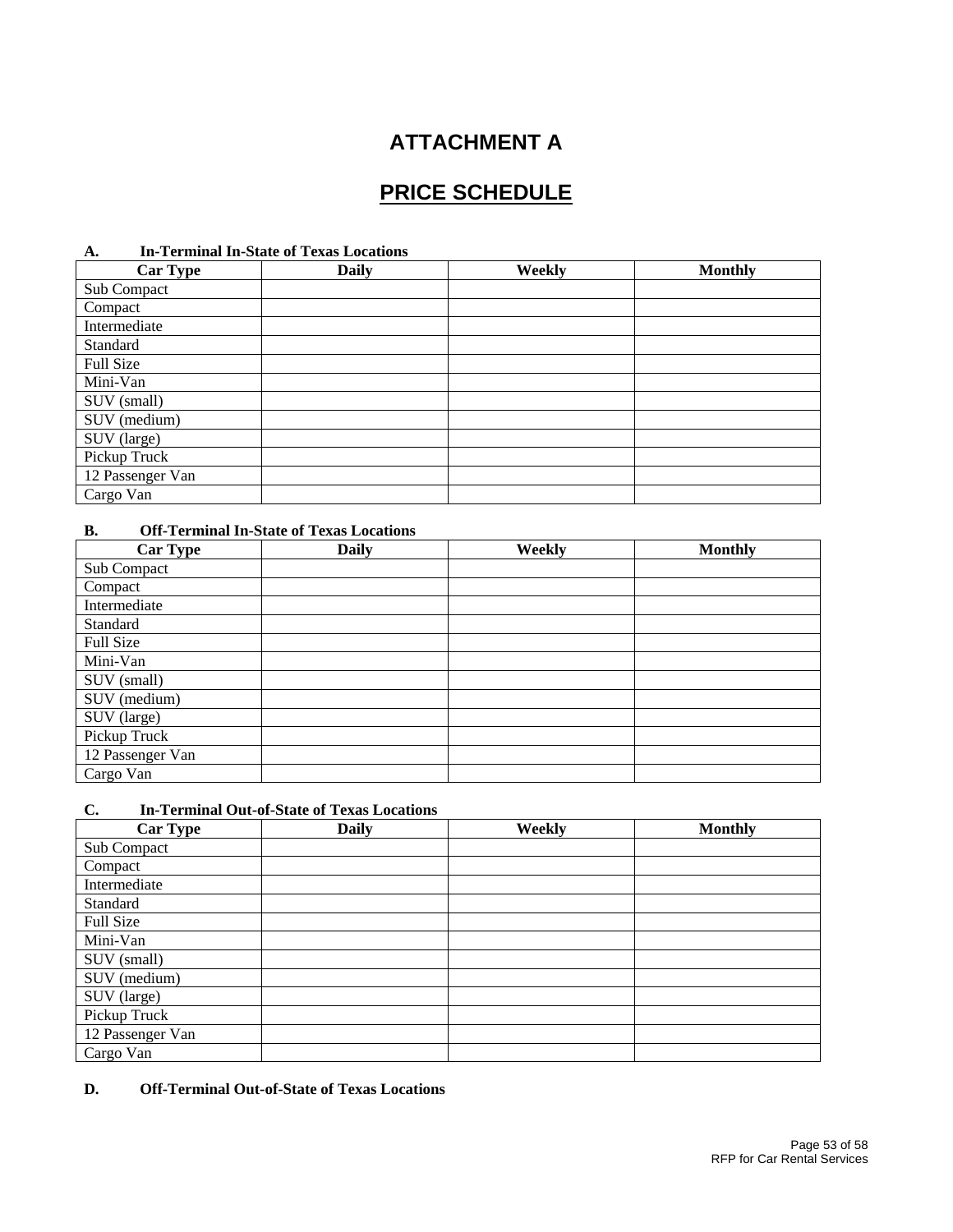| <b>Car Type</b>  | Daily | Weekly | <b>Monthly</b> |
|------------------|-------|--------|----------------|
| Sub Compact      |       |        |                |
| Compact          |       |        |                |
| Intermediate     |       |        |                |
| Standard         |       |        |                |
| Full Size        |       |        |                |
| Mini-Van         |       |        |                |
| SUV (small)      |       |        |                |
| SUV (medium)     |       |        |                |
| SUV (large)      |       |        |                |
| Pickup Truck     |       |        |                |
| 12 Passenger Van |       |        |                |
| Cargo Van        |       |        |                |

#### **E. Rental Location Exceptions**

List any differences in rates by city or state location as an additive to the base rates quoted above either by amount or percentage and provide a description of the additional fee(s).

| <b>City or Location</b> | Additional Fee $(\$)$   Additional Fee $(\%)$ | <b>Description</b> |
|-------------------------|-----------------------------------------------|--------------------|
|                         |                                               |                    |
|                         |                                               |                    |
|                         |                                               |                    |
|                         |                                               |                    |
|                         |                                               |                    |
|                         |                                               |                    |
|                         |                                               |                    |
|                         |                                               |                    |

#### **F. International Rentals**

Please list a percentage discount from the current rates for International Rentals. In addition, you may also propose other pricing alternative(s) for International Rentals.

\_\_\_\_\_\_\_\_\_\_\_\_\_\_\_% discount from the then current International Vehicle Rental Rates

#### **G. Box Truck Rentals**

Please provide a daily, weekly and monthly rental rate for Box Trucks. Include specifications and equipment options for the Box Truck.

#### **H. Rate Increase**

The Rental Rates and other fees specified in this **Attachment A** will be fixed, without adjustment, for the first three years of the Agreement. At least 120 days prior to the end of the third and/or fourth anniversary of the effective date of the Agreement (and thereafter at least 120 days prior to the annual anniversary of the effective date), Preferred Supplier may request an increase in the fees for the succeeding 12 months of the Agreement's term. Any such adjustment would be made only by written agreement of UT System and Preferred Supplier, following good-faith discussion of documented cost justifications presented by Preferred Supplier. In no event would any increase exceed the amount of an appropriate price index (to be agreed upon by the parties in advance and specified in the Agreement) as applied to Preferred Supplier's costs incurred since the effective date of the Agreement or the last agreed-upon adjustment, as applicable.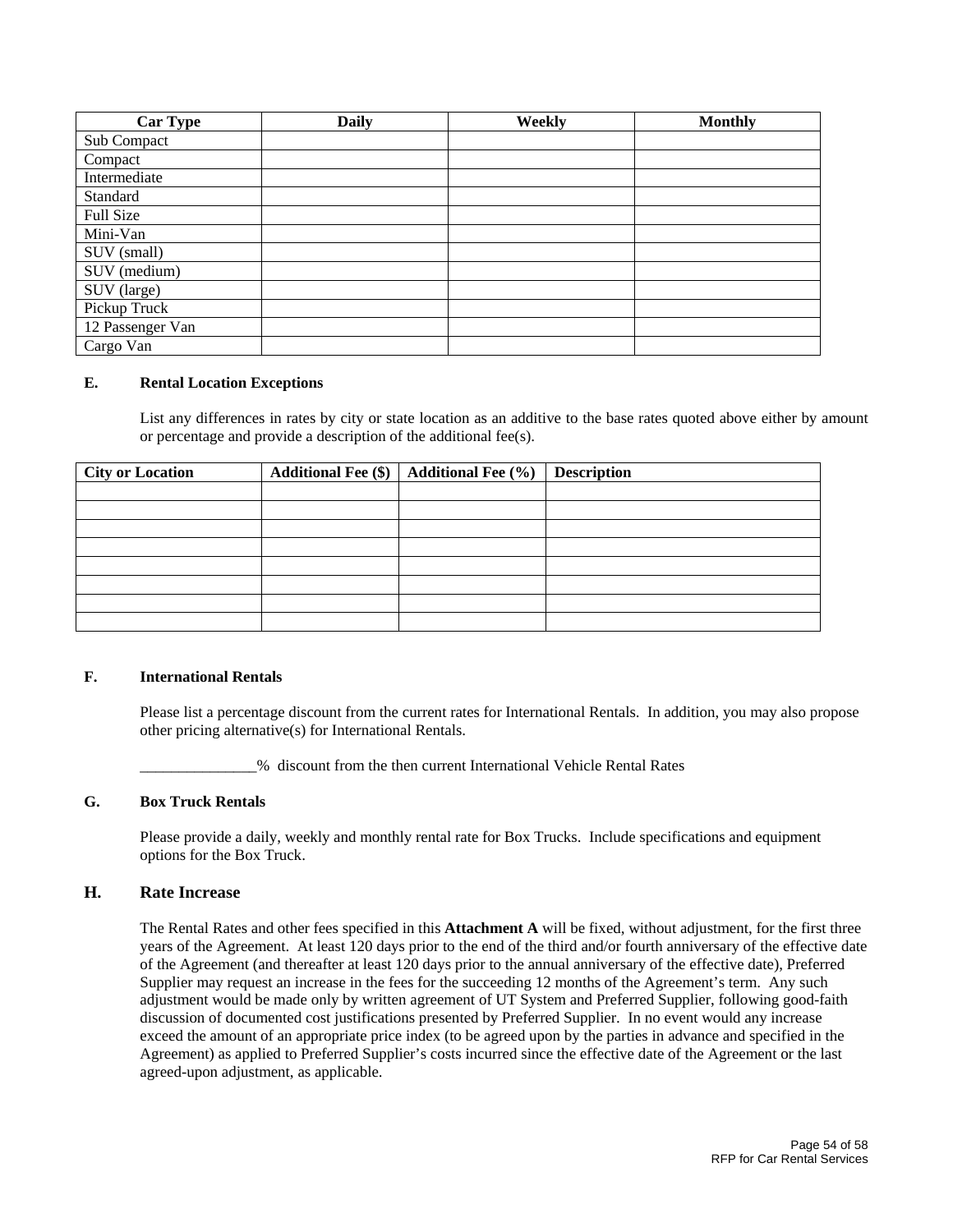# **EXHIBIT A**

# **CAR RENTAL VOLUME**

| <b>Institutions</b>                    | # of Rentals | <b>Rental Days</b> |
|----------------------------------------|--------------|--------------------|
| UT ARLINGTON                           | 1,475        | 5,111              |
| <b>UT AUSTIN</b>                       | 11,416       | 36,751             |
| UT BROWNSVILLE                         | 497          | 1,565              |
| <b>UT DALLAS</b>                       | 1,854        | 6,226              |
| UT EL PASO                             | 1,323        | 3,659              |
| UT HEALTH CENTER - - TYLER             | 130          | 392                |
| UT HEALTH SCIENCE CENTER - HOUSTON     | 2,269        | 5,052              |
| UT HEALTH SCIENCE CENTER - SAN ANTONIO | 720          | 2,356              |
| UT M.D. ANDERSON CANCER CENTER         | 1,858        | 11,036             |
| UT MEDICAL BRANCH - GALVESTON          | 1,256        | 3,652              |
| UT PAN AMERICAN                        | 1,779        | 4,747              |
| UT PERMIAN BASIN                       | 555          | 1,510              |
| UT SAN ANTONIO                         | 2,130        | 5,980              |
| UT SOUTHWESTERN MEDICAL CENTER         | 2,171        | 5,673              |
| UT SYSTEM ADMINISTRATION               | 1,842        | 3,742              |
| <b>UT TYLER</b>                        | 1,559        | 8,972              |
| <b>Totals:</b>                         | 32,834       | 106,424            |

| <b>Rentals by Vehicle Class</b> |              |                    |  |  |  |
|---------------------------------|--------------|--------------------|--|--|--|
| <b>Vehicle Class</b>            | # of Rentals | <b>Rental Days</b> |  |  |  |
| Intermediate                    | 9,988        | 26,007             |  |  |  |
| <b>Full Size</b>                | 6,088        | 17,432             |  |  |  |
| Standard                        | 5,459        | 16,835             |  |  |  |
| Mini Van                        | 2,660        | 9,082              |  |  |  |
| Compact                         | 2,367        | 6,795              |  |  |  |
| Passenger Van                   | 1,429        | 4,656              |  |  |  |
| SUV                             | 1,186        | 4,087              |  |  |  |
| Sub Compact                     | 873          | 2,829              |  |  |  |
| Premium                         | 519          | 1,831              |  |  |  |
| Luxury                          | 353          | 1,157              |  |  |  |
| Other                           | 1,911        | 15,713             |  |  |  |
| <b>Totals:</b>                  | 32,833       | 106,424            |  |  |  |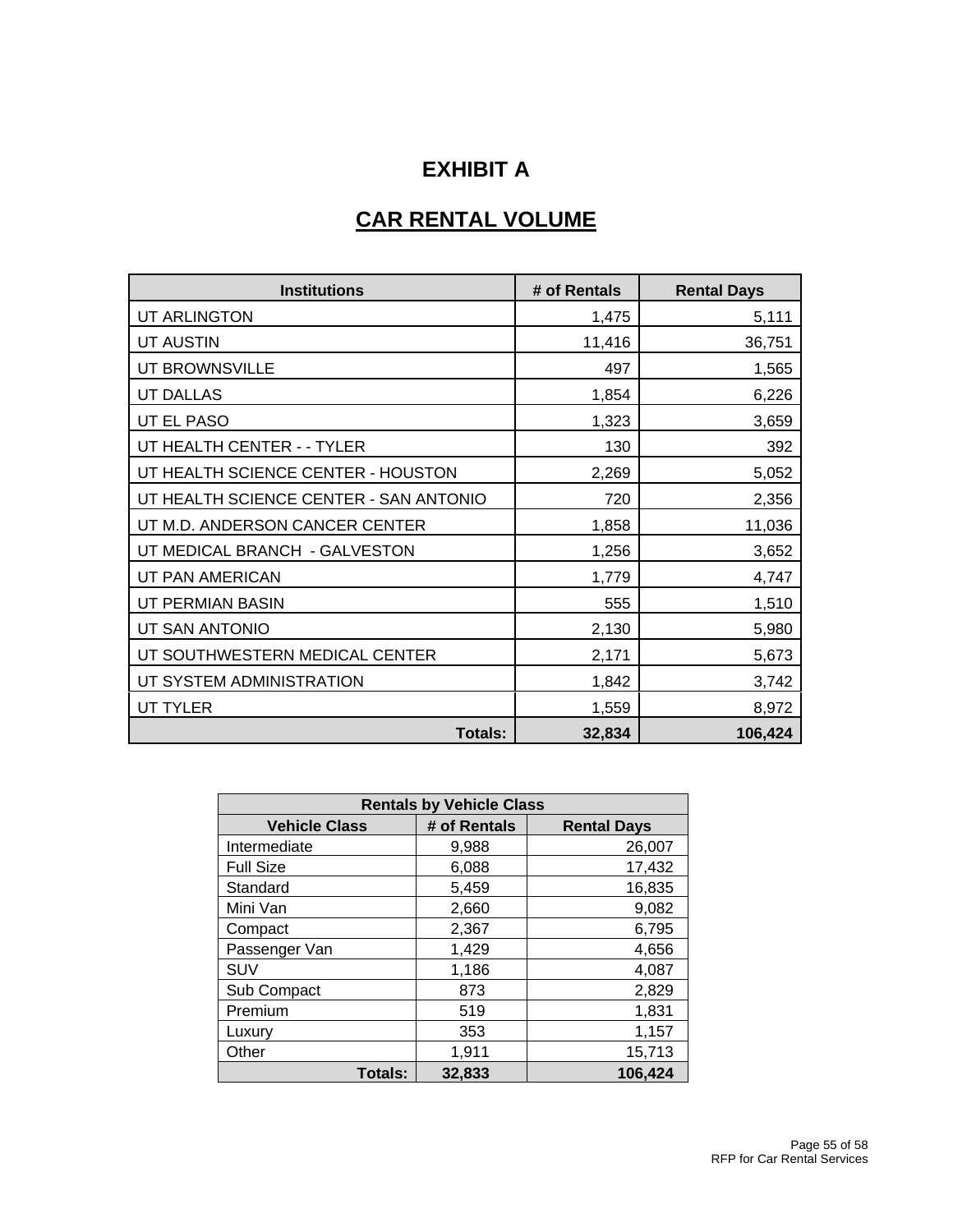# **EXHIBIT B**

# **TOP DOMESTIC AND INTERNATIONAL RENTAL LOCATIONS**

| <b>Rentals in Texas</b> | # of Rentals | <b>Rental Days</b> |
|-------------------------|--------------|--------------------|
| <b>AUSTIN</b>           | 4,672        | 13,848             |
| <b>DALLAS</b>           | 3,421        | 6,703              |
| <b>HOUSTON</b>          | 2,804        | 11,413             |
| <b>SAN ANTONIO</b>      | 2,486        | 9,633              |
| <b>TYLER</b>            | 1,275        | 4,330              |
| <b>HARLINGEN</b>        | 986          | 1,728              |
| EL PASO                 | 757          | 1,788              |
| <b>EDINBURG</b>         | 553          | 1,751              |
| <b>MCALLEN</b>          | 544          | 1,266              |
| MIDLAND/ODESSA          | 202          | 346                |
| Totals:                 | 17,700       | 52,806             |

| Out-Of-State Domestic   |              |                    |
|-------------------------|--------------|--------------------|
| <b>Rentals</b>          | # of Rentals | <b>Rental Days</b> |
| DENVER, CO              | 477          | 1,891              |
| LOS ANGELES, CA         | 434          | 1,559              |
| <b>WASHINGTON, DC</b>   | 390          | 1,194              |
| ORLANDO, FL             | 363          | 1,447              |
| SAN DIEGO, CA           | 352          | 1,410              |
| PHOENIX, AZ             | 320          | 933                |
| <b>BALTIMORE, MD</b>    | 301          | 837                |
| SAN FRANCISCO, CA       | 295          | 1,047              |
| SAN JOSE, CA            | 198          | 647                |
| CHICAGO, IL             | 142          | 539                |
| <b>MADISON, WI</b>      | 137          | 458                |
| ALBUQUERQUE, NM         | 114          | 473                |
| <b>COLLEGE PARK, GA</b> | 101          | 323                |
| <b>Totals:</b>          | 3,624        | 12,758             |

In addition to the above UT System travelers rent approximately 500 cars per year for international travel. The average rental is three days in length. Based on previous fiscal year data, international destinations include but are not limited to:

- Adelaide, Australia
- Aruba
- Bergen, Norway
- Blenheim, New Zealand
- Calgary, Alberta
- Catania, Italy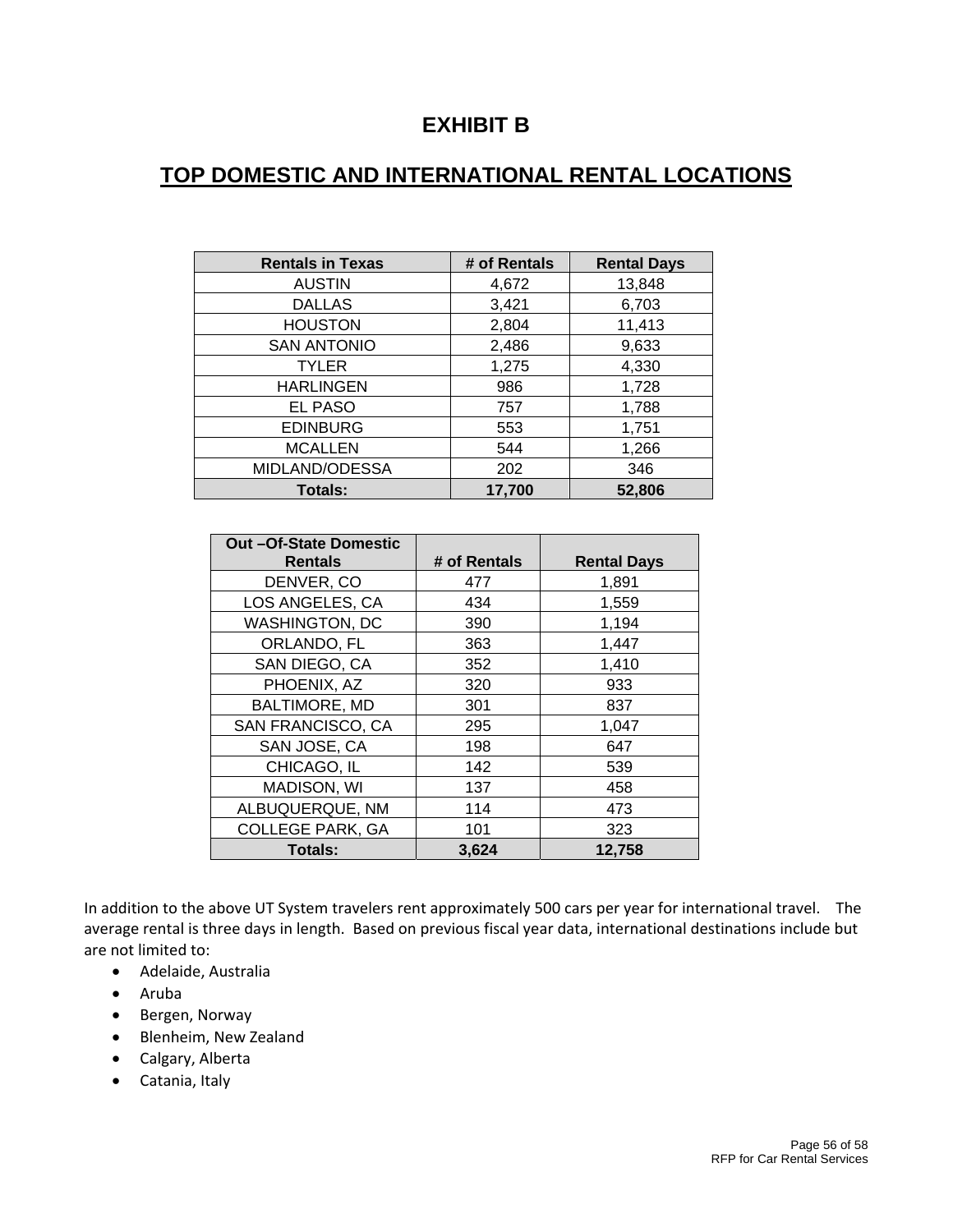- Frankfurt, Germany
- Guam
- Johannesburg, South Africa
- Mahon, Spain
- Melbourne, Australia
- Montreal, Quebec
- Munich, Germany
- Ottawa, Ontario
- Palma, Spain,
- Papeete, French Polynesia
- Tel Aviv, Israel
- Triana, Albania
- Toronto, Ontario
- Toulouse, France
- Trieste, Italy
- Vancouver, British Columbia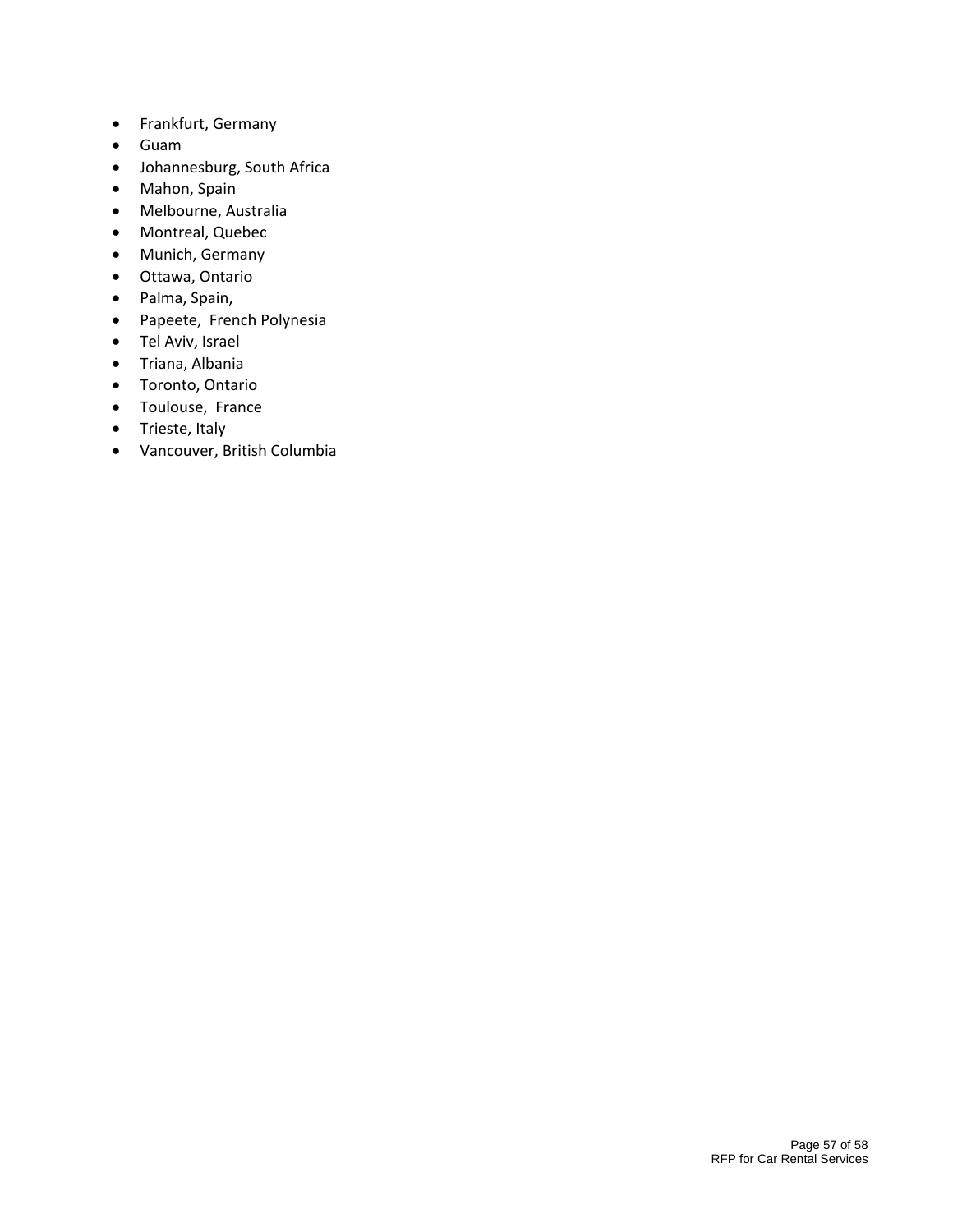# **EXHIBIT C**

# **UT SYSTEM POLICY UTS157**

*[Note: to be downloaded and attached.]*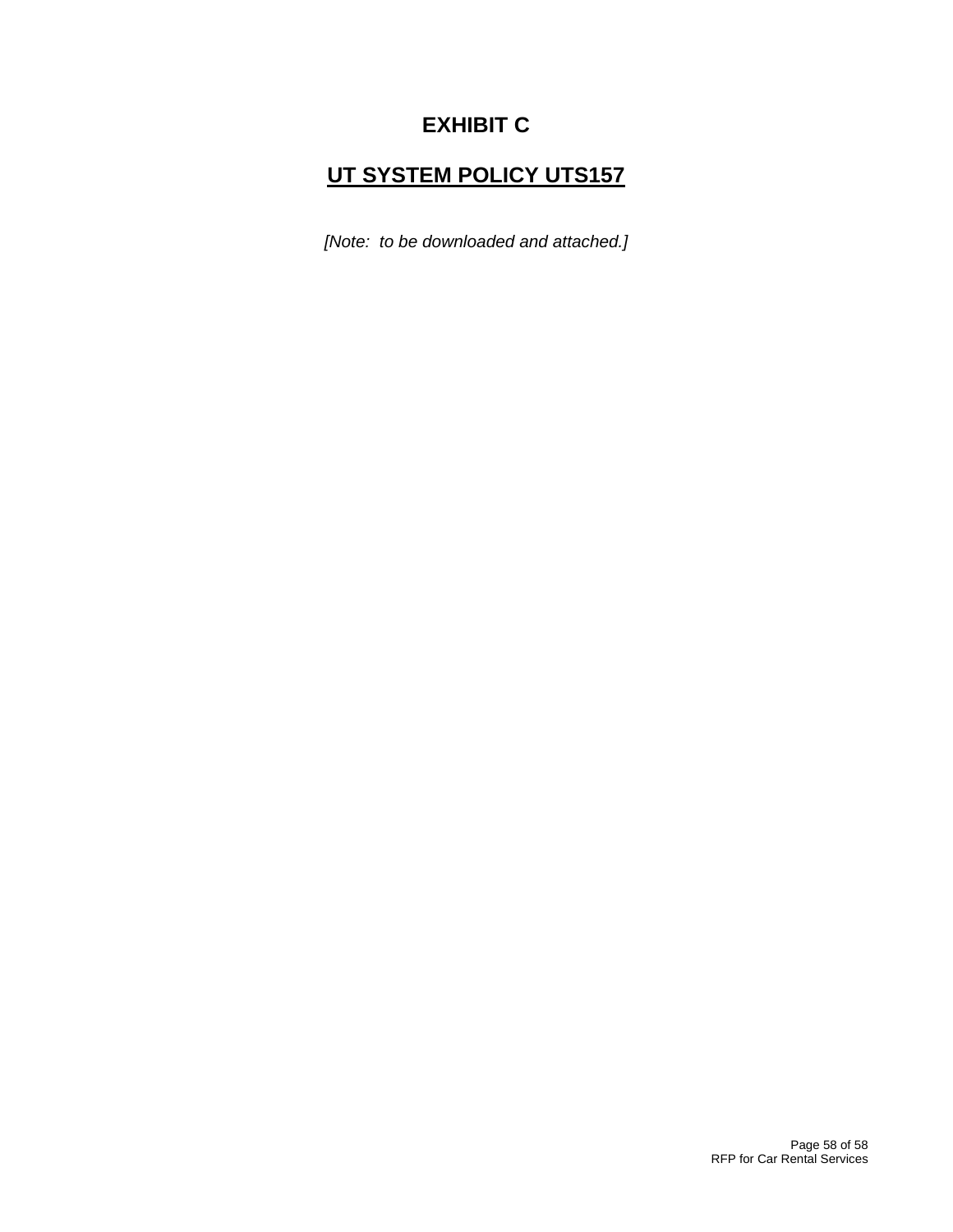# **ATTACHMENT B**

### **SUPPLIER SURVEY**

### **Company Profile**

- 1. Please provide your company's main address, phone and fax number.
- 2. Please provide your company's FEIN.
- 3. Please provide your company's DUNS number.
- 4. Please provide your company's main contact person for the RFP.
- 5. What is your company's legal structure?
- 6. List all individuals, groups, corporations, etc. that hold 25% or greater equity in the company. Please list their respective percentage of ownership.
- 7. Provide any details of all past or pending litigation arising from your company furnishing an item or service similar to that described in this RFP.
- 8. Has your company, or any of its parents or subsidiaries, ever had a Bankruptcy Petition filed in its name, voluntarily or involuntarily? If yes, specify date, circumstances, and resolution.
- 9. Is your Company currently in default on any loan agreement or financing agreement with any bank, financial institution, or other entity? If yes, specify details, circumstances, and prospects for resolution.
- 10. Provide a customer reference list of no less than three (3) organizations with which Proposer currently has contracts with and/or has previously provided car rental services of equal type and scope within the past five (5) years. Reference list to include, company name, contact person, and telephone number, description of products and services provided, and length of business relationship.

#### **General Requirements**

- 11. Please provide a listing on all the Expense Management Systems your company can interface with and any special programming or third-party systems that would be required.
- 12. Please describe the processes for handling toll charges associated with rentals in both the direct bill and individual pay format.
- 13. Please provide your company's corrective action policy and procedures for addressing reported customer service incidents
- 14. Please describe your company's Roadside Assistance Program applicable to this contract.
- 15. Please outline your company's express service or traveler program options that further improve time efficiency and check-in/return processes. Please note the locations and/or airports where these applicable programs apply.
- 16. Please describe your company's ability to provide services (including signature less and after-hours rentals) at Texas fixed based operators.
- 17. Please provide your company's accident reporting policy and procedures applicable to this contract.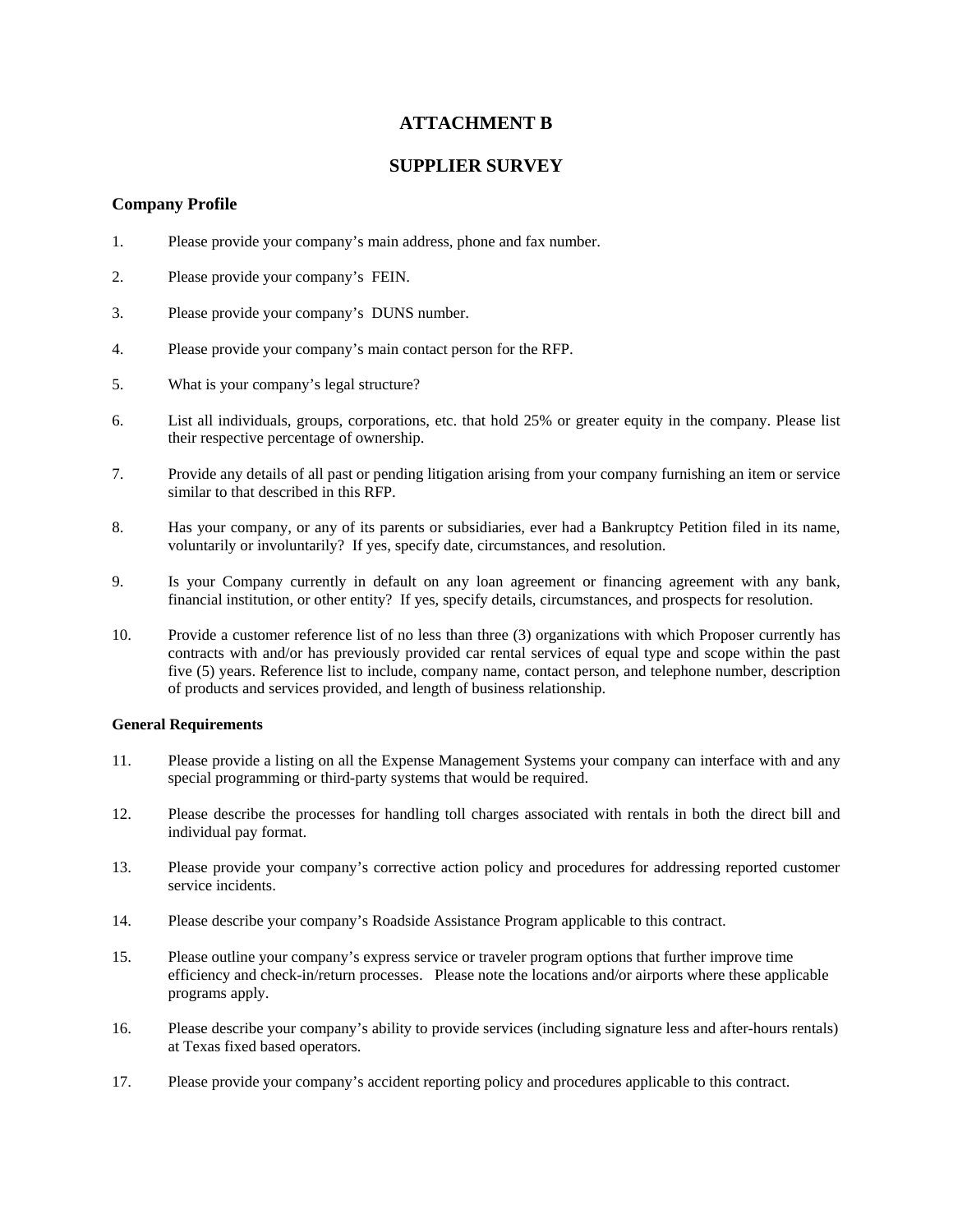- 17. Please provide a list of all the data elements your company can report on. Do you offer a web based reporting tool?
- 18. Please provide a detailed Implementation Plan for this Agreement. Such plan should include, but not limited to, communication, training, account set-up, problem resolution, change management, etc.
- 19. Will your company accept Purchase Orders for the rental of vehicles?
- 20. What online reservation tools can your company interface with (i.e. Concur/GetThere)?
- 21. Please describe your company's off-road usage policy and any additional charge for off-road insurance coverage.
- 22. Please provide your company's policy for driving domestically (USA) rented cars into Canada.

#### **Added Value**

- 23. Please describe any Rewards Point Program that would be available under this Agreement to UT System employees.
- 24. Please describe any pick-up and/or drop-off services your company will provide to Eligible Travelers.
- 25. Will Contractor extend these rates (including insurance but excluding taxes) to all UT System employees when not traveling on Official University/State Business?
- 26. Will your company provide customizable internet sites to institutions to show items like policy requirements, direct billing requirements, or car type requirements?
- 27. Provide a list of any services or equipment (i.e., GPS) not specified in this RFP that your company will provide to UT System.
- 28. Provide details regarding any special services/benefits offered or advantages in UT System selecting your company.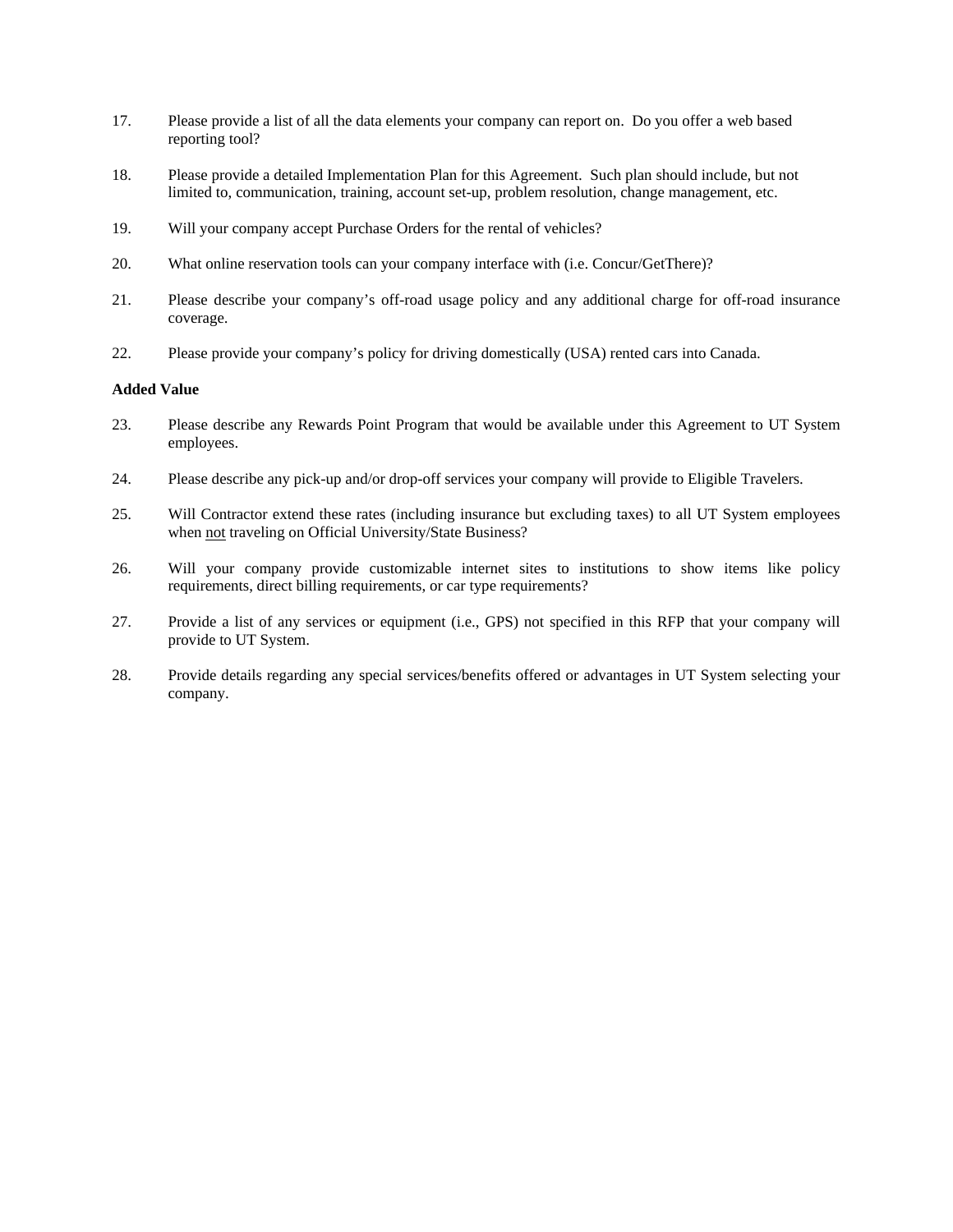# **1. Title**

Automobile Insurance Coverage for Officers and Employees and General Requirements for the Use of Vehicles

# **2. Policy**

- Sec. 1 Purpose. The purpose of this policy is to outline the responsibilities and procedures covering the authorized use of University-owned and operated vehicles, procedures for updating the inventory of vehicles for insurance purposes, requirements for the use of vehicles, requirements for authorization of drivers, and procedures for reporting vehicle accidents. Each institution's chief business officer (CBO) is responsible for full implementation of the requirements outlined within this policy.
- Sec. 2 Policy Statement. This policy serves as a comprehensive guide for University employees regarding the management of risk as well as operational and legal issues associated with the use of motor vehicles on University business.
- Sec. 3 Insurance Coverage.
	- 3.1 University-Owned Vehicles [including long-term (greater than six months) lease vehicles].
		- (a) Under the provisions of *Texas Civil Practice and Remedies Code* Section 101.027 and *Texas Government Code* Section 612.002, liability insurance has been purchased for officers and employees of the University covering liability arising from the use and operation of University-owned and operated vehicles while on official University business.

The Office of Risk Management procures any necessary insurance coverage and issues certificates of insurance.

- (b) Automobile liability coverage is provided for authorized drivers of University-owned vehicles through the Systemwide automobile liability policy. Under the terms of the policy, the insurance company will periodically audit the inventory of vehicles covered.
- (c) To assist in this audit, each institution's fleet contact shall update all vehicle information (additions, deletions, and changes) through The University of Texas System Risk Management Information System. When performing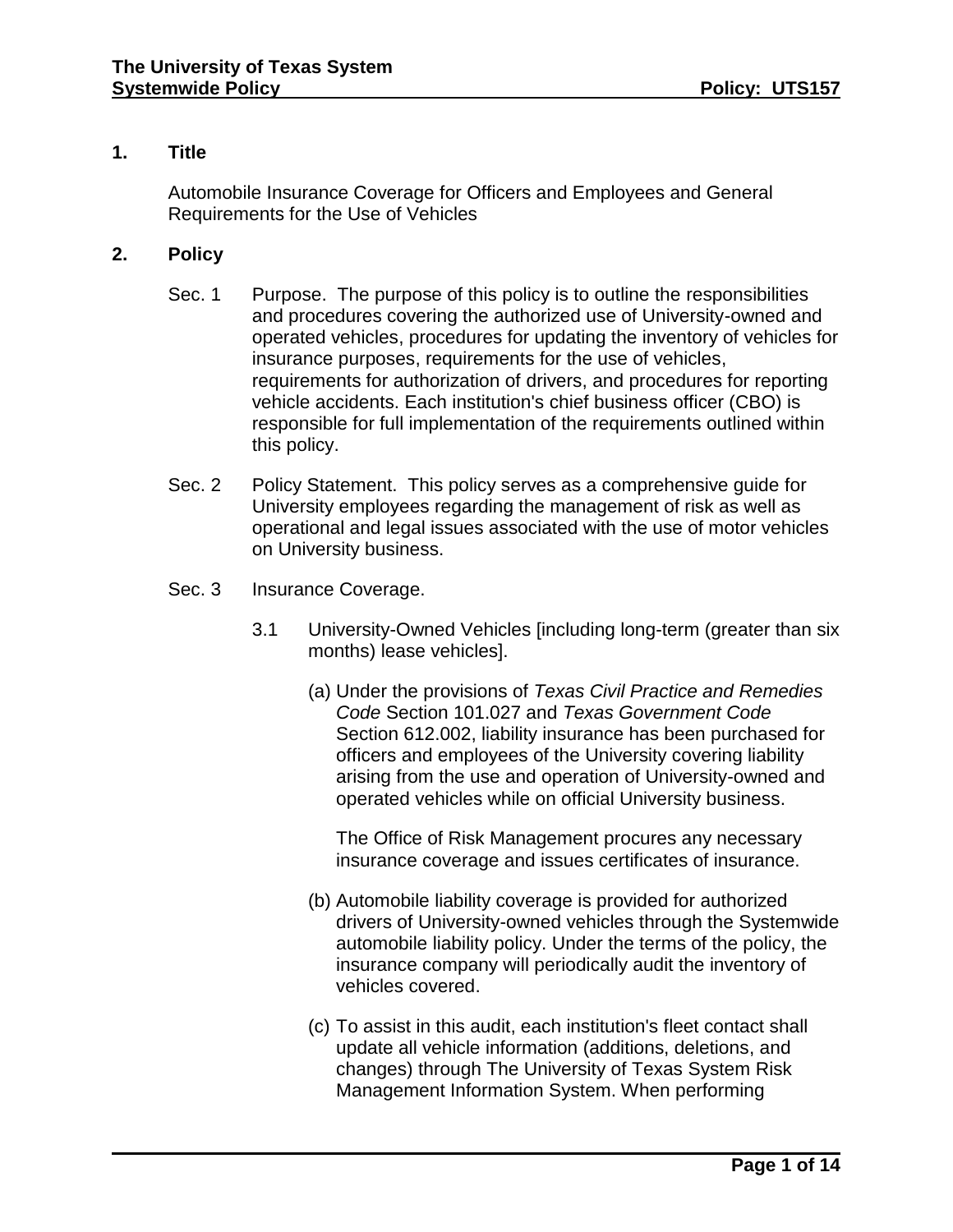updates, the fleet contact shall assign a Vehicle Classification Rating to each vehicle in accordance with the Motor Vehicle Classification Schedule that appears on Appendix A. Fleet contacts shall update their vehicle information as soon as possible after receiving information requiring an update.

- 3.2 Rental (Hired) Vehicles [including short-term (less than six months) lease vehicles].
	- (a) When an employee rents a vehicle from a rental company under contract with the Building and Procurement Commission (Contracted Company), liability, comprehensive, and collision insurance coverages are automatically provided. The Hired/Non-Owned policy provides coverage that is in excess of the insurance secured through the rental agreement.
	- (b) When a Contracted Company is not used, employees should purchase the collision damage waiver (this is a reimbursable expense). Please contact the U. T. System Office of Risk Management for an explanation of other coverage options, as some of these coverages are not reimbursable.

When an employee does not purchase the collision damage waiver the Hired/Non-Owned policy will provide excess liability, comprehensive, and collision coverage after applicable deductibles.

- (c) Institutions must notify the U. T. System Office of Risk Management at least 48 hours prior to the trip if any rental vehicle is to be taken off road or if a vehicle is being rented or leased for extensive travel (travel outside of the 48 contiguous states or rented or leased for more than 30 days). The following information must be provided with the notification:
	- i. dates insurance coverage is needed;
	- ii. city and state where the vehicle is being rented;
	- iii. name, address and phone number of the rental company;
	- iv. make, model, license number, vehicle identification number and value of vehicle;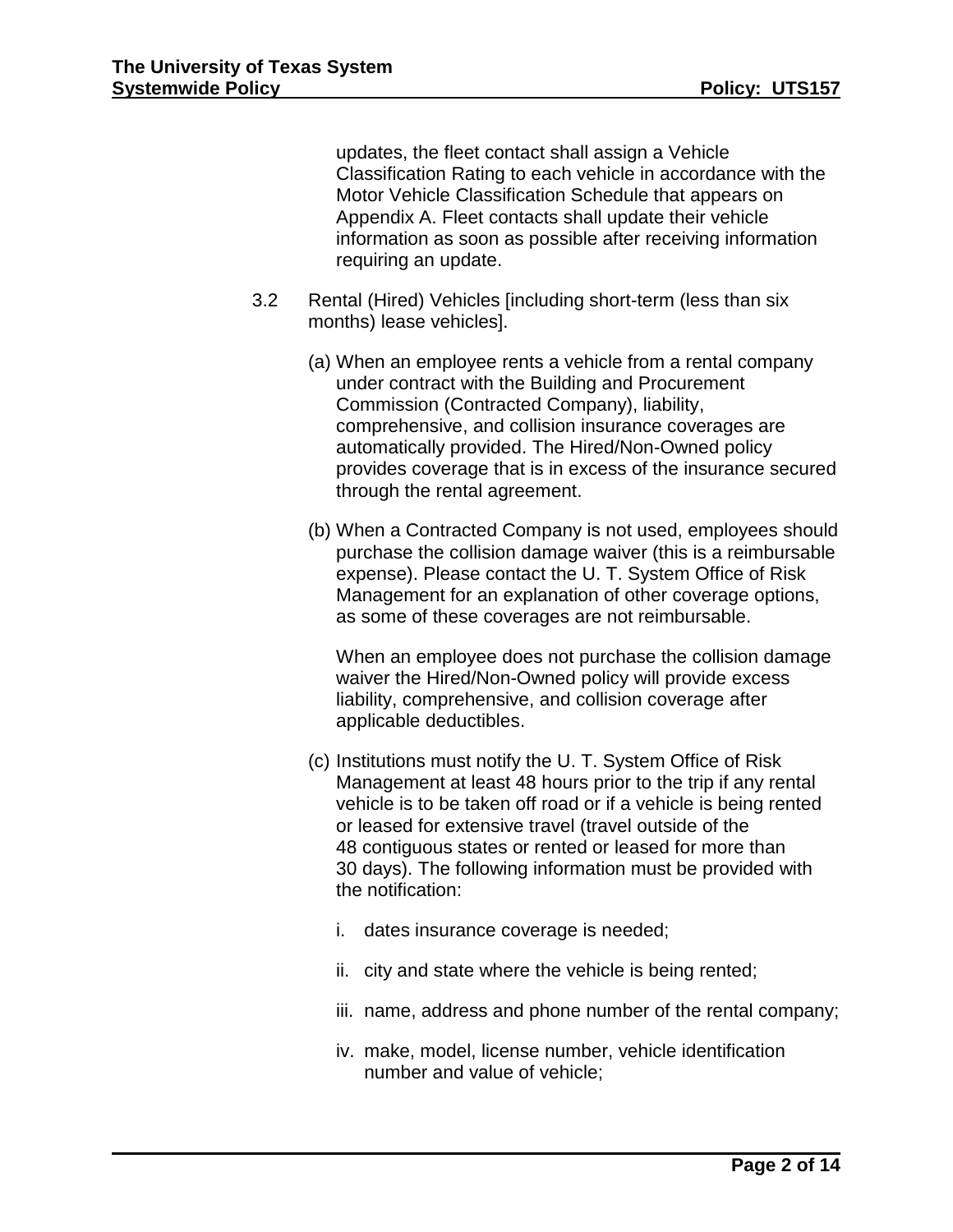- v. names of the individuals that will be driving the vehicle; and
- vi. purpose of the rental.
- (d) If renting a vehicle for use within the country of Mexico, refer to Section 3.6, Travel Outside of the United States of America, of this policy for additional information.
- (e) If a leasing company requires a copy of the Certificate of Insurance before releasing the vehicle, then the institution needs to notify the U. T. System Office of Risk Management. The same information as mentioned in Section 3.2(c) is needed. The U. T. System Office of Risk Management will then notify the insurance company to request the certificate. Institutions shall develop internal procedures for centralizing these requests.
- (f) If a rental vehicle is involved in an accident, both the driver and institution shall follow Section 7, Post Accident Claims Procedures, of this policy.
- 3.3 Rental (Hired) Charter Bus Vehicles [including short-term (less than six months) lease vehicles]. Chartered buses have inherent and unique exposures that require the contract charter company and any subcontractor bus companies to follow certain guidelines and insurance requirements. Institutions entering into agreements with charter or bus companies should follow the contract requirements as outlined in Appendix C under Item 5. Any questions about the guidelines and insurance requirements should be directed to the Office of Risk Management.
- 3.4 Personal (Non-University-Owned) Vehicles.
	- (a) Employees are strongly discouraged from using personal vehicles for conducting official University business. Each institution is responsible for informing employees that their personal auto insurance will be primary at all times when the employee utilizes their own vehicle to conduct official University business. Additionally, each employee should be informed of the following:
		- i. that they must have a valid driver's license issued by the state where they permanently reside that is not currently suspended or revoked;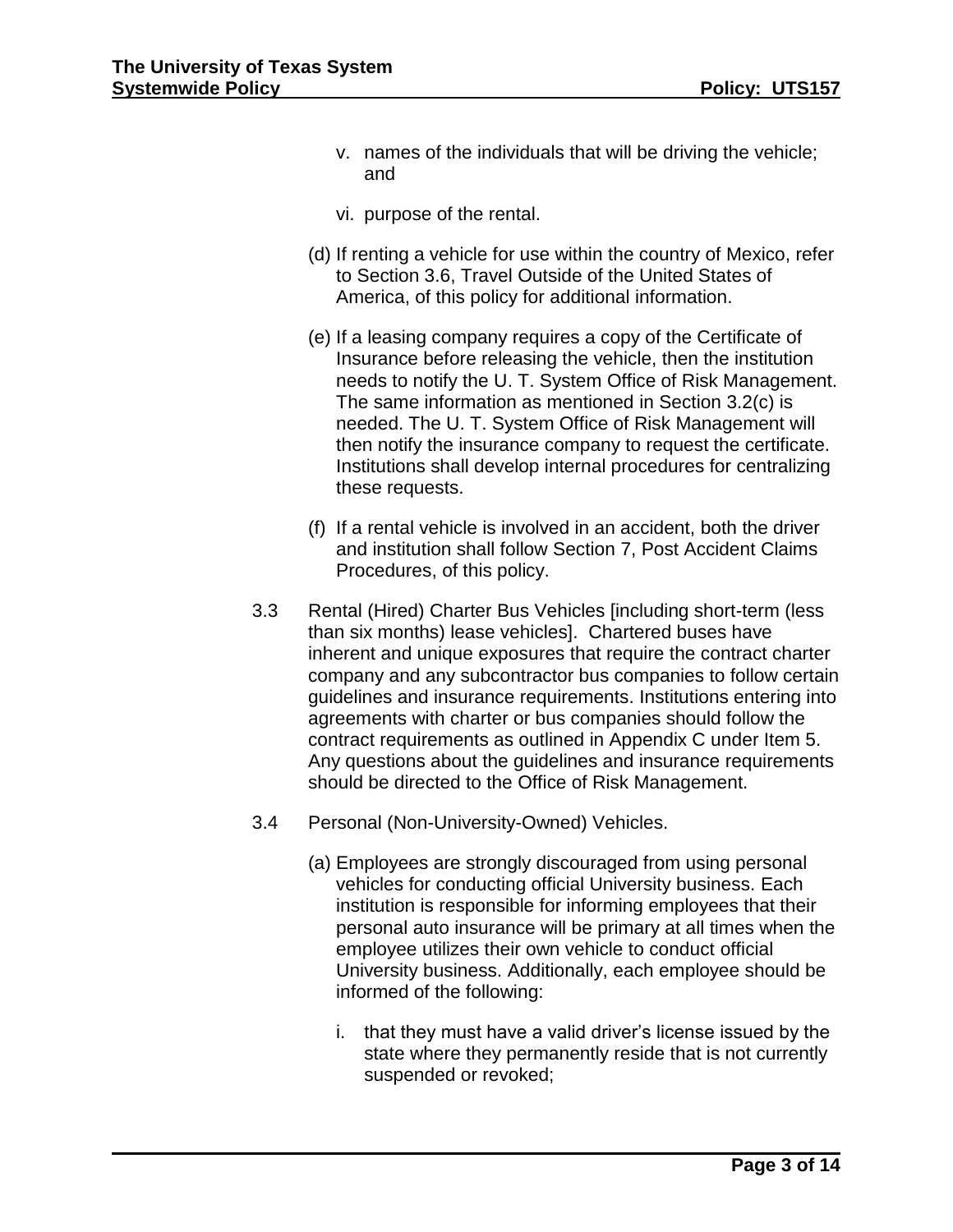- ii. that they must carry auto liability insurance that meets the minimum requirements in their state of residence; and
- iii. that the U. T. System Hired/Non-Owned policy of insurance is secondary to the employee's personal auto liability insurance in the event of any claim or litigation.
- (b) The Hired/Non-Owned policy provides liability-only coverage for employees using their personal vehicles while conducting official University business. This coverage is secondary to any personal auto insurance the employee has, and is only for property damage or bodily injury to third parties. It does not provide any physical damage coverage for damages sustained to the employee's vehicle. If an employee using his or her personal vehicle for official University business is involved in an accident, the institution shall notify the U. T. System Office of Risk Management by the next business day. Institutions and employees shall follow Section 7, Post Accident Claims Procedures, of this policy.
- 3.5 Other Insurance Coverages.
	- (a) Insurance covering physical damage to a University-owned or leased vehicle is also available to institutions. This coverage is typically purchased for newer vehicles or when lease terms require physical damage insurance.
	- (b) Insurance providing full coverage, which includes liability, uninsured motorist, underinsured motorist, physical damage, and personal injury protection coverages, is available to institutions as well. This coverage is most commonly purchased when a University-owned or leased vehicle is assigned to a particular employee or group of employees (e.g. Chief of Police, Physical Plant Director, etc.).
- 3.6 Travel Outside of the United States of America.
	- (a) The Office of Risk Management has purchased an International Package Policy that provides coverage for autos used outside of the United States of America, its territories and possessions, Puerto Rico, and Canada. This policy provides liability and physical damage coverage for both owned private passenger vehicles and hired/non-owned vehicles. Most rental car agencies in foreign countries will require that their insurance be purchased in order to rent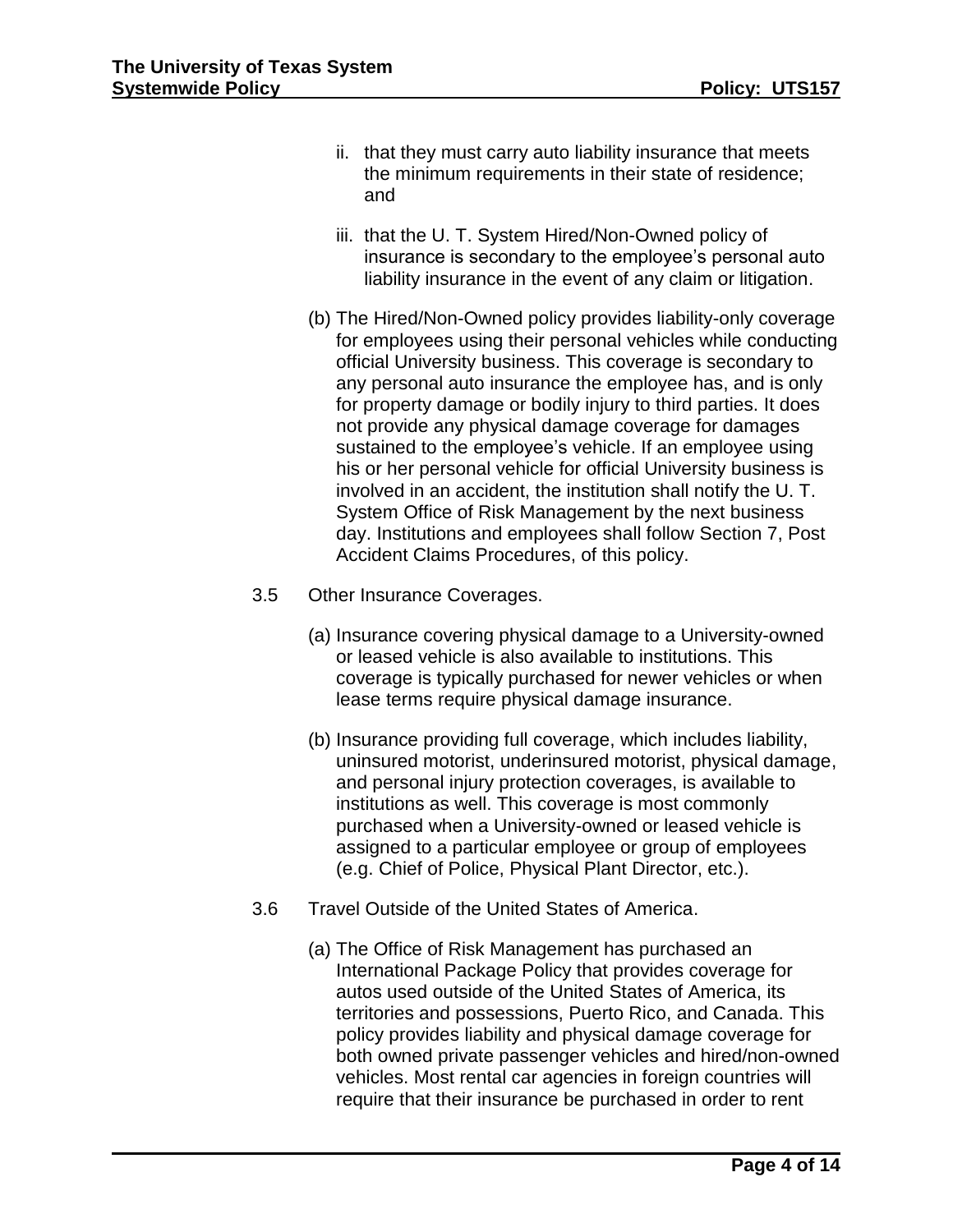their vehicles. The international auto insurance would be excess over the coverage that is purchased from the rental agency.

- (b) The Office of Risk Management has also purchased a Mexico Tourist Policy. When traveling into Mexico on official University business, U. T. System drivers must have in their possession a vehicle specific Mexico auto identification card and a copy of the Mexico Tourist Policy. These documents are required to be carried by Mexico law. The Mexico Tourist Policy provides liability and physical damage coverage for owned private passenger autos and hired vehicles, and liability for non-owned vehicles.
- (c) Each year prior to renewal of the Mexico Tourist Policy, institutions must advise the Office of Risk Management of any University-owned vehicles that will be used for Mexico travel throughout the year. Institutions must provide the year, make, model, and vehicle identification number of the vehicles they want listed on the policy. These institutions will be given a Mexico auto identification card for these vehicles as well as a copy of the policy. If a University-owned vehicle that was not submitted for the renewal is being used, contact the Office of Risk Management and provide the year, make, model, and vehicle identification number of the vehicle. The Office of Risk Management will supply a Mexico auto identification card and a copy of the policy.
- (d) Additionally, the Office of Risk Management has obtained approval from AVIS and Enterprise Rent-A-Car allowing the University to use its Mexico Tourist Policy to cover their rented vehicles when traveling into Mexico. When renting a vehicle in Texas for use in Mexico from either of these two vendors, the employee making the reservation for the rental vehicle should contact the Office of Risk Management with the name of the driver(s) and the dates they will be using the rental car in Mexico. The Office of Risk Management will provide the institution with a Mexico auto identification card. The spaces on the card for the vehicle description and identification number will be blank. The driver(s) needs to ensure that they enter the vehicle description and identification number of the vehicle they are renting on the Mexico auto identification card before leaving the rental agency. The Office of Risk Management will also provide the institution with a copy of the University's approval letter from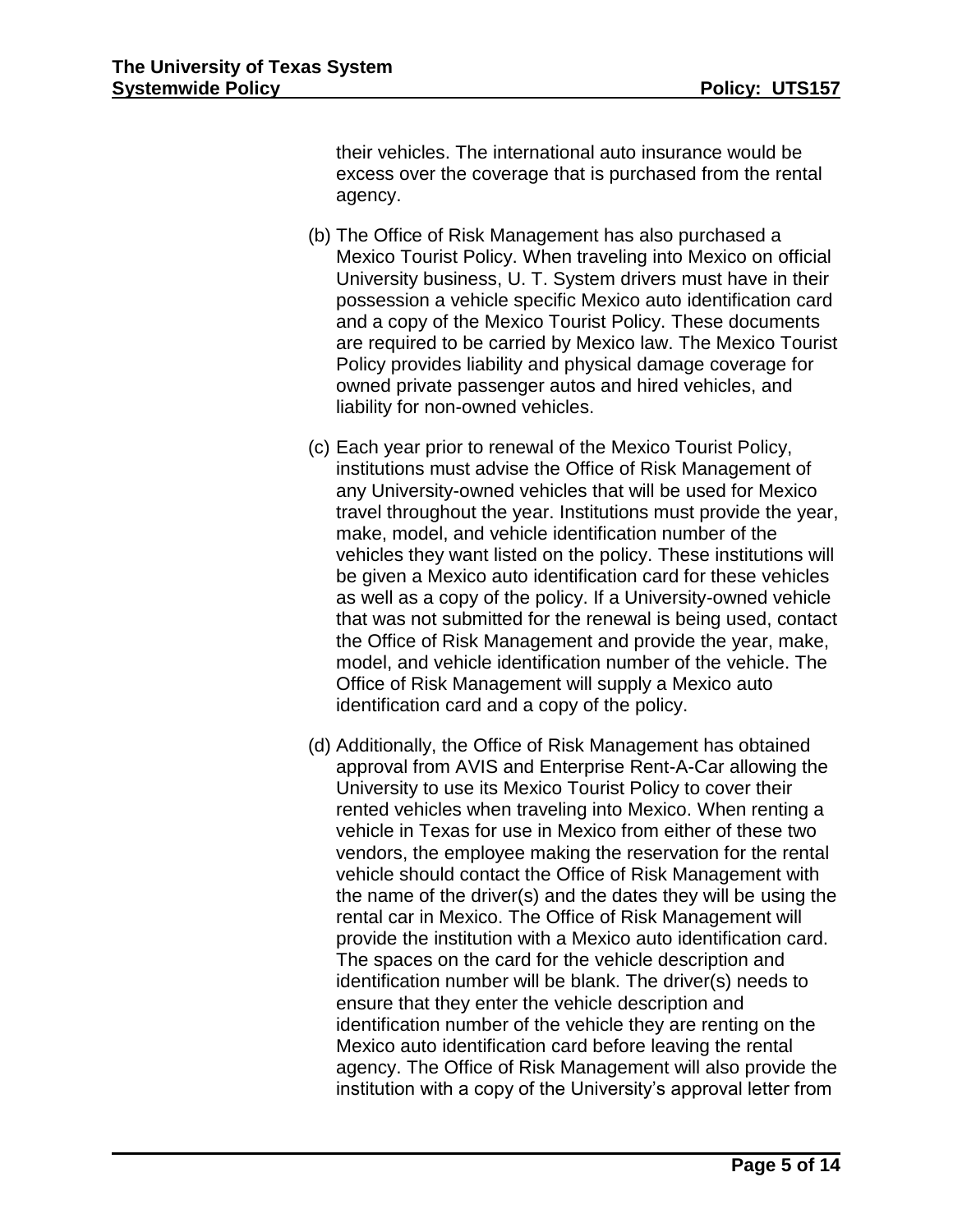either AVIS or Enterprise Rent-A-Car. The employee should take the Mexico auto identification card, the Mexico Tourist Policy, and the approval letter with them to the rental counter. The driver(s) should keep the rental contract, Mexico auto identification card and Mexico Tourist Policy in the rental car at all times while in Mexico.

- Sec. 4 Institution Fleet Safety Programs. To reduce the risk of accidental loss associated with the use of vehicles by the University, each institution shall adopt a comprehensive fleet safety program to include policies and procedures for the following: minimum driver standards; driver's motor vehicle record checks for authorized drivers and potential drivers; post accident reviews and remedial actions; driver training; drug and alcohol testing for drivers of commercial motor vehicles; and other policies and procedures consistent with the State Vehicle Fleet Management Plan and this policy.
- Sec. 5 Requirements for the Authorization of Drivers.
	- 5.1 Limitations. Authorization of drivers for the use of vehicles for official University business shall be limited to employees of the University unless otherwise approved in writing by the U. T. System Office of Risk Management or the CBO as specified below. The CBO may use his/her discretion to approve the limited use of any University-owned, leased, or rented motor vehicles for official University business. This approval authority applies only to
		- (a) third-party contractors utilizing University-owned vehicles for the purpose of meeting its responsibilities under a University contract. All contracts that may allow the use of Universityowned vehicles by non-employees shall be reviewed by U. T. System Office of Risk Management to ensure that adequate transfer of liability is included in the contract language; and
		- (b) use of University-owned vehicles by nonstudent volunteers.
	- 5.2 Authorized Driver. The CBO shall ensure that any approval given to operate a University-owned or leased vehicle must meet all requirements of an authorized driver as described in this policy. Students shall not be granted authority to drive.
	- 5.3 Authorized Driver List. Each institution shall maintain a list of all authorized drivers of University-owned vehicles (listed alphabetically) to include all of the following: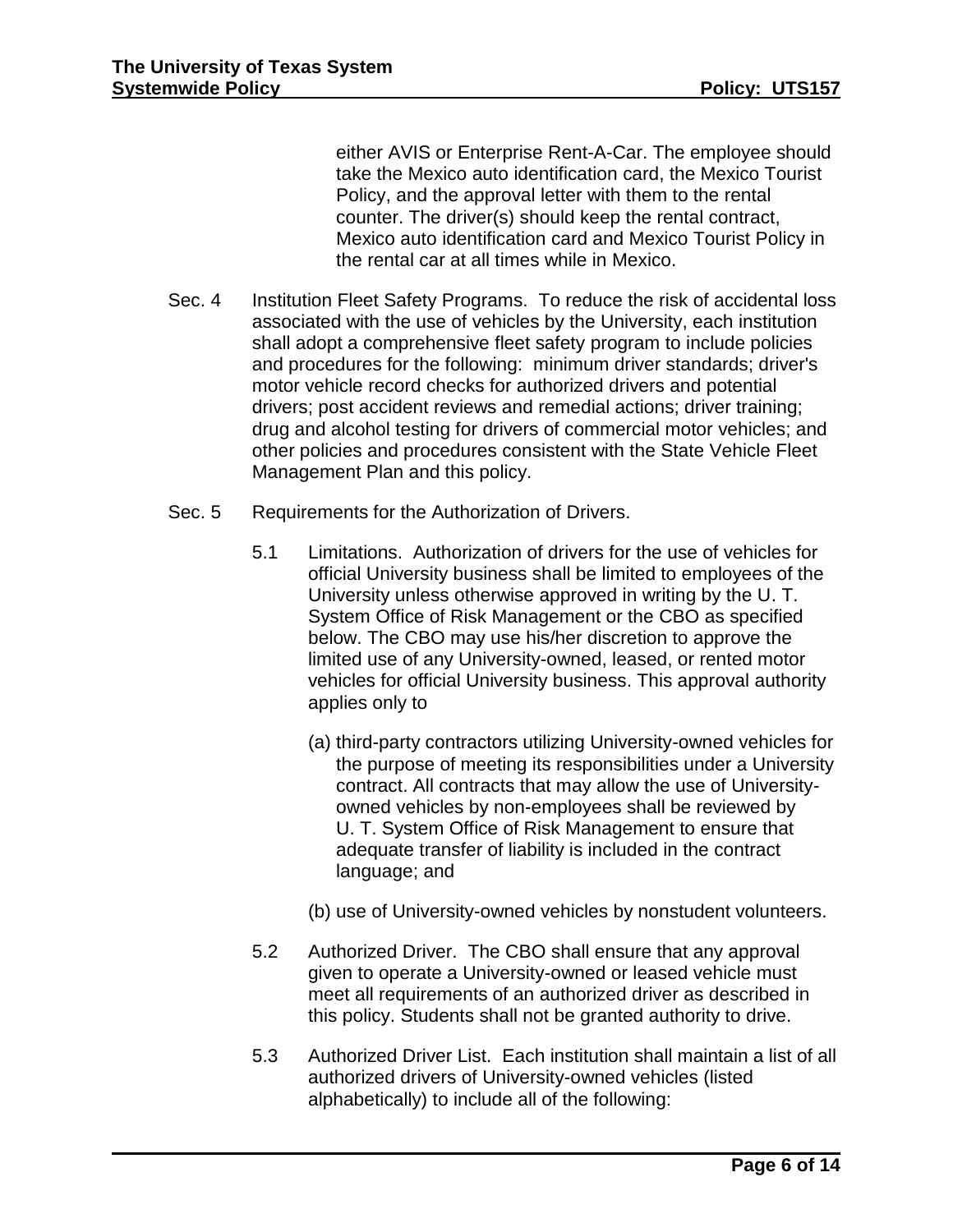- (a) driver's name (as it appears on his or her license);
- (b) driver's license number;
- (c) date of birth;
- (d) driving status (acceptable or not acceptable);
- (e) date of last training/counseling; and
- (f) notations regarding any misconduct with the vehicle, any reprimands concerning his or her driving, any positive remarks regarding his or her safe driving.
- 5.4 Motor Vehicle Record (MVR) Checks.
	- (a) Before employing a person as an authorized driver of a University-owned vehicle for official University business, each institution shall request a Motor Vehicle Report showing a history going back at least 36 months that lists all convictions for traffic violations issued to the potential employee and a verification that the person has a valid driver's license issued by the state in which the person permanently resides. Incumbent authorized drivers will have their MVR checked by their respective institution
		- i. at least every twelve months after initially authorized; or
		- ii. promptly after the employee has been involved in an automobile accident while driving on official University business; and
		- iii. promptly after the employee receives a moving traffic citation while on official University business.
	- (b) Authorized drivers and persons seeking a position that requires authorization to operate a University-owned vehicle for official University business will be evaluated on the most recent three-year history reflected on their MVR and points will be assigned by the institution according to Appendix B. If the total points equal four or more for the immediately preceding 36 months, the person shall not be authorized to operate a University-owned vehicle for official University business. As noted above, if an institution is unable to obtain a driving record for the preceding 36 months, the institution's CBO may use his/her discretion to authorize the employee to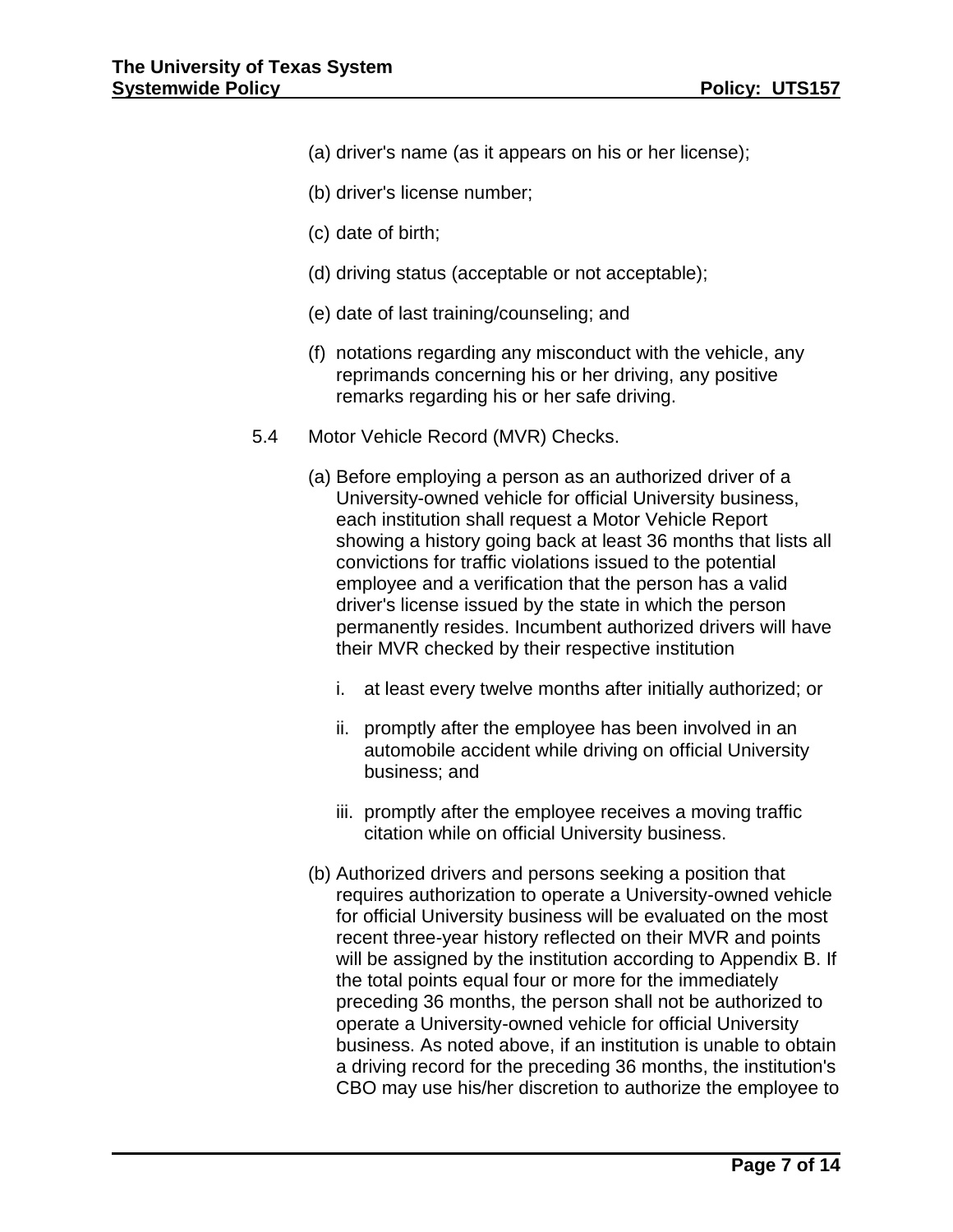operate a University-owned vehicle for official University business.

- (c) See Appendix B, MVR Points Schedule.
- 5.5 Reporting Responsibilities.
	- (a) An authorized driver of a University-owned vehicle shall immediately report to his or her supervisor a suspension or revocation of the driver's license or any Type A violation as defined in this policy including the nature of the charge, the pleas entered by the driver, the scheduled court date, and the findings of the court. An employee who fails to provide required notice shall be subject to disciplinary action up to and including dismissal. Additionally, an authorized driver shall promptly report to his or her supervisor if the driver has been involved in a Type B violation as defined by this policy or an at-fault automobile accident while operating a University-owned vehicle for official University business.
	- (b) An employee who operates a University-owned, rented, leased, or personal vehicle for official University business at a time when his or her license was suspended or revoked, shall be subject to disciplinary action up to and including dismissal.
- 5.6 Driver Training. Each institution shall require driver training for each authorized driver of University-owned vehicles at least every three years. Driver training may include, but is not limited to
	- (a) defensive driving;
	- (b) one-day seminars on driving improvement;
	- (c) driver training videos on specific driving skills in which the driver may be deficient; or
	- (d) hands-on, behind-the-wheel training.
- Sec. 6 Operation of 12 and 15-Passenger Vans.
	- 6.1 Requirements. Institutions shall ensure the following regarding the use of 12 and 15-passenger vans:
		- (a) require that 12 and 15-passenger vans be operated only by experienced, authorized drivers who understand and are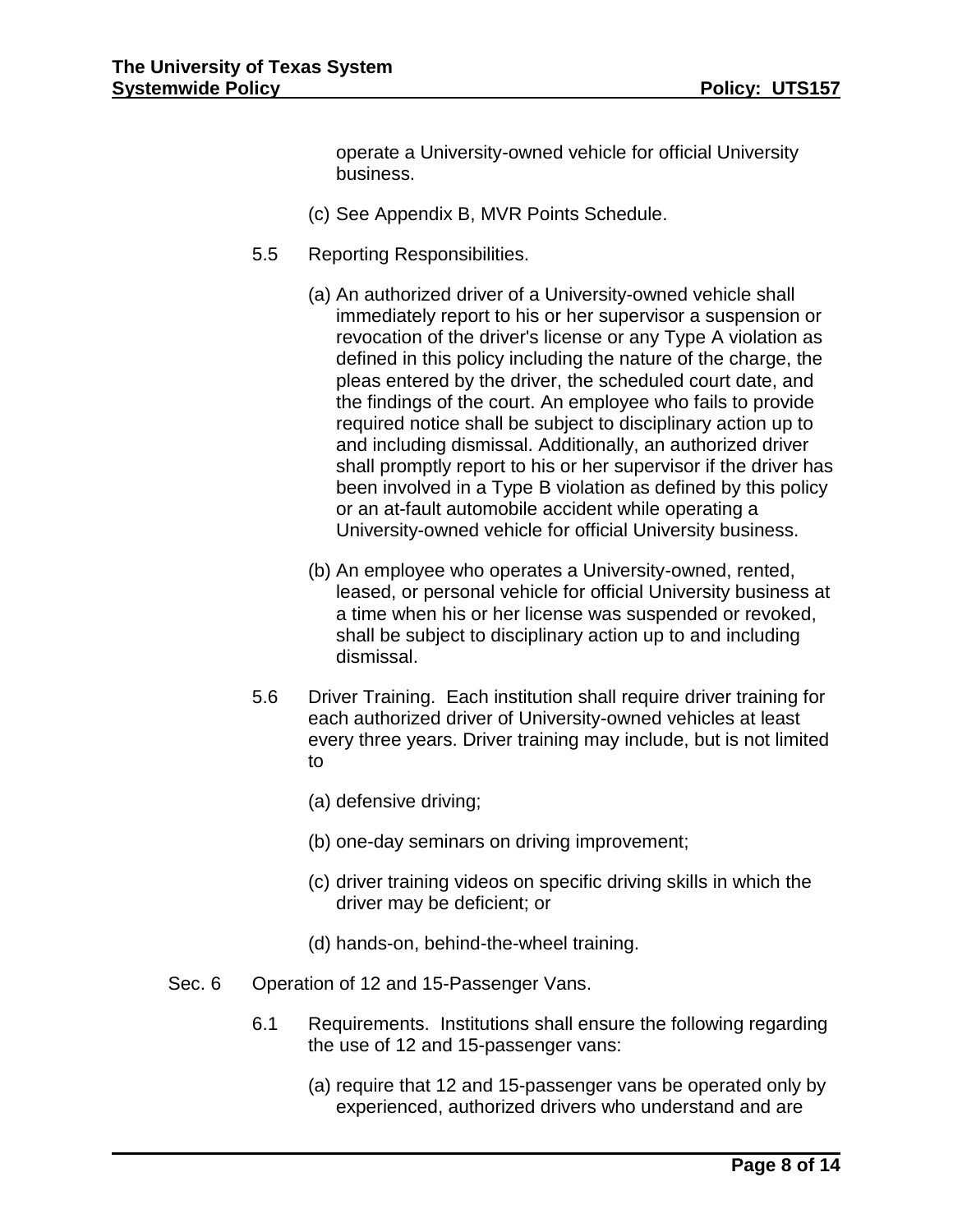familiar with the handling characteristics of the vans, especially when the van is fully loaded. This shall include having all operators of 12 and 15-passenger vans attend van-specific training, including behind-the-wheel on-the-road training. Each institution shall require specialized driver training for each driver of University-owned, rented, or leased 12 and 15-passenger vans at least every three years;

- (b) 12 and 15-passenger vans shall not be used to carry more than nine occupants (including the driver) at any one time, except as provided in the following sentence. At the discretion of the institution's CBO, an institution may use a 12 and 15-passenger van to carry between 10 and a maximum of 15 occupants (including the driver) on innercampus, nonpublic streets only, provided that: (1) the van does not cross over or travel on public streets; and (2) the van is not driven at a speed in excess of the posted campus speed limit, or in excess of 15 mph if there is no posted campus speed limit;
- (c) require seat belt use at all times by all occupants of 12 and 15-passenger vans;
- (d) require proper loading of vehicles. Consult the owner's manual to determine the maximum load for the vehicle and the proper distribution of that load. Passengers shall be seated only in recognized seats and in an arrangement designed to spread out the load. Luggage shall be placed in the rear behind the last seat and shall not be allowed on the roof when the van is being operated;
- (e) require that tires be inspected to assure they are properly inflated and not worn;
- (f) limit the number of total hours a driver may operate the vehicle to no more than 10 hours in any 24-hour period. Trips requiring more than ten hours driving time to reach a point of destination will require overnight lodging;
- (g) van drivers shall take a mandatory 30-minute rest break every four hours; and
- (h) for trips scheduled for longer than two hours, assign a navigator to assist each driver. The navigator must stay awake while on duty.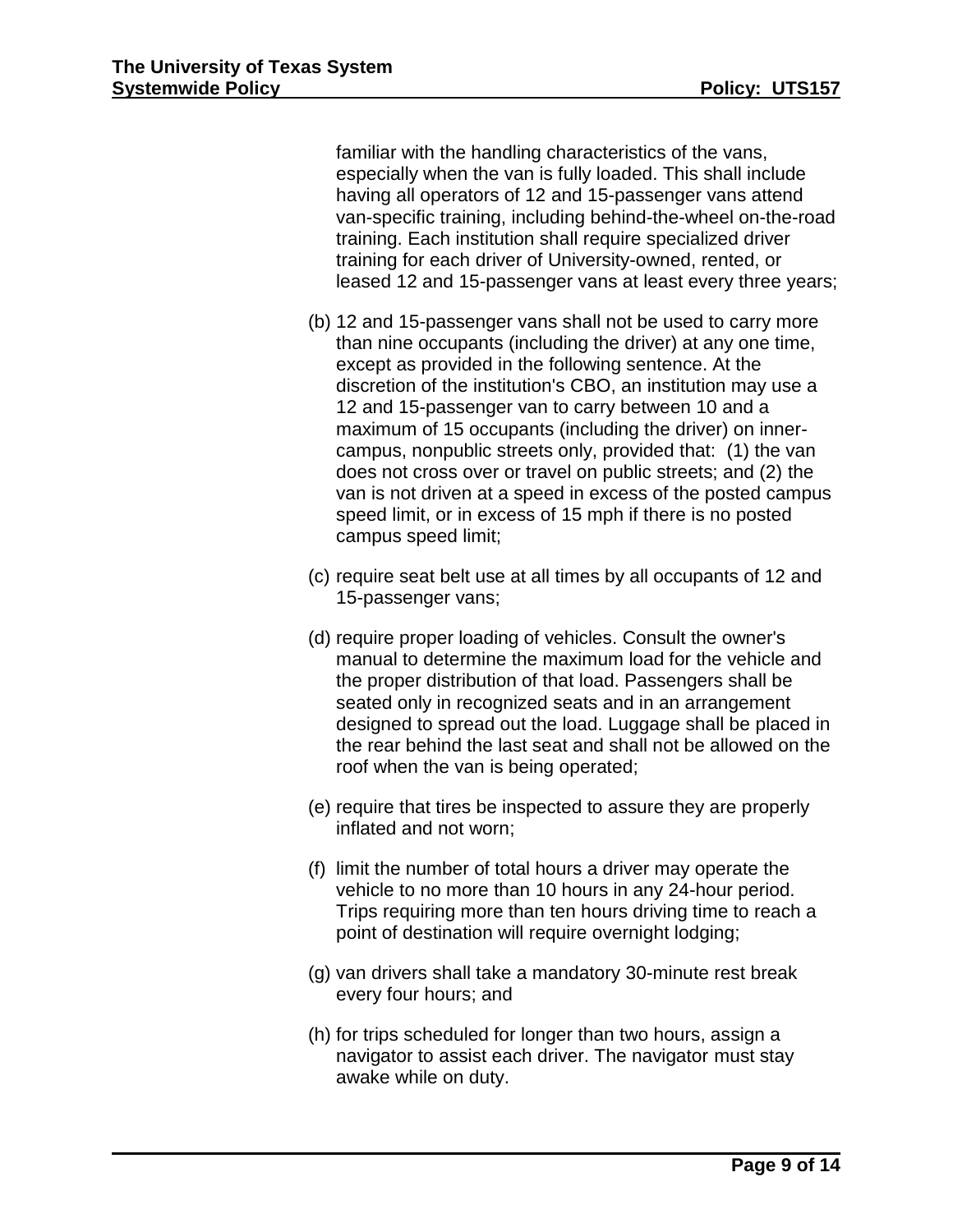- 6.2 Special 12-Passenger Van Provisions for Newer Vehicles. Institutions that purchase or rent a 12-passenger van that meets all of the following criteria may forgo the nine-passenger-only limitation:
	- (a) 12-passenger vans must not be a converted, modified, or otherwise altered 15-passenger van;
	- (b) 12-passenger vans must have a wheel base of approximately 135 inches or more;
	- (c) 12-passenger vans must not have the ability to seat more than 12 passengers including the driver and have assigned seatbelts for each seat;
	- (d) 12-passenger vans must be equipped with an Electronic Stability Control (ESC) or Traction Control System (TCS); and
	- (e) 12-passenger vans should also be equipped with other safety features, such as front and side curtain air bags, antilock brakes, and a tire pressure monitoring system.
- 6.3 Commercial Driver's License (CDL).
	- (a) A CDL is required of authorized drivers who operate commercial motor vehicles (CMVs) for official University business if one of the following conditions is met:
		- i. has a gross combination weight rating of 11,794 kilograms or more (26,001 pounds or more) inclusive of a towed unit(s) with a gross vehicle weight rating of more than 4,536 kilograms (10,000 pounds);
		- ii. has a gross vehicle weight rating of 11,794 or more kilograms (26,001 pounds or more);
		- iii. is designed to transport 16 or more passengers, including the driver; or
		- iv. is of any size and is used in the transportation of hazardous materials as defined in 49 U.S.C. 5103 and is required to be placarded under 49 *Code of Federal Regulations* (CFR), Part 172, Subpart F.
	- (b) In accordance with the U.S. Department of Transportation's Federal Motor Carrier Safety Regulations, 49 CFR Parts 40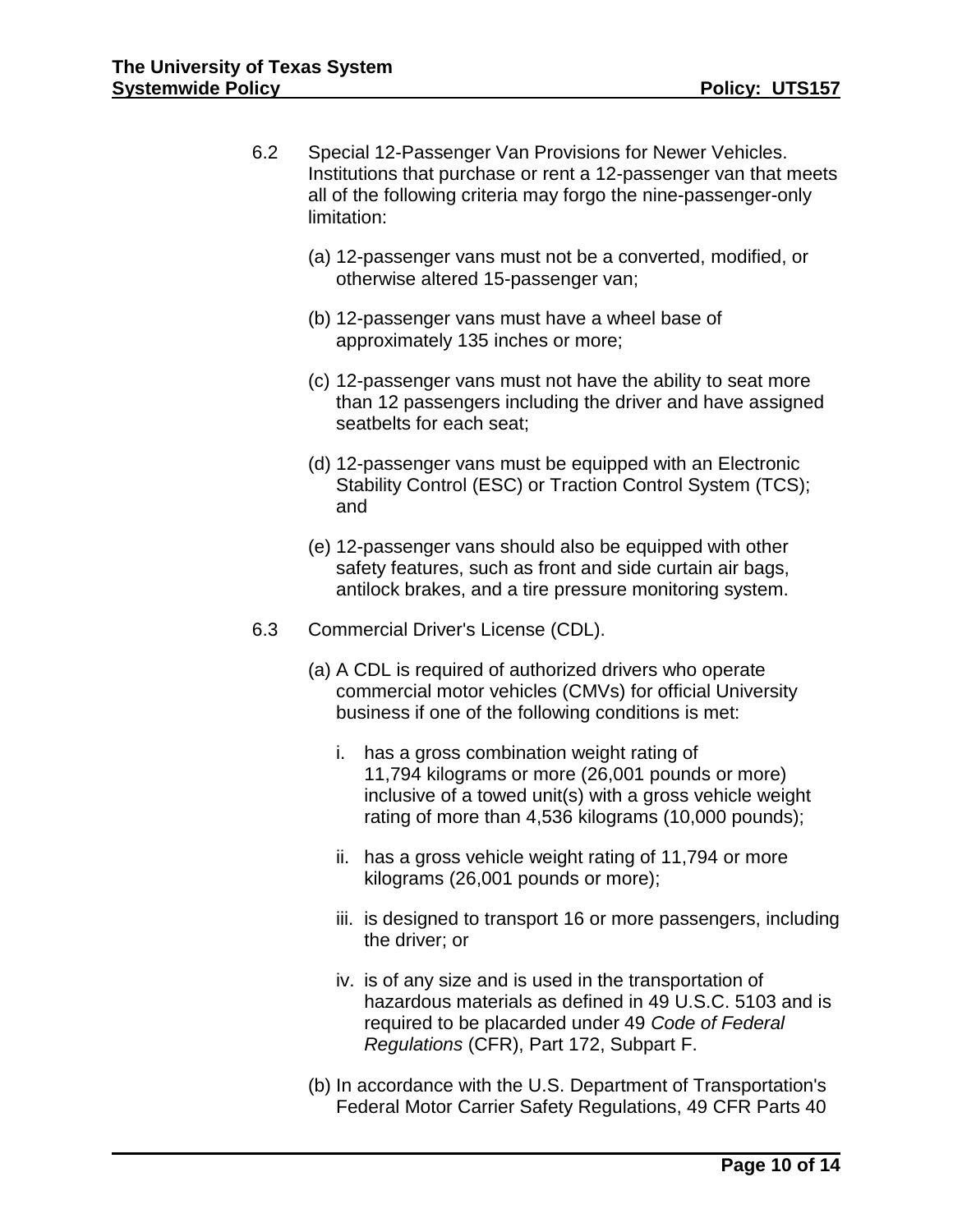and 382, employers shall test drivers holding a CDL for drugs and alcohol. The regulations call for preemployment, post accident, reasonable suspicion, random, return-to-duty, and follow-up drug and alcohol testing. Institutions with authorized drivers who are required to hold a CDL shall adopt a drug and alcohol-testing program that meets the regulatory requirements.

Sec. 7 Post Accident Claims Procedures. Reporting procedures shall be established by each institution to ensure authorized drivers understand their post accident claim handling and reporting responsibilities and to ensure that the CBO or designee is immediately made aware of any incidents that could lead to a claim under any automobile insurance policy purchased by or for the benefit of the institution.

> An ACORD Automobile Loss Notice Report Form should be completed for each accident.

> The Office of Risk Management will assist with processing claims and may request additional information needed from the institutions related to claims processing after an accident.

- 7.1 Driver Responsibilities.
	- (a) While at the scene of the accident, authorized drivers shall attempt to obtain as much information as possible, including the license plate number of any vehicles at the scene, and insurance information from the other parties involved in the accident. As soon as possible, the authorized driver shall provide this information to his or her institution's fleet contact.
	- (b) Authorized drivers of University-owned vehicles should advise other parties involved in the accident that the accident will be reported to the University's insurance company who will be in contact with the claimant. Authorized drivers should not make any representations regarding insurance coverage or admit fault to other parties involved in the accident, because the insurance adjuster will make the determination of coverage available under the insurance policy and assess liability.
- 7.2 Institution Responsibility.
	- (a) The current procedures for reporting Domestic, International, and Mexico Auto claims (or possible claims) to the insurance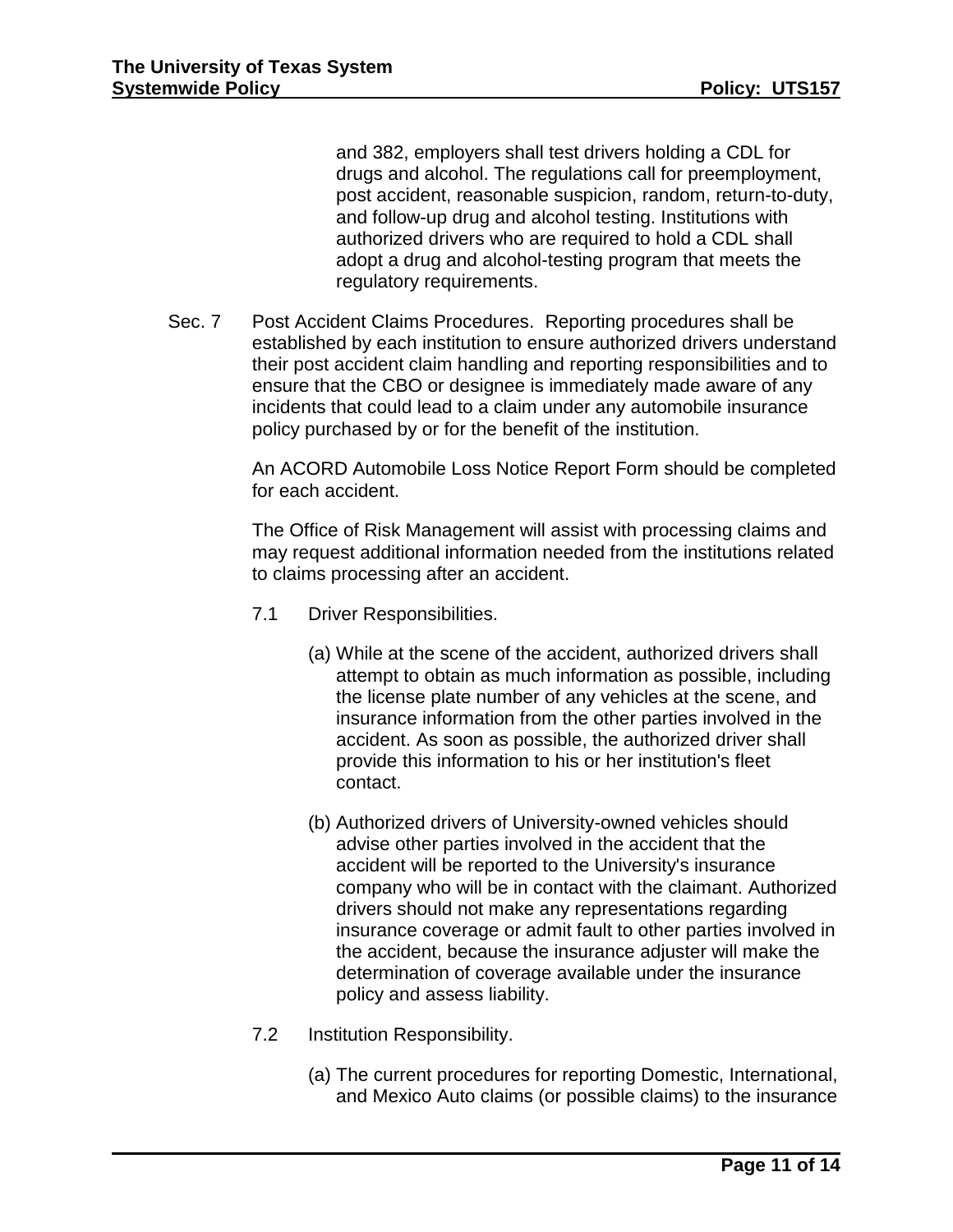carrier can be found here: <http://utsystem.edu/orm/riskfinance/rfautoclaim.htm>

- (b) It is important for the insurance company to know clearly and as soon as possible, all factual information about the accident. If the facts lead the driver or the fleet contact to the opinion that the University is not at fault, clearly state that information when submitting the claim. If fault is questionable, the driver or fleet contact should provide supporting information to assist the insurance company with its investigation.
- (c) The U. T. System Office of Risk Management or the insurance company may request additional information needed for their files or for further processing.
- (d) Authorization for repairs will not be given until the claim is reviewed by the insurance company.

# **3. Definitions**

Authorized Driver - an employee of The University of Texas System (University) who is eligible to operate a University-owned vehicle for official University business is an authorized driver. To be eligible, an employee must hold a valid driver's license issued by the state where the employee permanently resides, have an acceptable driving record, and have the necessary driver training.

Commercial Motor Vehicle (CMV) - the U.S. Department of Transportation - Federal Motor Carrier Safety Administration defines a CMV as any self-propelled or towed motor vehicle used on a highway in interstate commerce to transport passengers or property when the vehicle

- 1. has a gross combination weight rating of 11,794 kilograms or more (26,001 pounds or more) inclusive of a towed unit(s) with a gross vehicle weight rating of more than 4,536 kilograms (10,000 pounds);
- 2. has a gross vehicle weight rating of 11,794 or more kilograms (26,001 pounds or more);
- 3. is designed to transport 16 or more passengers, including the driver; or
- 4. is of any size and is used in the transportation of hazardous materials as defined in 49 U.S.C. 5103 and is required to be placarded under 49 CFR, Part 172, Subpart F.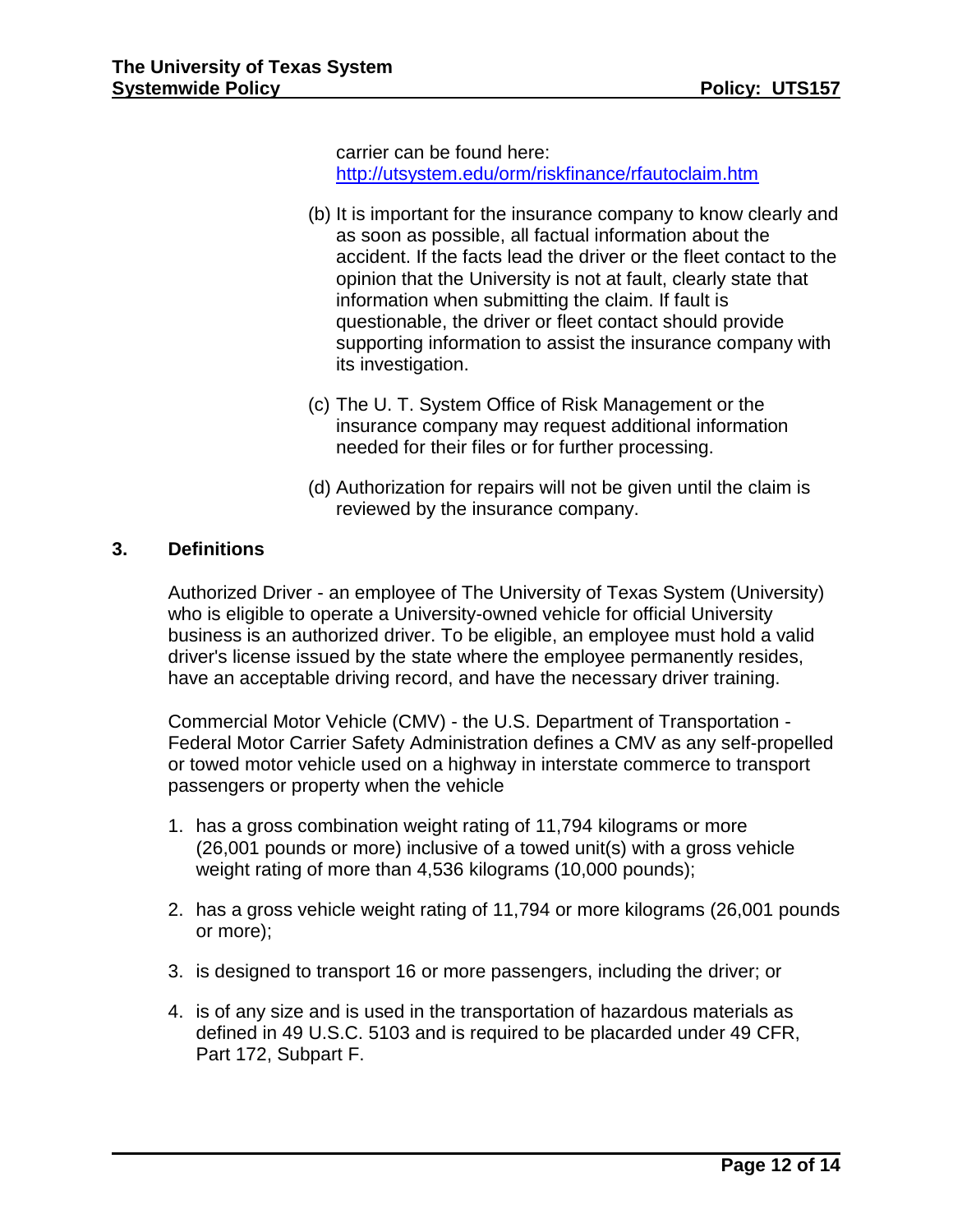Employee - a person employed in the service of the University under an appointment or oral or written express contract for hire whose name appears on the payroll of a U. T. System institution or U. T. System Administration.

Institution - these include The University of Texas at Arlington, The University of Texas at Austin, The University of Texas at Brownsville, The University of Texas at Dallas, The University of Texas at El Paso, The University of Texas - Pan American, The University of Texas of the Permian Basin, The University of Texas at San Antonio, The University of Texas at Tyler, The University of Texas Southwestern Medical Center, The University of Texas Medical Branch at Galveston, The University of Texas Health Science Center at Houston, The University of Texas Health Science Center at San Antonio, The University of Texas M. D. Anderson Cancer Center, The University of Texas Health Science Center at Tyler, and U. T. System Administration.

Official University Business (as it relates to operating a motor vehicle) - driving a vehicle during the course and scope of employment for the University regardless of the frequency of driving or operating duties.

University-Owned Vehicle - a vehicle to which the University holds title or a vehicle leased by the University for more than six months.

Vehicle - equipment of a motorized, vehicular nature, which requires a state driver's license to operate. This does not include riding lawnmowers or other vehicles that normally operate off public thoroughfares, except for incidental crossing of a public roadway.

## **4. Relevant Federal and State Statutes**

*U.S. Department of Transportation's Federal Motor Carrier Safety Regulations*, 49 CFR Parts [40](http://www.dot.gov/ost/dapc/NEW_DOCS/part40.html?proc) and [382](http://www.fmcsa.dot.gov/rules-regulations/administration/fmcsr/fmcsrguidedetails.asp?rule_toc=751§ion_toc=751) and [383](http://www.fmcsa.dot.gov/rules-regulations/administration/fmcsr/fmcsrguidedetails.asp?menukey=383)

*Texas Department of Public Safety,* 37 TAC, Chapter 16

## **5. Relevant System Policies, Procedures, and Forms**

INT114, Travel Policy, Section 3.1.2.3 Additional Charges

[Rental Cars](http://www.utsystem.edu/travel/car_rental_general.htm)

Board of Regents' *Rules and Regulations*, Rule 50601, [Student Travel](http://www.utsystem.edu/bor/rules/50000Series/50601.pdf)

Appendix A: Motor Vehicle Classification Schedule [http://www.utsystem.edu/policy/forms/uts157/Motor\\_Vehicle\\_Classification.pdf](http://www.utsystem.edu/policy/forms/uts157/Motor_Vehicle_Classification.pdf)